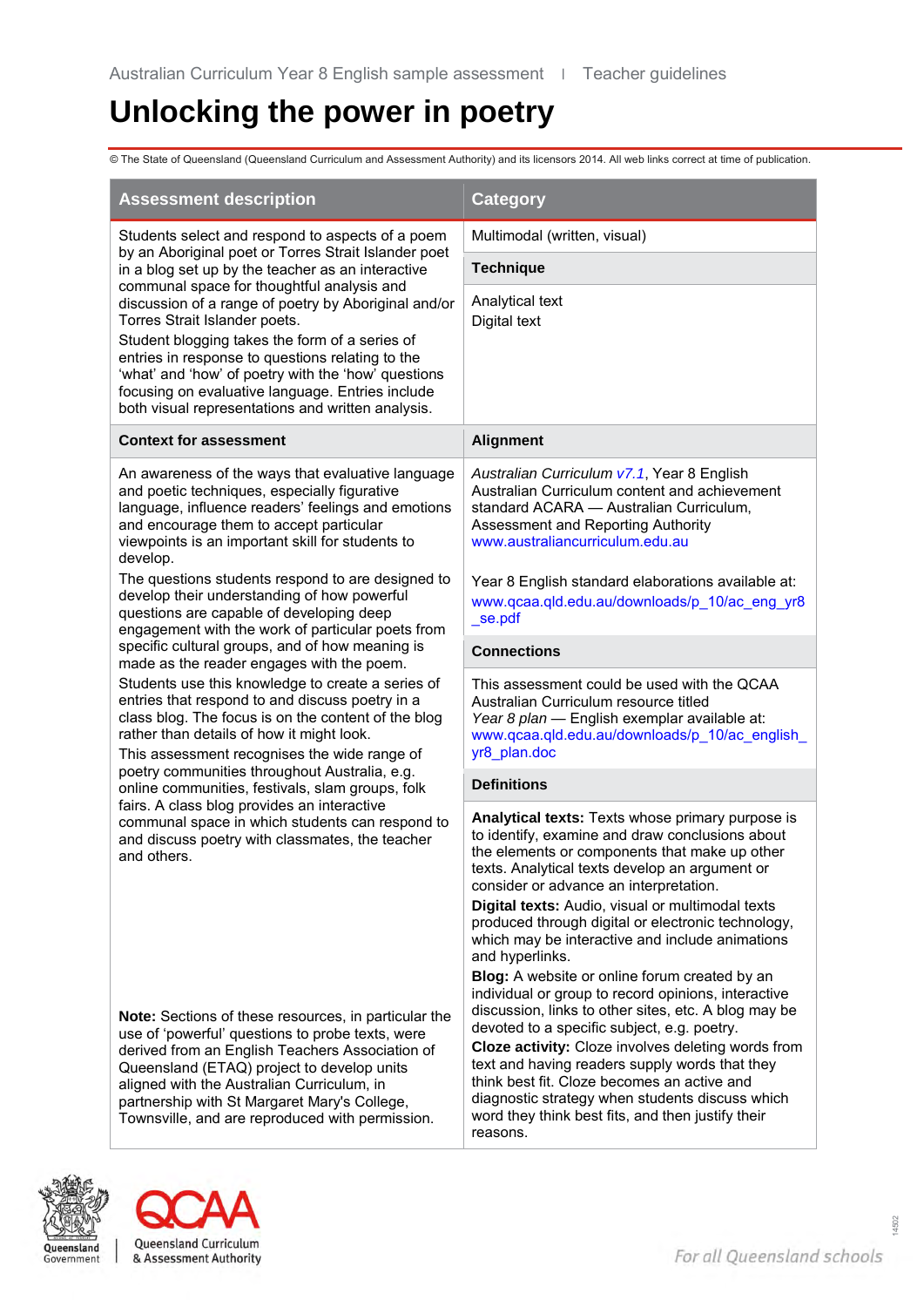#### **In this assessment**

Teacher guidelines Student booklet Task-specific standards — continua Task-specific standards — matrix Assessment resource: Evaluative language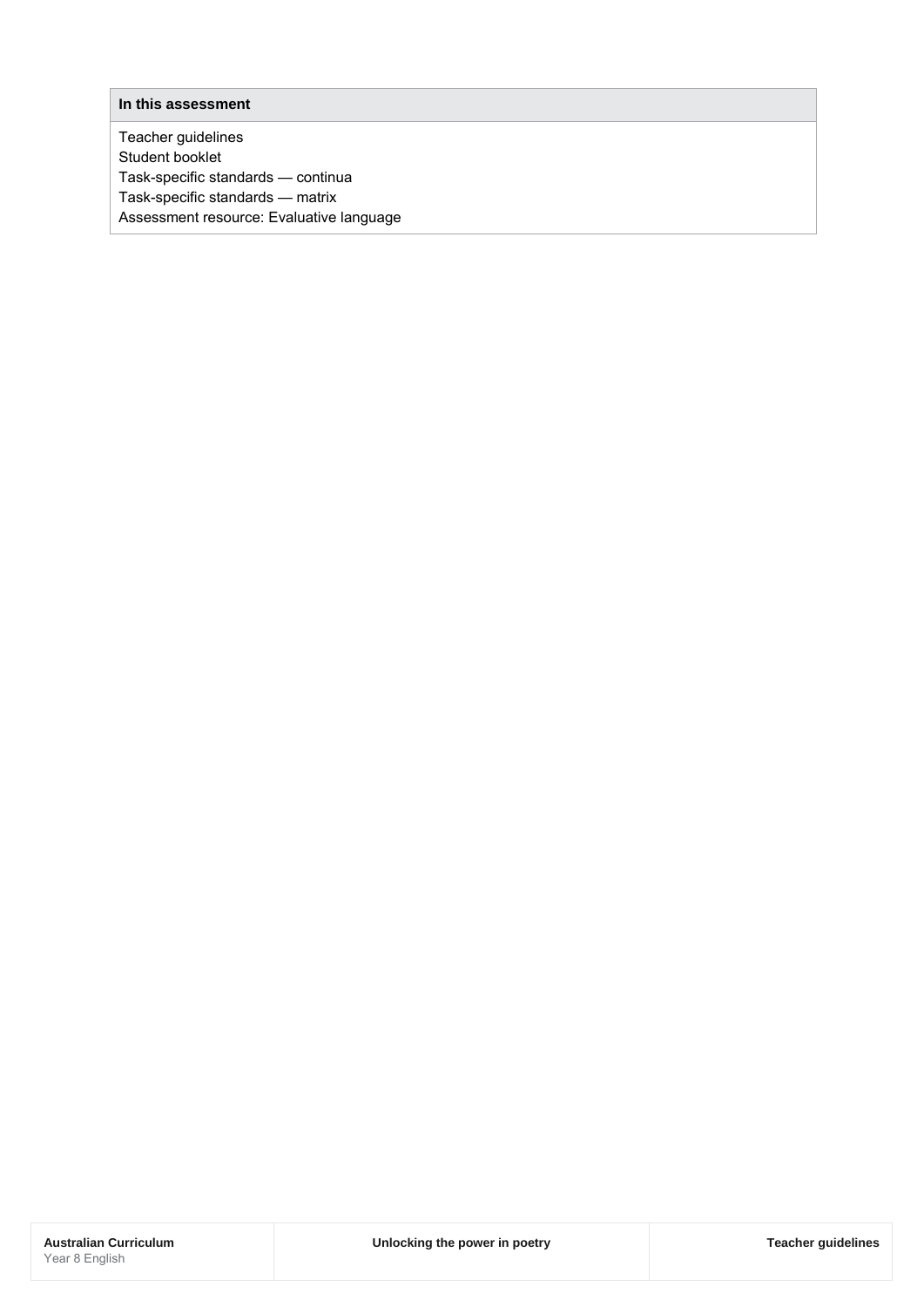# **Teacher guidelines**

# **Identify curriculum**

## **Content descriptions to be taught**

| Language                                                                                                                                                                                                                                                                                                                                                                                                                                                                                                                                                                                                                                                                                                                                                                                                                                                                                                                                                                                                                                                                                     | Literature                                                                                                                                                                                                                                                                                                                                                                                                                                                                                                                                                                                                                                                                                                                                                                                                                                                                                                                                                                                                                                                                                                                                                                                                               | Literacy                                                                                                                                                                                                                                                                                                                                                                                                                                                                                                                                                                                                                                                                                                                                                                                                                                             |  |  |
|----------------------------------------------------------------------------------------------------------------------------------------------------------------------------------------------------------------------------------------------------------------------------------------------------------------------------------------------------------------------------------------------------------------------------------------------------------------------------------------------------------------------------------------------------------------------------------------------------------------------------------------------------------------------------------------------------------------------------------------------------------------------------------------------------------------------------------------------------------------------------------------------------------------------------------------------------------------------------------------------------------------------------------------------------------------------------------------------|--------------------------------------------------------------------------------------------------------------------------------------------------------------------------------------------------------------------------------------------------------------------------------------------------------------------------------------------------------------------------------------------------------------------------------------------------------------------------------------------------------------------------------------------------------------------------------------------------------------------------------------------------------------------------------------------------------------------------------------------------------------------------------------------------------------------------------------------------------------------------------------------------------------------------------------------------------------------------------------------------------------------------------------------------------------------------------------------------------------------------------------------------------------------------------------------------------------------------|------------------------------------------------------------------------------------------------------------------------------------------------------------------------------------------------------------------------------------------------------------------------------------------------------------------------------------------------------------------------------------------------------------------------------------------------------------------------------------------------------------------------------------------------------------------------------------------------------------------------------------------------------------------------------------------------------------------------------------------------------------------------------------------------------------------------------------------------------|--|--|
| Language for interaction<br>• Understand how rhetorical<br>devices are used to persuade<br>and how different layers of<br>meaning are developed<br>through the use of metaphor,<br>irony and parody<br>(ACELA1542)                                                                                                                                                                                                                                                                                                                                                                                                                                                                                                                                                                                                                                                                                                                                                                                                                                                                           | <b>Literature and context</b><br>• Explore the ways that ideas and<br>viewpoints in literary texts drawn<br>from different historical, social<br>and cultural contexts may reflect<br>or challenge the values of<br>individuals and groups<br>(ACELT1626)<br>• Explore the interconnectedness of                                                                                                                                                                                                                                                                                                                                                                                                                                                                                                                                                                                                                                                                                                                                                                                                                                                                                                                         | Interacting with others<br>• Interpret the stated and<br>implied meanings in spoken<br>texts, and use evidence to<br>support or challenge<br>different perspectives<br>(ACELY1730)                                                                                                                                                                                                                                                                                                                                                                                                                                                                                                                                                                                                                                                                   |  |  |
| <b>Text structure and</b><br>organisation<br>• Understand how cohesion in<br>texts is improved by<br>strengthening the internal<br>structure of paragraphs<br>through the use of examples,<br>quotations and substantiation<br>of claims (ACELA1766)<br>• Understand how coherence is<br>created in complex texts<br>through devices like lexical<br>cohesion, ellipsis, grammatical<br>theme and text connectives<br>(ACELA1809)<br><b>Expressing and developing</b><br>ideas<br>• Analyse and examine how<br>effective authors control and<br>use a variety of clause<br>structures, including clauses<br>embedded within the structure<br>of a noun group/phrase or<br>clause (ACELA1545)<br>• Understand the effect of<br>nominalisation in the writing of<br>informative and persuasive<br>texts (ACELA1546)<br>• Investigate how visual and<br>multimodal texts allude to or<br>draw on other texts or<br>images to enhance and layer<br>meaning (ACELA1548)<br>• Recognise that vocabulary<br>choices contribute to the<br>specificity, abstraction and<br>style of texts (ACELA1547) | Country and Place, People,<br>Identity and Culture in texts<br>including those by Aboriginal and<br><b>Torres Strait Islander authors</b><br>(ACELT1806)<br><b>Responding to literature</b><br>• Understand and explain how<br>combinations of words and<br>images in texts are used to<br>represent particular groups in<br>society, and how texts position<br>readers in relation to those<br>groups (ACELT1628)<br>• Recognise and explain differing<br>viewpoints about the world,<br>cultures, individual people and<br>concerns represented in texts<br>(ACELT1807)<br><b>Examining literature</b><br>• Recognise, explain and analyse<br>the ways literary texts draw on<br>readers' knowledge of other texts<br>and enable new understanding<br>and appreciation of aesthetic<br>qualities (ACELT1629)<br>• Identify and evaluate devices that<br>create tone, for example humour,<br>wordplay, innuendo and parody in<br>poetry, humorous prose, drama or<br>visual texts (ACELT1630)<br><b>Creating literature</b><br>• Experiment with particular<br>language features drawn from<br>different types of texts, including<br>combinations of language and<br>visual choices to create new texts<br>(ACELT1768) | Interpreting, analysing,<br>evaluating<br>• Analyse and evaluate the<br>ways that text structures and<br>language features vary<br>according to the purpose of<br>the text and the ways that<br>referenced sources add<br>authority to a text<br>(ACELY1732)<br><b>Creating texts</b><br>• Create imaginative,<br>informative and persuasive<br>texts that raise issues, report<br>events and advance opinions,<br>using deliberate language and<br>textual choices, and including<br>digital elements as<br>appropriate (ACELY1736)<br>• Experiment with text<br>structures and language<br>features to refine and clarify<br>ideas to improve the<br>effectiveness of students' own<br>texts (ACELY1810)<br>• Use a range of software,<br>including word processing<br>programs, to create, edit and<br>publish texts imaginatively<br>(ACELY1738) |  |  |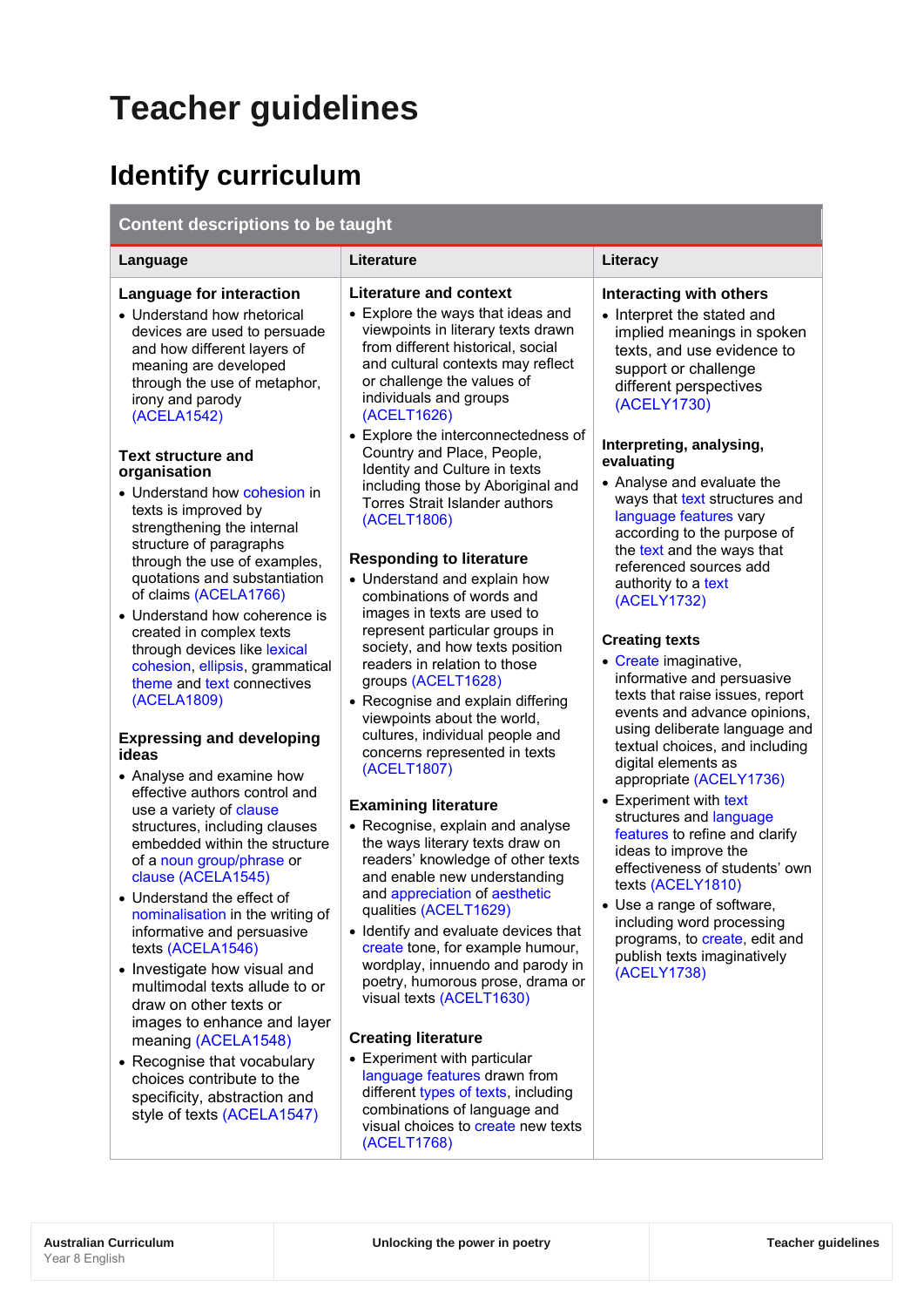#### **General capabilities (GCs) and cross-curriculum priorities (CCPs)** This assessment may provide opportunities to engage with the following GCs and CCPs. Refer also to the Resources tab on the Year 8 English curriculum and assessment page: [www.qcaa.qld.edu.au/yr10](http://www.qcaa.qld.edu.au/yr10-english-resources.html) [english-resources.html.](http://www.qcaa.qld.edu.au/yr10-english-resources.html) € **A** Aboriginal and Torres Strait Islander **Literacy** histories and cultures € ICT capability Asia and Australia's engagement with Asia ರ್ Critical and creative thinking **Sustainability** 辅 Personal and social capability ΔĨΔ Ethical understanding ⊕ Intercultural understanding **Achievement standard** This assessment provides opportunities for students to demonstrate the following highlighted aspects. **Receptive modes (listening, reading and viewing)** By the end of Year 8, students understand how the selection of [text](http://www.australiancurriculum.edu.au/glossary/popup?a=E&t=text) structures is influenced by the selection of language [mode](http://www.australiancurriculum.edu.au/glossary/popup?a=E&t=mode) and how this varies for different purposes and audiences. Students explain how [language features,](http://www.australiancurriculum.edu.au/glossary/popup?a=E&t=language+features) images and vocabulary are used to represent different ideas and issues in texts. Students interpret texts, questioning the reliability of sources of ideas and information. They select evidence from th[e text](http://www.australiancurriculum.edu.au/glossary/popup?a=E&t=text) to show how events, situations and people can be represented from different viewpoints. They [listen](http://www.australiancurriculum.edu.au/glossary/popup?a=E&t=listen) for and identify different emphases in texts, using that understanding to elaborate upon discussions.

### **Productive modes (speaking, writing and creating)**

Students understand how the selection of [language features](http://www.australiancurriculum.edu.au/glossary/popup?a=E&t=language+features) can be used for particular purposes and effects. They explain the effectiveness of language choices they use to influence the [audience.](http://www.australiancurriculum.edu.au/glossary/popup?a=E&t=audience) Through combining ideas, images and [language features](http://www.australiancurriculum.edu.au/glossary/popup?a=E&t=language+features) from other texts, students show how ideas can be expressed in new ways.

Student[s create](http://www.australiancurriculum.edu.au/glossary/popup?a=E&t=create) texts for different purposes, selecting language to influence [audience](http://www.australiancurriculum.edu.au/glossary/popup?a=E&t=audience) response. They make presentations and contribute actively to class and group discussions, using [language patterns](http://www.australiancurriculum.edu.au/glossary/popup?a=E&t=language+patterns) for effect. When [creating](http://www.australiancurriculum.edu.au/glossary/popup?a=E&t=creating) and editing texts to [create](http://www.australiancurriculum.edu.au/glossary/popup?a=E&t=create) specific effects, they take into account intended purposes and the needs and interests of audiences. They demonstrate understanding of [grammar,](http://www.australiancurriculum.edu.au/glossary/popup?a=E&t=grammar) select vocabulary for effect and use accurate spelling and punctuation.

Source: ACARA, *The Australian Curriculum v7.1*[, www.australiancurriculum.edu.au](http://www.australiancurriculum.edu.au/)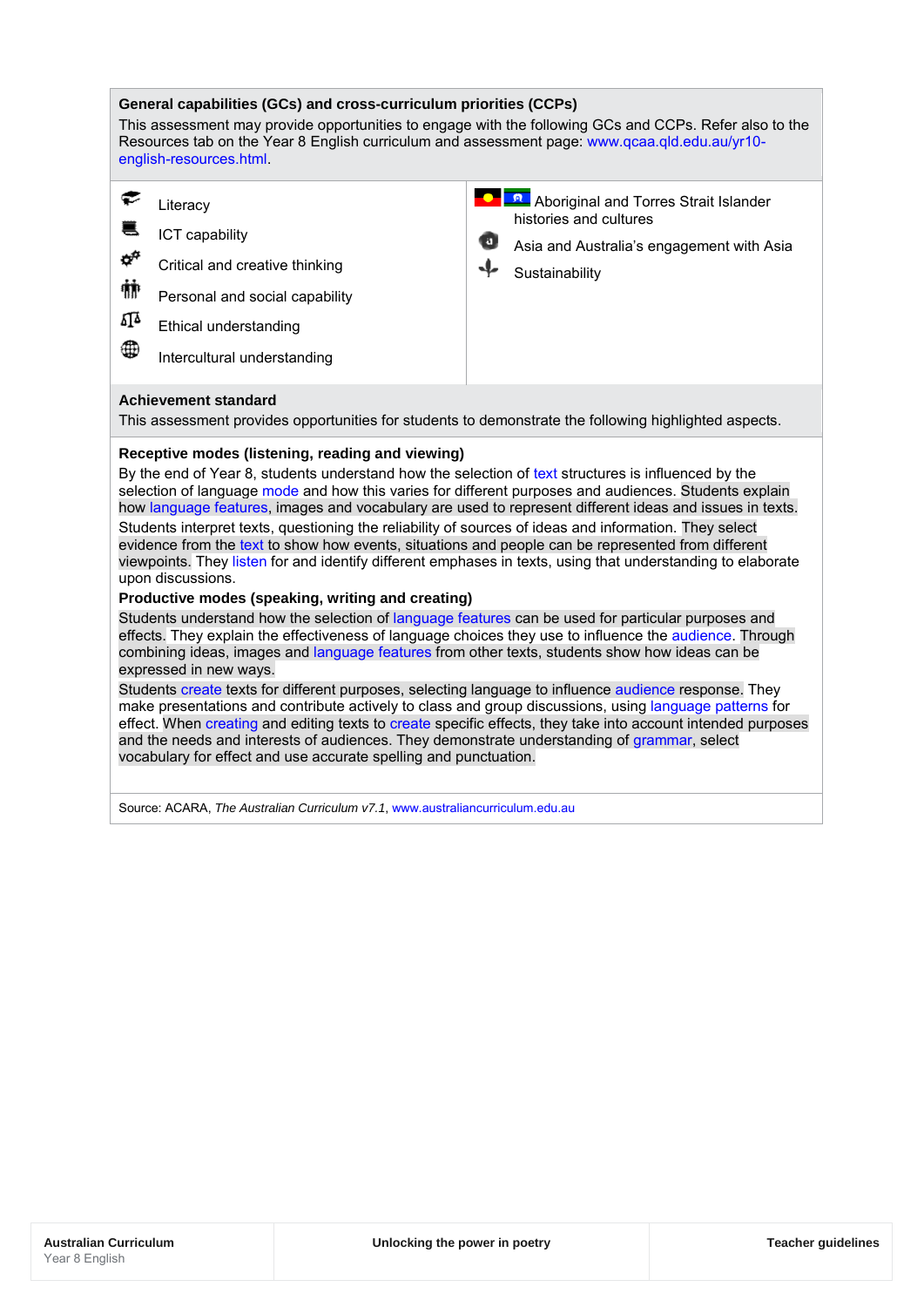## **Sequence learning**

## **Suggested learning experiences**

This assessment leads on from the learning experiences outlined in the QCAA's Year 8 English Year level plan. The knowledge, understanding and skills in the Year level plan will prepare students to engage in this assessment. Learning experiences outlined in this assessment could be used to lead in to the Year level plan's Term 3 Comparing literary texts:

• See Year 8 plan — English exemplar [www.qcaa.qld.edu.au/downloads/p\\_10/ac\\_english\\_yr8\\_plan.doc.](http://www.qcaa.qld.edu.au/downloads/p_10/ac_english_yr8_plan.doc)

### **Adjustments for needs of learners**

To make adjustments, teachers refer to learning area content aligned to the child's chronological age, personalise learning by emphasising alternate levels of content, general capabilities or cross-curriculum priorities in relation to the chronological age learning area content. The emphasis placed on each area is informed by the student's current level of learning and their strengths, goals and interests. Advice on the process of curriculum adjustment for all students and in particular for those with disability, gifted and talented or for whom English is an additional language or dialect are addressed in *Australian Curriculum — Student Diversity* materials.

For information to support students with diverse learning needs, see:

- Queensland Curriculum and Assessment Authority materials for supporting children with diverse learning needs [www.qcaa.qld.edu.au/10188.html](http://www.qcaa.qld.edu.au/10188.html)
- Australian Curriculum Student Diversity [www.australiancurriculum.edu.au/StudentDiversity/Student](http://www.australiancurriculum.edu.au/StudentDiversity/Student-diversity-advice)[diversity-advice](http://www.australiancurriculum.edu.au/StudentDiversity/Student-diversity-advice)
- The *Melbourne Declaration on Educational Goals for Young Australians* [www.curriculum.edu.au/verve/\\_resources/National\\_Declaration\\_on\\_the\\_Educational\\_Goals\\_for\\_Young\\_](http://www.curriculum.edu.au/verve/_resources/National_Declaration_on_the_Educational_Goals_for_Young_Australians.pdf) [Australians.pdf](http://www.curriculum.edu.au/verve/_resources/National_Declaration_on_the_Educational_Goals_for_Young_Australians.pdf)
- The *Disability Standards for Education* [www.ag.gov.au/RightsAndProtections/HumanRights/DisabilityStandards/Pages/Disabilitystandardsfored](http://www.ag.gov.au/RightsAndProtections/HumanRights/DisabilityStandards/Pages/Disabilitystandardsforeducation.aspx) [ucation.aspx.](http://www.ag.gov.au/RightsAndProtections/HumanRights/DisabilityStandards/Pages/Disabilitystandardsforeducation.aspx)

### **Resources**

When selecting texts or materials, or developing school-based resources, teachers should carefully evaluate their educational value for Aboriginal perspectives and/or Torres Strait Islander perspectives. In particular, it is essential that the materials selected are sensitive and adequate in their treatment of Aboriginal aspects and Torres Strait Islander aspects of the subject matter. See the QCAA Aboriginal and Torres Strait Islander perspectives guideline *Selecting and evaluating resources* (adapted from Curriculum Corporation) [www.qcaa.qld.edu.au/downloads/approach/indigenous\\_g008\\_0712.pdf.](http://www.qcaa.qld.edu.au/downloads/approach/indigenous_g008_0712.pdf)

#### **Online — examples of blogs**

- *Edublogs* (an education blogging service for creating and managing student and teacher blogs) [edublogs.org.](https://edublogs.org/)
- *Deadly Bloggers*, Watego, L[, www.deadlybloggers.com.](http://www.deadlybloggers.com/)
- *Thirteen Abs*, Papertalk-Green, C, [http://thirteenabs.edublogs.org/2013/06/04/charmaine-papertalk](http://thirteenabs.edublogs.org/2013/06/04/charmaine-papertalk-green-are-we-the-same/)[green-are-we-the-same.](http://thirteenabs.edublogs.org/2013/06/04/charmaine-papertalk-green-are-we-the-same/)

### **Print and online — individual poets**

- Bellear, L, *Poet's Page*, [www.poemhunter.com/lisa-bellear.](http://www.poemhunter.com/lisa-bellear/)
- Buttigieg, P, *Paolo's Poems: Poetry in emotion*, [www.paolospoems.com/category/aboriginal-poems.](http://www.paolospoems.com/category/aboriginal-poems/)
- Eckermann, AC
	- − Poetry International Rotterdam 2011, [www.poetryinternationalweb.net/pi/site/poet/item/18971/15/Ali-Cobby-Eckermann.](http://www.poetryinternationalweb.net/pi/site/poet/item/18971/15/Ali-Cobby-Eckermann)
	- − PoemHunter.com (Classic poetry series) 2012, *Ali Eckermann: 19 poems*, [www.poemhunter.com/i/ebooks/pdf/ali\\_eckermann\\_2012\\_5.pdf.](http://www.poemhunter.com/i/ebooks/pdf/ali_eckermann_2012_5.pdf)
	- − black&write! Indigenous Writing and Editing Project, *2011 Writing Fellow Ali Cobby Eckermann* [www.slq.qld.gov.au/\\_\\_data/assets/pdf\\_file/0003/198822/Ali\\_Cobby\\_Eckermann.pdf.](http://www.slq.qld.gov.au/__data/assets/pdf_file/0003/198822/Ali_Cobby_Eckermann.pdf)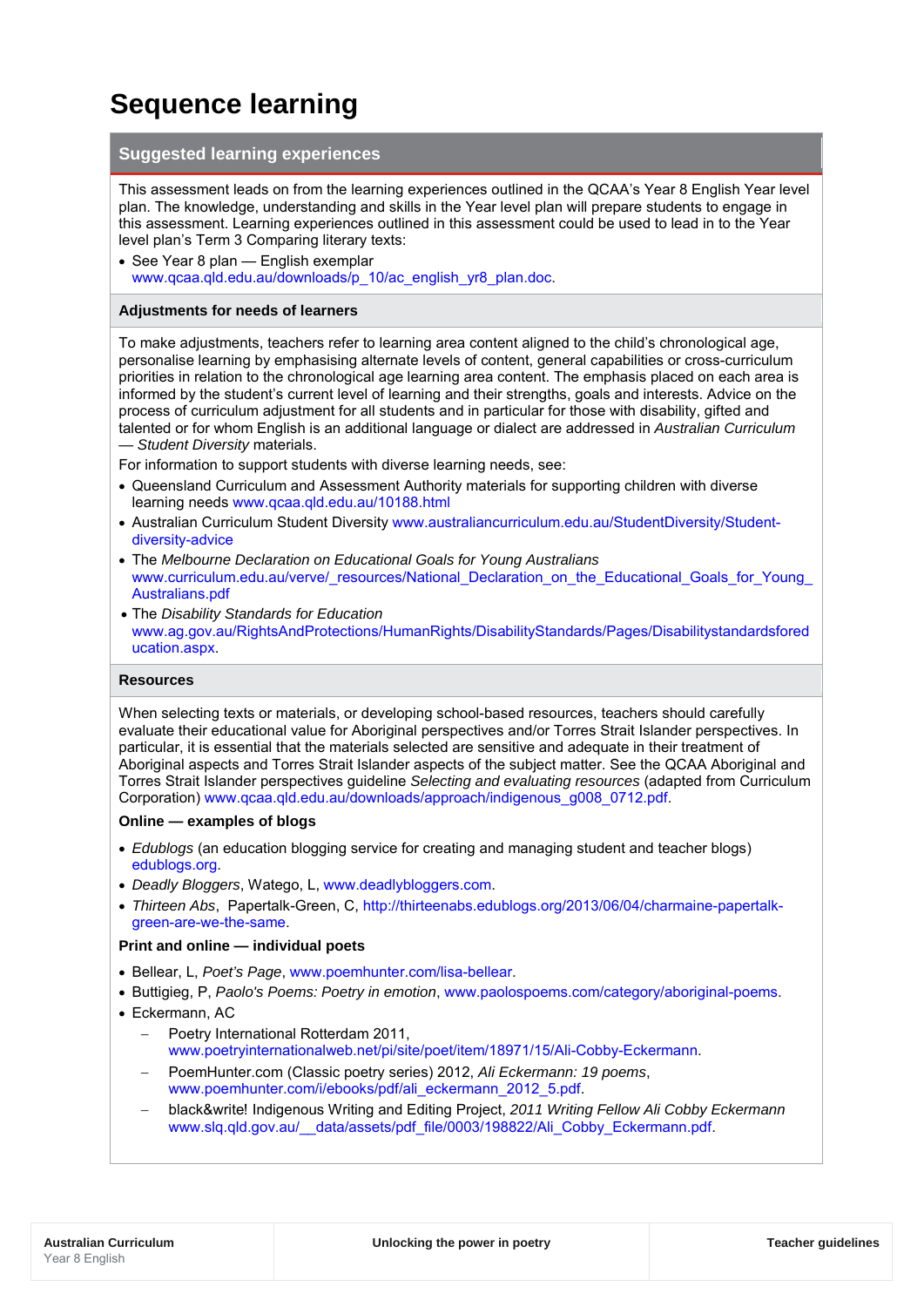- − Radio National 2010, 'Little Bit Long Time: An encounter with Indigenous poet Ali Cobby Eckermann'
- 3 July (audio), [www.abc.net.au/radionational/programs/poetica/little-bit-long-time/3047168.](http://www.abc.net.au/radionational/programs/poetica/little-bit-long-time/3047168)
- Fogarty, L, [www.poetrylibrary.edu.au/poets/fogarty-lionel.](http://www.poetrylibrary.edu.au/poets/fogarty-lionel)
- Harding, J 1995, *Johnny Harding's Little Black Book of Poems: Address book*, Dynamo House, Melbourne.
- Kris, E 2003, 'Another's child' in R Edwards & J Evans (eds), *Crow Feathers: An Indigenous collection of poems and images*, Black Ink Press, Townsville, p. 47.
- Murray, N 1985, (lyrics) *My Island Home*, [www.songlyrics.com/christine-anu/island-home-lyrics.](http://www.songlyrics.com/christine-anu/island-home-lyrics/)
- Noonuccal, O, Blackfella Films for SBS Television 2008, *First Australians: Oodgeroo Noonuccal* (video), [http://dl.nfsa.gov.au/module/1564.](http://dl.nfsa.gov.au/module/1564/)
- Papertalk-Green, C 2007, *Just like that and other poems*, Fremantle Arts Centre Press.
- Ray, S, *Sue Ray*, 'Poetry in Melody' (lyrics), [http://sueraymusic.com/sue-ray-lyrics.](http://sueraymusic.com/sue-ray-lyrics/)
- Roach, A (search for lyrics to various Archie Roach songs), e.g. *Took the Children Away*, [www.maxilyrics.com/archie-roach-took-the-children-away-lyrics-e060.html.](http://www.maxilyrics.com/archie-roach-took-the-children-away-lyrics-e060.html)
- Wagan Watson, S
	- − ABC Radio National, On the Road: Sam Wagan Watson and Martin Harrison (podcast & transcript), [www.abc.net.au/rn/legacy/features/pod/poets/harrisonwatson1.htm.](http://www.abc.net.au/rn/legacy/features/pod/poets/harrisonwatson1.htm)
	- − University of Queensland Press 2004, *Smoke Encrypted Whispers*.

### **Anthologies**

- Edwards, R & Evans, J (eds) 2003, *Crow Feathers: An Indigenous collection of poems and images*, Black Ink Press, Townsville.
- Faulkner, S, Fuller, L, Leane, L & Reed-Gilbert (eds) 2003, *By Close of Business: Us Mob Writing*, Us Mob Writing, Canberra.

'This anthology emerges from the Us Mob Writing group of First Nations Australians consisting of Aboriginal people and Torres Strait Islander people based in Canberra, yet coming from countries spread across the Australian landscape. Written, edited, designed and typeset by First Nations Australians, this collection is representative of the group' (AustLit Abstrac[t www.austlit.edu.au/austlit/page/6753445\)](http://www.austlit.edu.au/austlit/page/6753445).

- Gilbert, K (ed) 1988, *Inside Black Australia: An anthology of Aboriginal poetry*, Penguin, Victoria.
- Helleman, B 2013 *Indigenous Perspectives through Word and Image: National curriculum support for the study of Aboriginal language and literature*, B F Helleman, Wahroonga, NSW.
- Heiss, A, Minter, P & Jose, N 2008, *Macquarie PEN Anthology of Aboriginal Literature*, Allen and Unwin, Crows Nest, NSW.
- van Neerven, E (ed) 2014, *Writing Black: New Indigenous writing from Australia*, If:book, Australia, [itunes.apple.com/us/book/writing-black/id882996692?ls=1&mt=11.](https://itunes.apple.com/us/book/writing-black/id882996692?ls=1&mt=11)

Free download with iBooks on a Mac or iPad, and with iTunes on a computer. Includes poetry by Bruce Pascoe, Tony Birch and Tara June Winch and photography by Jo-Anne Driessens. Video and text of poetry by Lionel Fogarty, Kerry Reed-Gilbert and Steven Oliver. Audiovisual immersion of the Torres Strait in Sylvia Nakachi's story of home. Also includes Siv Parker's Twitter fiction storytelling, and humour from Marie Munkara. Developed by the black&write! Indigenous writing and editing project at the State Library of Queensland.

### **Websites — with links to other resources teachers may find useful**

• BlackWords: Aboriginal and Torres Strait Islander Writers and Storytellers, available through AustLit [www.austlit.edu.au/specialistDatasets/BlackWords.](http://www.austlit.edu.au/specialistDatasets/BlackWords)

'BlackWords provides a diverse range of information about the lives and works of Aboriginal and Torres Strait Islander writers and storytellers and the literary cultures and traditions that formed and influenced them. [It is a] comprehensive record of Aboriginal and Torres Strait Islander publications that covers all forms of creative writing, film, television, criticism and scholarship, both by and about Aboriginal and Torres Strait Islander writers and literary and storytelling cultures.'

- The University of Sydney Library, Education and Curriculum Studies: Aboriginal and Torres Strait Islander Perspectives, [http://libguides.library.usyd.edu.au/content.php?pid=27936&sid=3724909.](http://libguides.library.usyd.edu.au/content.php?pid=27936&sid=3724909)
- Shipp, CJ 2013,*Missshipp: Bringing Aboriginal perspectives into English education* (education blog) [http://missshipp.wordpress.com/links.](http://missshipp.wordpress.com/links/)
- Creative Spirits, 'Contemporary Aboriginal poems', [www.creativespirits.info/aboriginalculture/arts/](http://www.creativespirits.info/aboriginalculture/arts/%0baboriginal-poems/) [aboriginal-poems.](http://www.creativespirits.info/aboriginalculture/arts/%0baboriginal-poems/)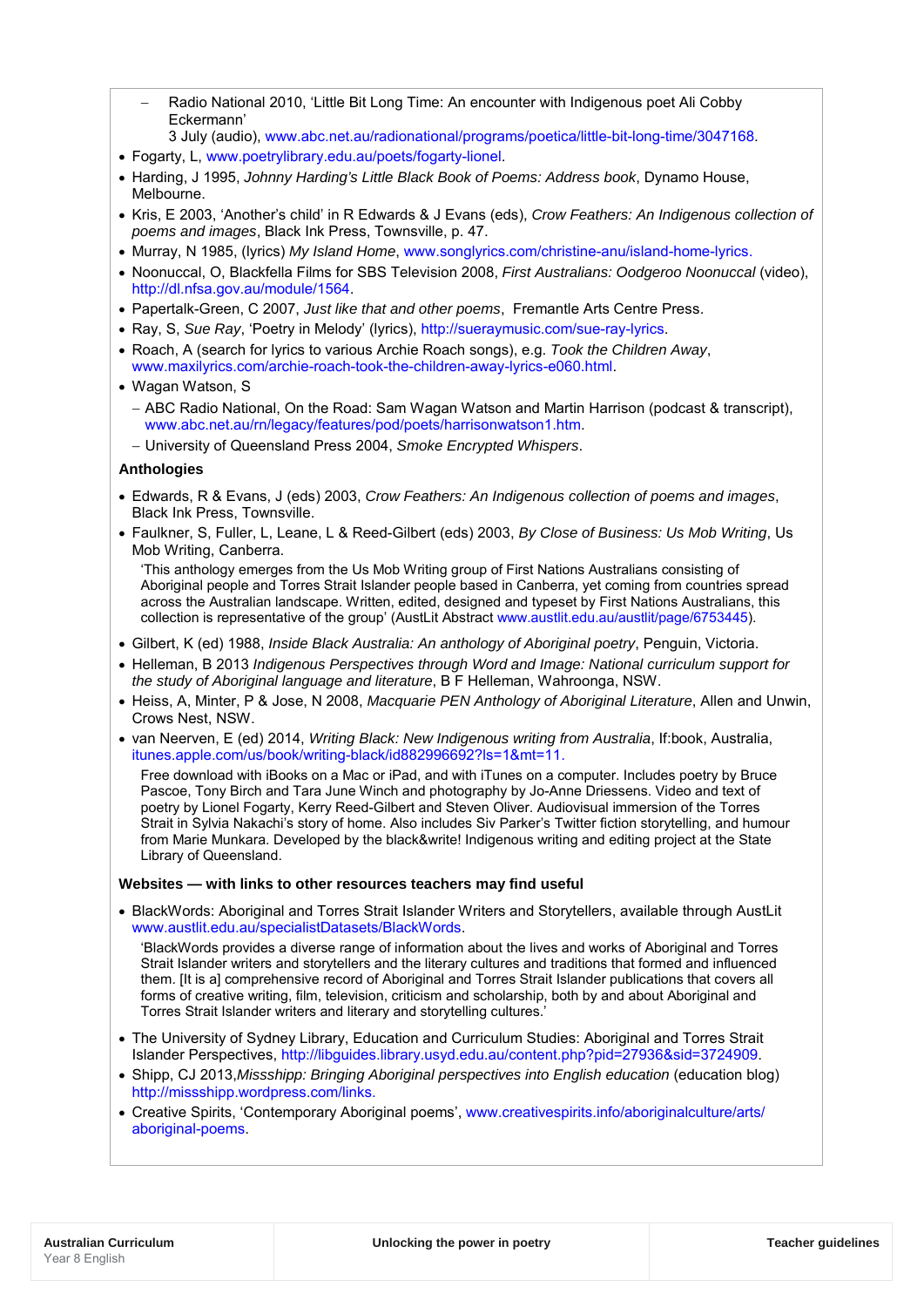## **Background information about Aboriginal cultures and Torres Strait Islander cultures** —

- QCAA resources and links:
	- For resources that provide a general starting point for teachers see the QCAA Aboriginal and Torres Strait Islander perspectives support materials: [www.qcaa.qld.edu.au/3035.html.](http://www.qcaa.qld.edu.au/3035.html)
	- − For examples of Connection to Country/Place: [www.qcaa.qld.edu.au/downloads/approach/indigenous\\_res005\\_0803.pdf.](http://www.qcaa.qld.edu.au/downloads/approach/indigenous_res005_0803.pdf)
- DETE (Department of Education, Training and Employment) 2010, *Embedding Aboriginal and Torres Strait Islander Perspectives in Schools*, [deta.qld.gov.au/indigenous/services/eatsips.html.](http://deta.qld.gov.au/indigenous/services/eatsips.html)
- Blackfella Films for SBS Television 2008, *First Australians* (multi-platform), [www.programs.sbs.com.au/](http://www.programs.sbs.com.au/firstaustralians/content.) [firstaustralians/content.](http://www.programs.sbs.com.au/firstaustralians/content.)
- Global Worlds: English for global education, *Indigenous peoples: Junior Secondary English*, *Year 8*  (may also be useful for selecting poem/poet), [www.globalwords.edu.au/units/Indigenous\\_JSY8\\_html/](http://www.globalwords.edu.au/units/Indigenous_JSY8_html/index.html) index html
- Poroch, N et al 2009, *Spirituality and Aboriginal People's Social and Emotional Wellbeing: A Review*, Cooperative Research Centre for Aboriginal Health, [www.lowitja.org.au/sites/default/files/docs/](http://www.lowitja.org.au/sites/default/files/docs/DP_11_spirituality_review.pdf) [DP\\_11\\_spirituality\\_review.pdf.](http://www.lowitja.org.au/sites/default/files/docs/DP_11_spirituality_review.pdf)
- Queensland Studies Authority 2010, *Aboriginal and Torres Strait Islander Studies Handbook 2010*, [www.qcaa.qld.edu.au/8848-teaching.html.](http://www.qcaa.qld.edu.au/8848-teaching.html)

This handbook was developed to accompany the *Aboriginal and Torres Strait Islander Studies Senior Syllabus 2009* and is a helpful guide for schools when embedding Aboriginal and Torres Strait Islander perspectives across the curriculum.

- Rose, DB 1996, *Nourishing Terrains: Australian Aboriginal views of landscape and wilderness*, [www.environment.gov.au/resource/nourishing-terrains,](http://www.environment.gov.au/resource/nourishing-terrains) Australian Heritage Commission, Canberra.
- Shipp, C J 2013, 'Grandstanding of the highest order? Or, bringing voices from the margins into the centre?, *Missshipp: Bringing Aboriginal perspectives into English education*, [missshipp.wordpress.com/](http://missshipp.wordpress.com/2013/07/21/grandstanding-of-the-highest-order-or-bringing-voices-from-the-margins-into-the-centre/) [2013/07/21/grandstanding-of-the-highest-order-or-bringing-voices-from-the-margins-into-the-centre.](http://missshipp.wordpress.com/2013/07/21/grandstanding-of-the-highest-order-or-bringing-voices-from-the-margins-into-the-centre/)
- Shoemaker, A 1989, 'The Poetry Of Politics: Australian Aboriginal Verse', *Black Words, White Page: Aboriginal Literature 1929–1988,* on [press.anu.edu.au//bwwp/mobile\\_devices/ch08.html,](http://press.anu.edu.au/bwwp/mobile_devices/ch08.html) ANU, Canberra.

### **Booking agencies for speakers**

- Speakers Ink, visiting authors and illustrators, [www.speakers-ink.com.au/about.](http://www.speakers-ink.com.au/about)
- Booked Out, speakers agency for writers, artists and thinkers, [bookedout.com.au/about-us.](http://bookedout.com.au/about-us)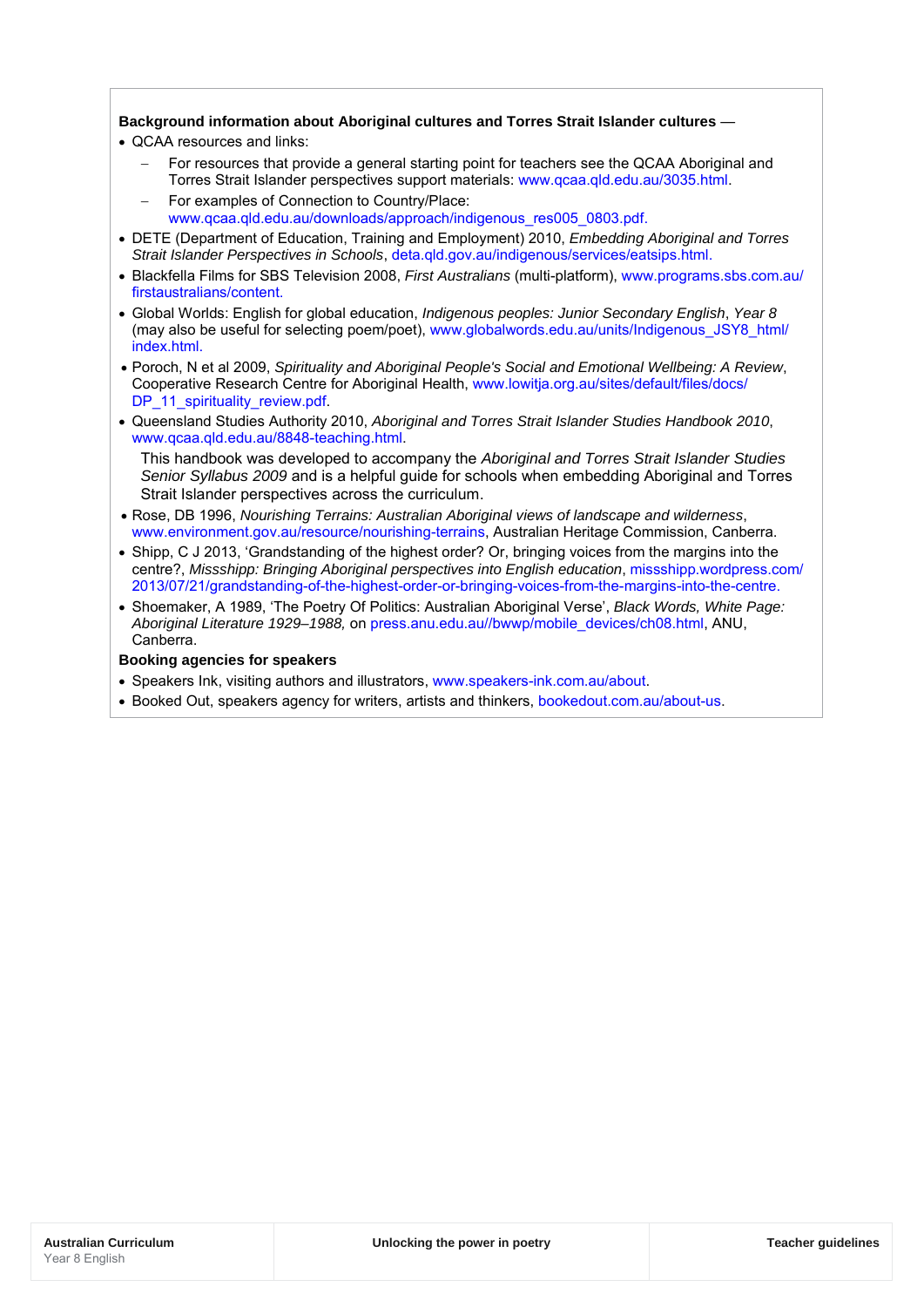## **Develop assessment**

## **Preparing for the assessment**

#### **Exploring texts**

- Re-read the *Student booklet* task description with students to ensure that they understand the analytical nature of their contributions to the class poetry blog, including the written and the visual aspects of the task.
- Introduce protocols around the blog relating to ethics and safety. Students should understand that their entries will be monitored and shared with the class.
- Explore with students a range of poems by older and contemporary Aboriginal poets and Torres Strait poets (these could be compiled into a small booklet). Provide them with opportunities to listen and view as well as read poems to help them engage with Aboriginal and Torres Strait Islander peoples in ways that help them recognise differences, create connections, and cultivate respect.
- Invite an Aboriginal poet or Torres Strait Islander poet to visit the classroom; this might be via teleconference or video conference. See PETAA suggestions for how to maximise the impact of these visits: [http://petaa.edu.au/docs/classroom-ideas-strategies-and-tools/Inviting\\_an\\_author\\_into\\_your\\_](http://petaa.edu.au/docs/classroom-ideas-strategies-and-tools/Inviting_an_author_into_your_classroom.pdf) [classroom.pdf.](http://petaa.edu.au/docs/classroom-ideas-strategies-and-tools/Inviting_an_author_into_your_classroom.pdf)
- Encourage students to select a poem that suits their interests and abilities and fits well with the purpose of the task and to share it with others (e.g. teacher, classmates, friends) so that they become familiar with it and can explain why they have chosen it.
- Have students make notes on a preliminary response to their chosen poem using the 'active' reading activity in Section 1, Part A of the *Student booklet*.

### **Analysing texts**

- As the beginning of a more detailed analysis, familiarise students with the sets of 'powerful' questions they will be responding to in engaging with poetry. These questions are outlined in:
	- − Section 1, Part B of the *Student booklet*
	- − *Appendix 1: Powerful questions* of the *Student booklet*
	- − *Assessment resource: Evaluative language*.
- Encourage students to record possible questions/puzzles in their notes to be resolved later.
- Discuss how it is that poems can influence readers' feelings and emotions through evaluative language and position them to accept a point of view.
- Have students construct a visual representation of their chosen poem using collage (digital or manual) which makes a deliberate appeal to readers' emotions (joy/sadness, in/security, dis/satisfaction).
- Build a knowledge base about words of evaluation, including words to express emotional responses to texts, judgment of people/characters and their actions, and appreciation of the aesthetic qualities (descriptions of people's appearance, places, objects etc.) of text.
- Discuss the use of a range of poetic techniques, especially figurative language (similes, metaphors, imagery, personification etc.) that intensify meaning.
- Involve students in ongoing analysis of sample responses to the poem 'Son of Mine' by Aboriginal poet, Oodgeroo Noonuccal. See *Appendix 2: Sample blog entries* in the *Student booklet*.
- Annotate sample responses, some jointly constructed, focusing on the language of the blog and its emotional impact on a reader/viewer through emotive and persuasive language.
- Model a cloze activity using part or all of a poem, and then have students construct their own cloze activity. Have students work in pairs and complete a classmate's cloze, discussing their responses and explaining why they chose particular words to leave out.
- Allow students research time to become very familiar with the way websites and blogs work, especially those that focus on poetry.

#### **Creating texts**

- Allow time for students to understand that their blog entries should include responses to two questions from the WHAT section and two questions from the HOW section (one question from *Judgment* and one question from *Appreciation*), and a visual for each section.
- Outline the processes involved in the drafting, editing and publishing blog entries.
- Initiate teacher and peer feedback on students' own responses in relation to the questions and the taskspecific standards.
- Discuss with the whole class the understandings and knowledge they have gained about poetry written by Aboriginal poets and/or Torres Strait Islander poets.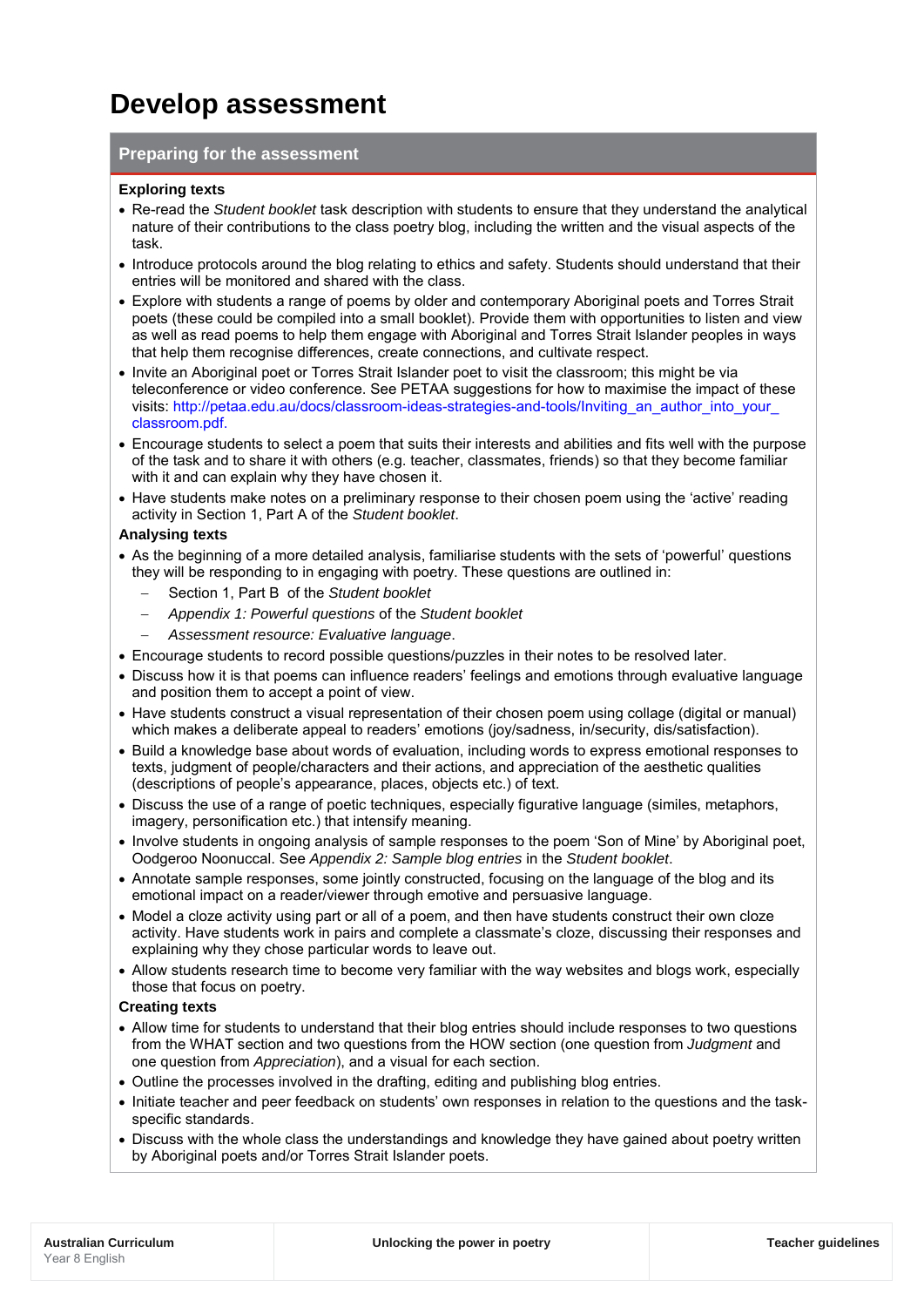## **Implementing Section 1. Preparing responses to a selected poem Student role** • Choose a poem written by an Aboriginal poet or Torres Strait Islander poet with sufficient complexity for close analysis and which you think you will enjoy exploring. • Make an initial 'active' reading of your chosen poem. See Section 1, Part A of the *Student booklet*. • Begin constructing a visual representation of your poem's meaning using collage (digital or manual) for presentation to classmates. **Teacher role** poems could prove useful.) collage*.* • With guidance from your teacher, access a set of powerful questions that will help you unlock the meaning (WHAT) and the techniques (HOW) in your chosen poem. See Section 1, Part B of the *Student booklet*. • Analyse the poet's use of evaluative language to express feeling and emotion, make judgments about people/characters, appreciate the worth and beauty of things, make meaning more intense. which involve: poems • Analyse and annotate sample responses to the poem 'Son of Mine' by Aboriginal poet Oodgeroo Noonuccal. • Participate in a joint construction of a possible response to a selected poem (other than 'Son of Mine') in response to a HOW question.

• Begin a preliminary drafting of your blog responses, including visual responses with clear links to your chosen poem.

• With guidance from your teacher, construct a cloze activity using all or part of your chosen poem and try it out on a classmate, discussing why your classmate chose to insert particular words and why they chose to leave out others.

### **Section 2. Creating blog entries**

### **Student role**

- Begin to write your own blog entries in response to questions.
- Print out your entries and be prepared to discuss them in class. Your class blog will be the host for a community of like-minded writers learning about Aboriginal poets or Torres Strait Islander poets
- Negotiate with each student the choice of poem suitable for close study. (A booklet of possible
- Help students to carry out preliminary activities to access meaning, e.g. through 'active' reading and
- Involve students in a series of ongoing reflective activities (Section 1, Part B of the *Student booklet*) to deepen understanding of their chosen poem,
	- − use of 'powerful' questions to unlock the meaning (WHAT) and technique (HOW) of
	- − analysis of evaluative language to express feeling and emotion; make judgments about people/characters; appreciate people's appearance, places and things; and make meaning more intense (see *Assessment resource: Evaluative language*).
- Involve students in ongoing analysis and annotation of sample responses to the WHAT and HOW of the poem 'Son of Mine' by poet Oodgeroo Noonuccal (see *'*Appendix 2').
- Provide students with a copy of a selected HOW question, along with the text of a poem other than 'Son of Mine', and carry out a joint construction of a possible response.
- Initiate preliminary drafting of blog responses and monitor students' drafts.
- Encourage students' awareness of the possibilities of visual responses to the poem and how visuals need to be linked to their chosen poem.
- Model a cloze activity using part or all of a poem to stimulate discussion about the use of evaluative language in poems, and have students identify and examine the function of different word classes.

#### **Teacher role**

- Help students in initial drafting of their own blog responses in response to the questions.
- Share a selection of the latest blog entries digitally with students each lesson. This should communicate a sense of what the blog looks like, the breadth of content and depth of analysis.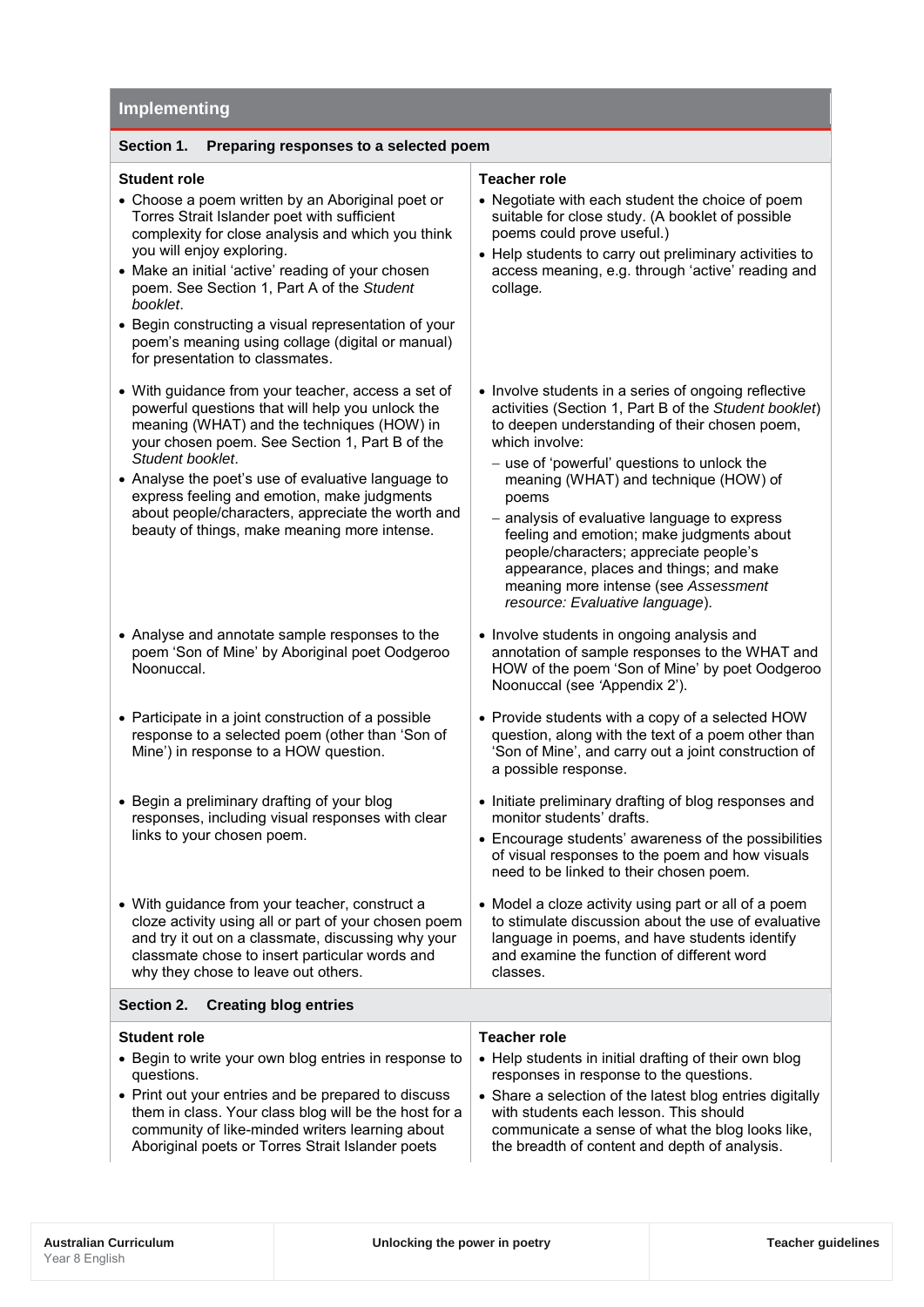| and sharing ideas, opinions and information.<br>Discussion points might include:<br>- ways to respectfully disagree with each other's<br>viewpoints<br>- whether important ideas are being captured<br>(e.g. whether poems can change people's<br>opinions on issues through a wide range of<br>poetic techniques, especially figurative<br>language)<br>- the personal, less formal language of the blog<br>(e.g. use of first person). | • Gradually build interactivity into the site with links<br>to poems, poets, visuals as appropriate.                                                                                                                                                                                                              |
|------------------------------------------------------------------------------------------------------------------------------------------------------------------------------------------------------------------------------------------------------------------------------------------------------------------------------------------------------------------------------------------------------------------------------------------|-------------------------------------------------------------------------------------------------------------------------------------------------------------------------------------------------------------------------------------------------------------------------------------------------------------------|
| • Upload your own work and respond to the work of<br>one other student per session. Your feedback<br>should be constructive, helpful and specific.                                                                                                                                                                                                                                                                                       | • Ensure students upload a copy of their poem onto<br>the blog for reference by everyone involved. At<br>points during these activities, teachers may wish<br>to refer to particular student responses. Monitor<br>students' planning to ensure they include all the<br>required elements for their blog entries. |
| Section 3.<br><b>Editing and proofreading blog entries</b>                                                                                                                                                                                                                                                                                                                                                                               |                                                                                                                                                                                                                                                                                                                   |
| <b>Student role</b>                                                                                                                                                                                                                                                                                                                                                                                                                      | <b>Teacher role</b>                                                                                                                                                                                                                                                                                               |
| • Choose the blog entries you wish to have<br>considered for teacher feedback prior to<br>assessment. In making this decision, consider the<br>valued features of the task which are evident in<br>your work and which you now have the<br>opportunity to refine.                                                                                                                                                                        | • Provide students with additional feedback where<br>needed on choosing appropriate sections to be<br>assessed.                                                                                                                                                                                                   |
| • Ensure each of the blog entries you have chosen<br>to be considered for assessment includes<br>responses to two of the WHAT questions,<br>responses to two of the HOW questions (one<br>question from Judgment and one question from<br>Appreciation), and a visual.                                                                                                                                                                   |                                                                                                                                                                                                                                                                                                                   |
| • Edit, proofread and perhaps expand your chosen<br>blog entries.                                                                                                                                                                                                                                                                                                                                                                        | • Monitor the processes of editing and proofreading<br>chosen blog entries with appropriate feedback as<br>required.                                                                                                                                                                                              |
| • Exchange edited sections with a classmate for<br>peer feedback.                                                                                                                                                                                                                                                                                                                                                                        | • Facilitate peer feedback sessions in relation to the<br>task outlined in the Student booklet and the task-<br>specific standards.                                                                                                                                                                               |
| • Upload final blog entries and submit a print copy                                                                                                                                                                                                                                                                                                                                                                                      |                                                                                                                                                                                                                                                                                                                   |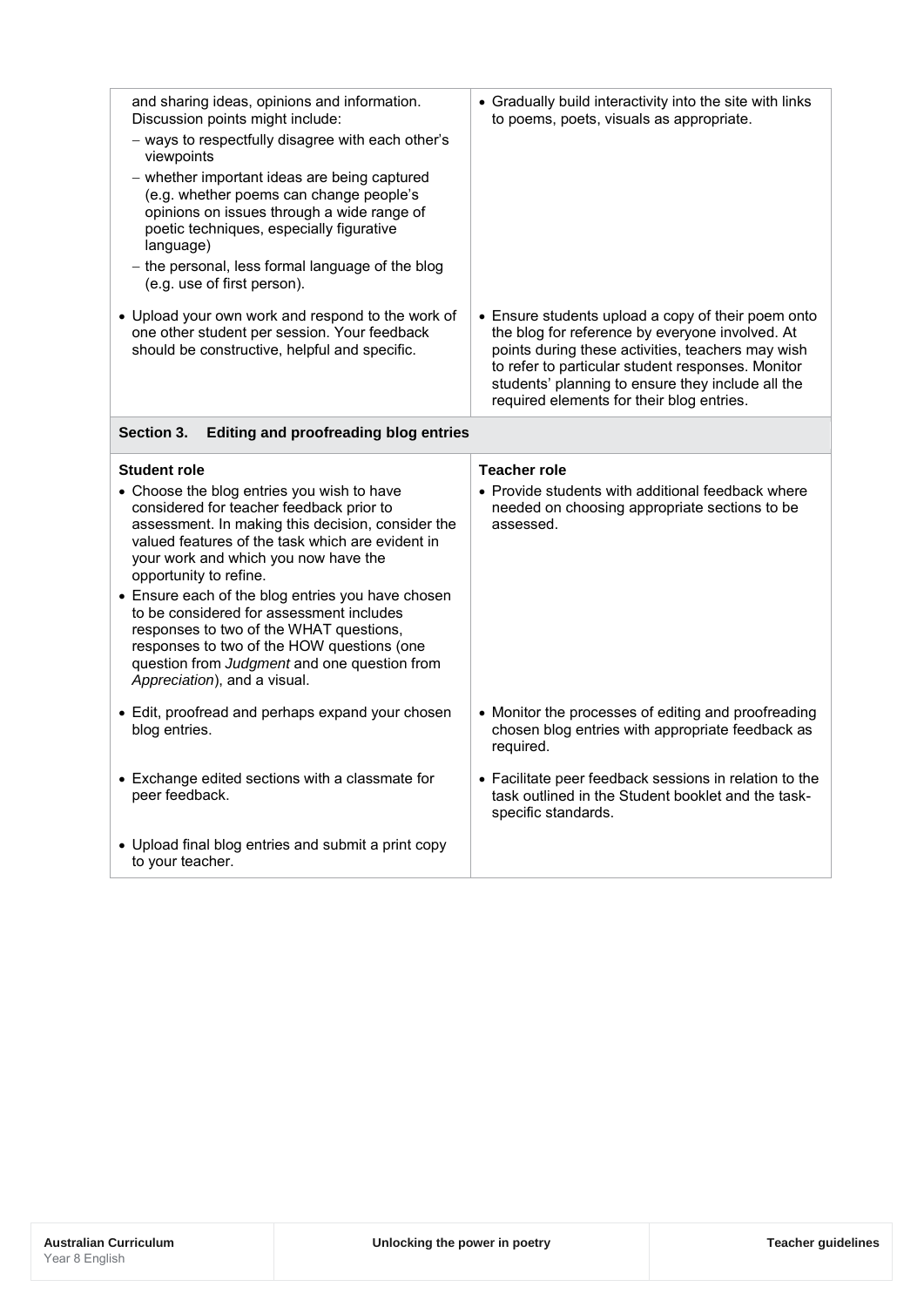# **Make judgments**

When making judgments about the evidence in student responses to this assessment, teachers are advised to use the task-specific standards provided. The development of these task-specific standards has been informed by the Queensland Year 8 standard elaborations. See [www.qcaa.qld.edu.au/yr8-english-resources.html](http://www.qcaa.qld.edu.au/yr8-english-resources.html)

## **The Queensland standard elaborations for English**

The Queensland Year 8 standard elaborations for English are a resource to assist teachers to make consistent and comparable evidence-based A to E (or the Early Years equivalent) judgments. They should be used in conjunction with the Australian Curriculum achievement standard and content descriptions for the relevant year level.

The Queensland standard elaborations for English provide a basis for judging *how well* students have demonstrated what they know, understand and can do using the Australian Curriculum achievement standard.

The Australian Curriculum achievement standards dimensions of Understanding and Skills are used to organise the Queensland standard elaborations for English. Understanding and Skills in English are organised as Receptive modes and Productive modes.

The valued features of English, drawn from the achievement standard and the content descriptions for Receptive modes and Productive modes, are organised as:

- Ideas and information in texts
- Text structures
- Language features.

## **Task-specific standards**

Task-specific standards give teachers:

- a tool for directly matching the evidence of learning in the response to the standards
- a focal point for discussing students' responses
- a tool to help provide feedback to students.

Task-specific standards are not a checklist; rather they are a guide that:

- highlights the valued features that are being targeted in the assessment and the qualities that will inform the overall judgment
- specifies particular *targeted aspects* of the curriculum content and achievement standard
- aligns the valued feature, task-specific descriptor and assessment
- allows teachers to make consistent and comparable on-balance judgments about student work by matching the qualities of student responses with the descriptors
- clarifies the curriculum expectations for learning at each of the five grades (A–E or the Early Years equivalent)
- shows the connections between what students are expected to know and do, and how their responses will be judged and the qualities that will inform the overall judgment
- supports evidence-based discussions to help students gain a better understanding of how they can critique their own responses and achievements, and identify the qualities needed to improve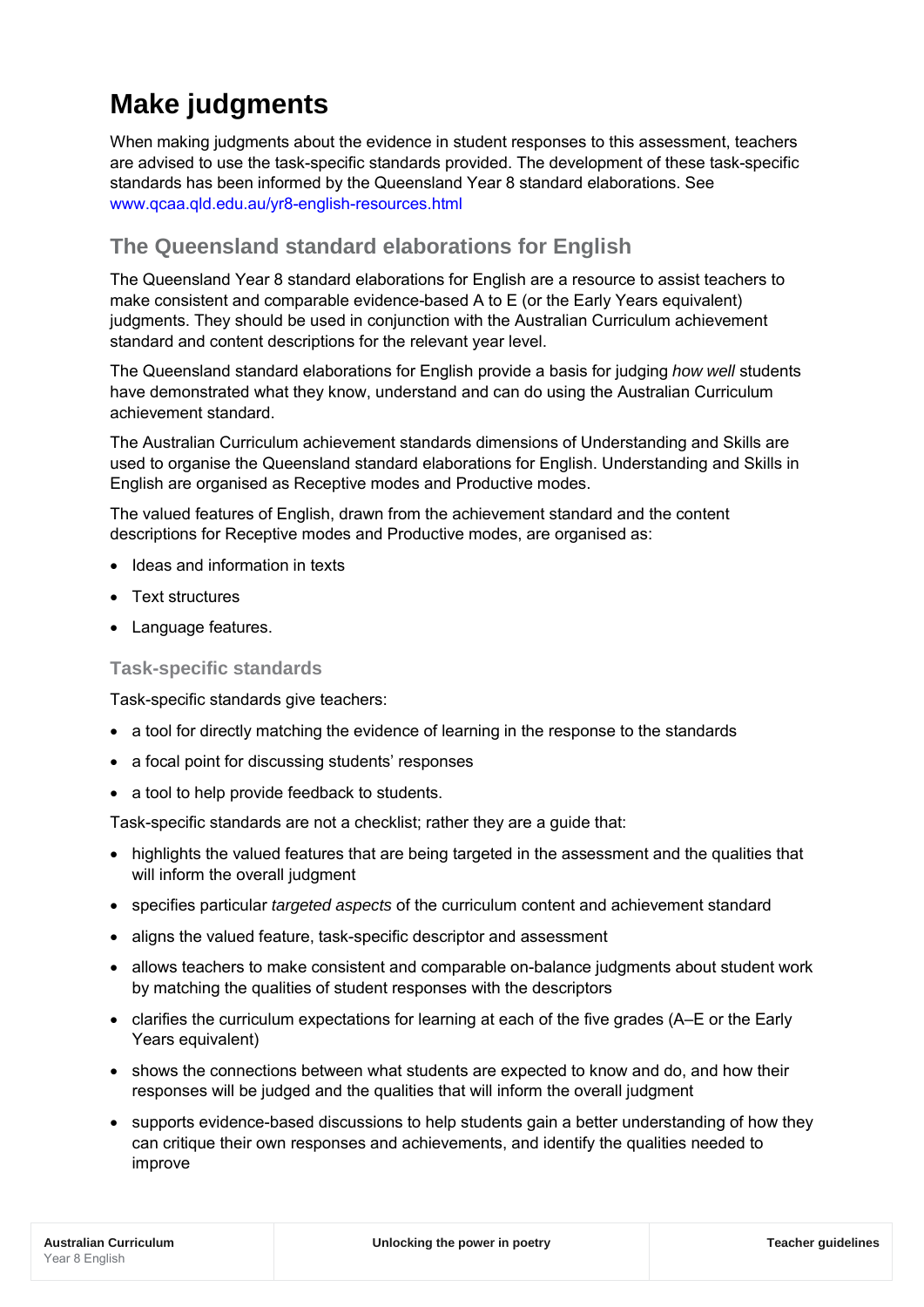• encourages and provides the basis for conversations among teachers, students and parents/carers about the quality of student work and curriculum expectations and related standards.

## **Task-specific valued features**

Task-specific valued features are the discrete aspects of the valued features of English targeted in a particular assessment and incorporated into the task-specific standards for that assessment. They are selected from the Queensland standard elaborations for English valued features drawn from the Australian Curriculum achievement standard and content descriptions.

## **Task-specific valued features for this assessment**

The following table identifies the valued features for this assessment and makes explicit the understandings and skills that students will have the opportunity to demonstrate. This ensures that the alignment between what is taught, what is assessed and what is reported is clear.

| <b>Australian</b><br><b>Curriculum</b><br>achievement<br>standard<br>dimensions | <b>Australian Curriculum</b><br>achievement standard               | <b>Queensland standard</b><br>elaborations valued<br>features                   | <b>Task-specific valued</b><br>features                                                                                                                                                                                                                                                                                                                                                                                                                                                                                                                                                             |
|---------------------------------------------------------------------------------|--------------------------------------------------------------------|---------------------------------------------------------------------------------|-----------------------------------------------------------------------------------------------------------------------------------------------------------------------------------------------------------------------------------------------------------------------------------------------------------------------------------------------------------------------------------------------------------------------------------------------------------------------------------------------------------------------------------------------------------------------------------------------------|
|                                                                                 | <b>Receptive</b><br>Evidence of listening,<br>reading and viewing  | • Ideas and information in<br>texts<br>• Language features                      | Explanation of the ways<br>that evaluative language<br>and poetic techniques in<br>poems influence readers'<br>feelings and emotions;<br>selection of evidence,<br>including language<br>features, that shows how<br>events, situations and<br>people can be represented<br>from different viewpoints.                                                                                                                                                                                                                                                                                              |
| Understanding and Skills                                                        | <b>Productive</b><br>Evidence of speaking,<br>writing and creating | • Ideas and information in<br>texts<br>• Text structures<br>• Language features | Selection and combination<br>of ideas, images and<br>language features from<br>texts to create a poetry<br>blog; use of an analytical<br>text structure to raise<br>issues, report events and<br>advance opinions to suit<br>the needs and interests of<br>an online audience; use of<br>textual and language<br>features such as<br>grammatical structures,<br>vocabulary, layout, print<br>and visuals, including<br>digital elements, to create<br>specific effects and<br>influence audience<br>response (feelings,<br>emotions and attitudes);<br>use of accurate spelling<br>and punctuation. |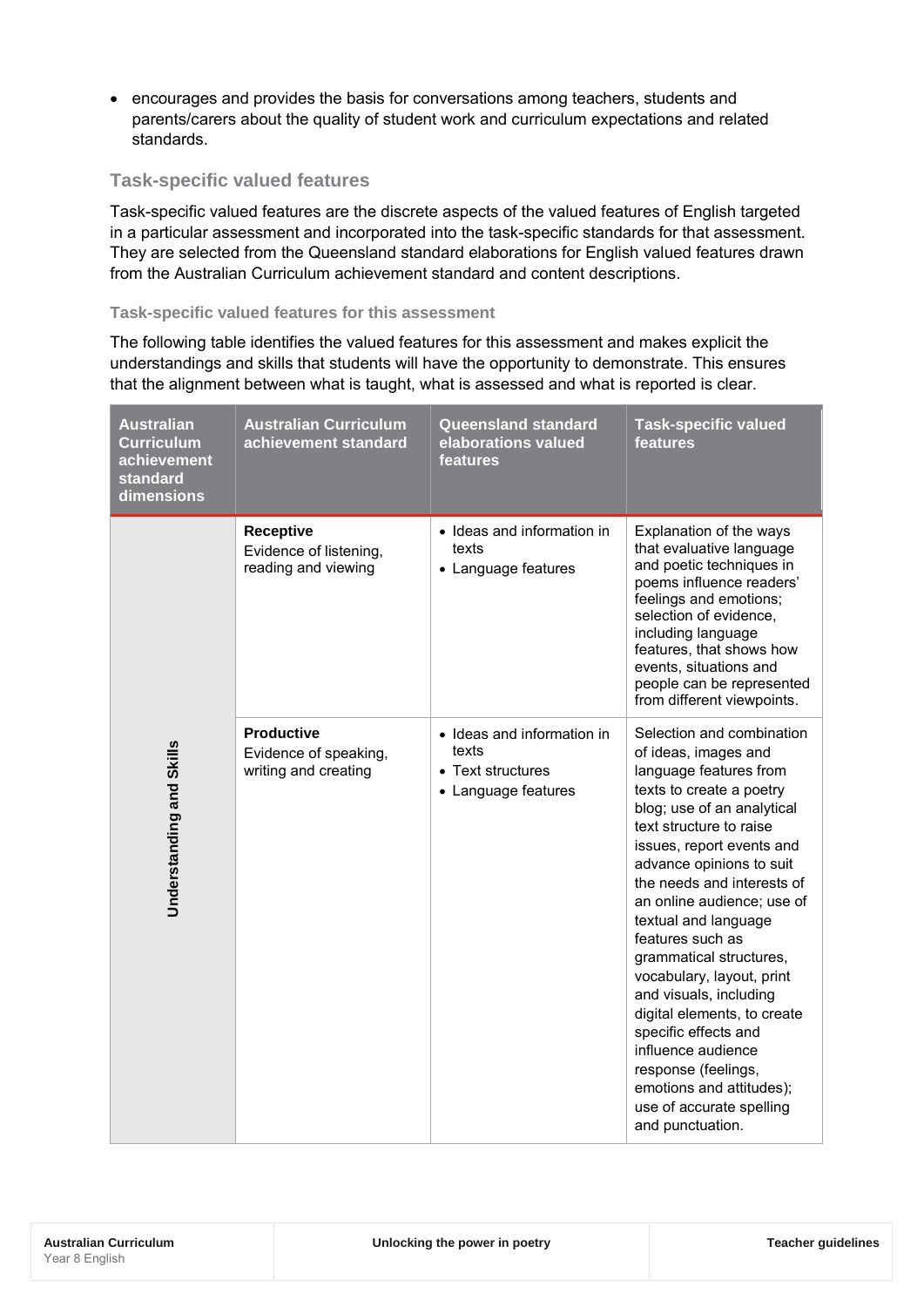The task-specific standards for this assessment are provided in two models using the same taskspecific valued features:

- a matrix
- a continua.

## **Matrix and continua**

Task-specific standards can be prepared as a matrix or continua. Both the continua and the matrix:

- use the Queensland standard elaborations to develop task-specific descriptors to convey expected qualities in student work — A to E (or the Early Years equivalent)
- highlight the same valued features from the Queensland standard elaborations that are being targeted in the assessment and the qualities that will inform the overall judgment
- incorporate the same task-specific valued features, i.e. make explicit the particular understanding/skills that students have the opportunity to demonstrate for each selected valued feature
- provide a tool for directly matching the evidence of learning in the student response to the standards to make an on-balance judgment about achievement
- assist teachers to make consistent and comparable evidence-based A to E (or the Early Years equivalent) judgments.

## **Matrix**

The matrix model of task-specific standards uses the structure of the Queensland standard elaborations to organise the task-specific valued features and standards A to E (or the Early Years equivalent). The task-specific descriptors of the standard described in the matrix model use the same degrees of quality described in the Queensland standard elaborations.

Teachers make a judgment about the task-specific descriptor in the A to E (or the Early Years equivalent) cell of the matrix that best matches the evidence in the student responses in order to make an on-balance judgment about how well the pattern of evidence meets the standard.

The matrix is a tool for making both overall on-balance judgments and analytic judgments about the assessment. Achievement in each valued feature of the Queensland standard elaboration targeted in the assessment can be recorded and feedback can be provided on the task-specific valued features.

## **Continua**

The continua model of task-specific standards uses the dimensions of the Australian Curriculum achievement standard to organise task-specific valued features and standards as a number of reference points represented progressively along an A to E (or Early Years equivalent) continuum. The task-specific valued features at each point are described holistically. The task-specific descriptors of the standard use the relevant degrees of quality described in the Queensland standard elaborations.

Teachers determine a position along each continuum that best matches the evidence in the student responses to make an on-balance judgment about achievement on the task.

The continua model is a tool for making an overall on-balance judgment about the assessment and for providing feedback on task specific valued features.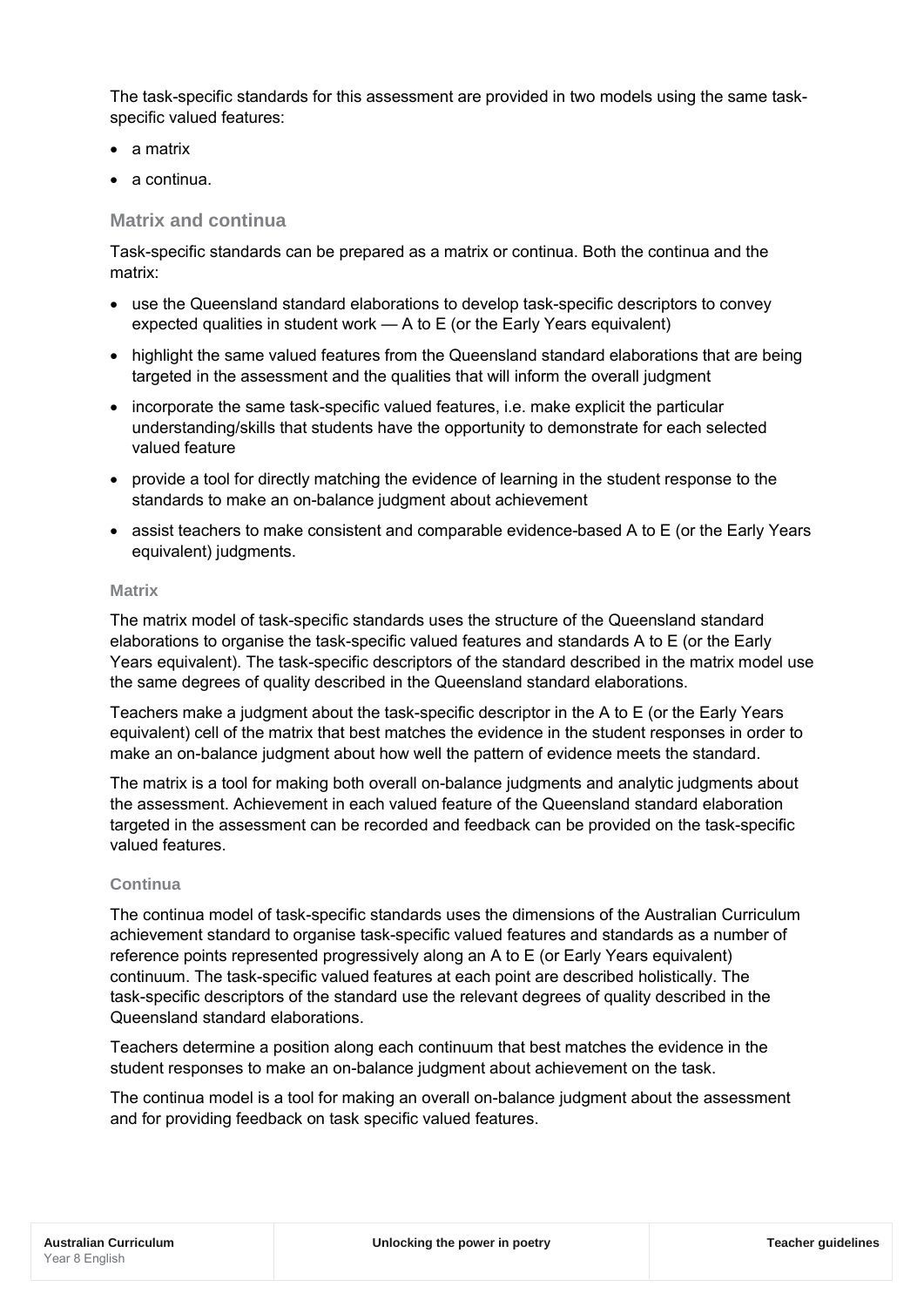## **Use feedback**

| <b>Feedback</b><br>to<br>students | The classroom environment described below is conducive to effective teacher feedback<br>and improved student learning. Students are given clear directions about the nature of<br>their summative task. The task is to create a series of blog entries in response to the<br>WHAT and HOW of poetry, using the task-specific understanding and skills drawn from<br>the Australian Curriculum: English Year 8 achievement standard, and the necessary<br>information and advice about the task-specific standards.<br>This task encourages students to use a variety of strategies to self-direct and correct, and<br>to move from dependency on feedback from others towards internal feedback and self-<br>monitoring. The overall aim is to work to improve personal motivation and effort, based on<br>the four levels of feedback (Hattie & Timperley, 2007 - see Resources below).<br>• Allow for student negotiation and choice of poems to improve personal motivation and<br>effort.<br>• Create situations in which students are able to make active choices.<br>• Give students clear direction as to the nature of their summative task (to contribute to a<br>poetry blog) and set up procedures for teacher and peer feedback.<br>• Explain the role of formative tasks, such as imaginative roleplaying, and 'hot seat'<br>interviews in helping them to accommodate and process the many issues their poem<br>raises.<br>• Introduce them to powerful questions which will help them evaluate information about<br>WHAT their selected poet is saying and HOW they are saying it.<br>• Explain how the classroom environment is designed to have information and advice<br>constantly at hand both for themselves and other classmates.<br>• Explain the importance of being actively engaged in seeking peer and teacher feedback<br>(informal and arranged) to diagnose problems and improve the quality of their work.<br>• Encourage students to continually reflect on and evaluate what they have learnt and<br>created and to take control of their learning.<br>• Help them use selected strategies to self-direct and correct, and to move from<br>dependency on feedback from others towards internal feedback and self-monitoring.<br>Strategies for teachers to use as part of ongoing assessment: |
|-----------------------------------|--------------------------------------------------------------------------------------------------------------------------------------------------------------------------------------------------------------------------------------------------------------------------------------------------------------------------------------------------------------------------------------------------------------------------------------------------------------------------------------------------------------------------------------------------------------------------------------------------------------------------------------------------------------------------------------------------------------------------------------------------------------------------------------------------------------------------------------------------------------------------------------------------------------------------------------------------------------------------------------------------------------------------------------------------------------------------------------------------------------------------------------------------------------------------------------------------------------------------------------------------------------------------------------------------------------------------------------------------------------------------------------------------------------------------------------------------------------------------------------------------------------------------------------------------------------------------------------------------------------------------------------------------------------------------------------------------------------------------------------------------------------------------------------------------------------------------------------------------------------------------------------------------------------------------------------------------------------------------------------------------------------------------------------------------------------------------------------------------------------------------------------------------------------------------------------------------------------------------------------------------------------------------------------------------------------------------------|
|                                   | • Monitor and use previous and emerging information about student progress, their<br>current knowledge and skills, their strengths and interests, and future learning needs<br>and goals.<br>• Respond flexibly and constructively to what the evidence is saying about areas to be<br>improved.<br>• Share learning intentions and achievement goals with students and support them in<br>using feedback to plan the next steps of their learning.                                                                                                                                                                                                                                                                                                                                                                                                                                                                                                                                                                                                                                                                                                                                                                                                                                                                                                                                                                                                                                                                                                                                                                                                                                                                                                                                                                                                                                                                                                                                                                                                                                                                                                                                                                                                                                                                            |
|                                   | • Use the task-specific standards, developed from the achievement standard and the<br>standard elaborations, as a basis for providing feedback to students on the quality of<br>their work.                                                                                                                                                                                                                                                                                                                                                                                                                                                                                                                                                                                                                                                                                                                                                                                                                                                                                                                                                                                                                                                                                                                                                                                                                                                                                                                                                                                                                                                                                                                                                                                                                                                                                                                                                                                                                                                                                                                                                                                                                                                                                                                                    |
| <b>Resources</b>                  | For guidance on providing feedback, see the professional development packages titled:<br>• About feedback<br>www.qcaa.qld.edu.au/downloads/p_10/as_feedback_about.docx<br>• Seeking and providing feedback<br>www.qcaa.qld.edu.au/downloads/p 10/as feedback provide.docx<br>• The Roadmap: Dimensions of Teaching and Learning, Teaching and Learning Branch,<br>Education Queensland, 2011, http://education.qld.gov.au/curriculum/framework/p-<br>12/docs/curriculum-planning-p-10.pdf<br>• The power of feedback, Hattie, J and Timperley, H 2007, http://education.qld.gov.au/<br>staff/development/performance/resources/readings/power-feedback.pdf                                                                                                                                                                                                                                                                                                                                                                                                                                                                                                                                                                                                                                                                                                                                                                                                                                                                                                                                                                                                                                                                                                                                                                                                                                                                                                                                                                                                                                                                                                                                                                                                                                                                     |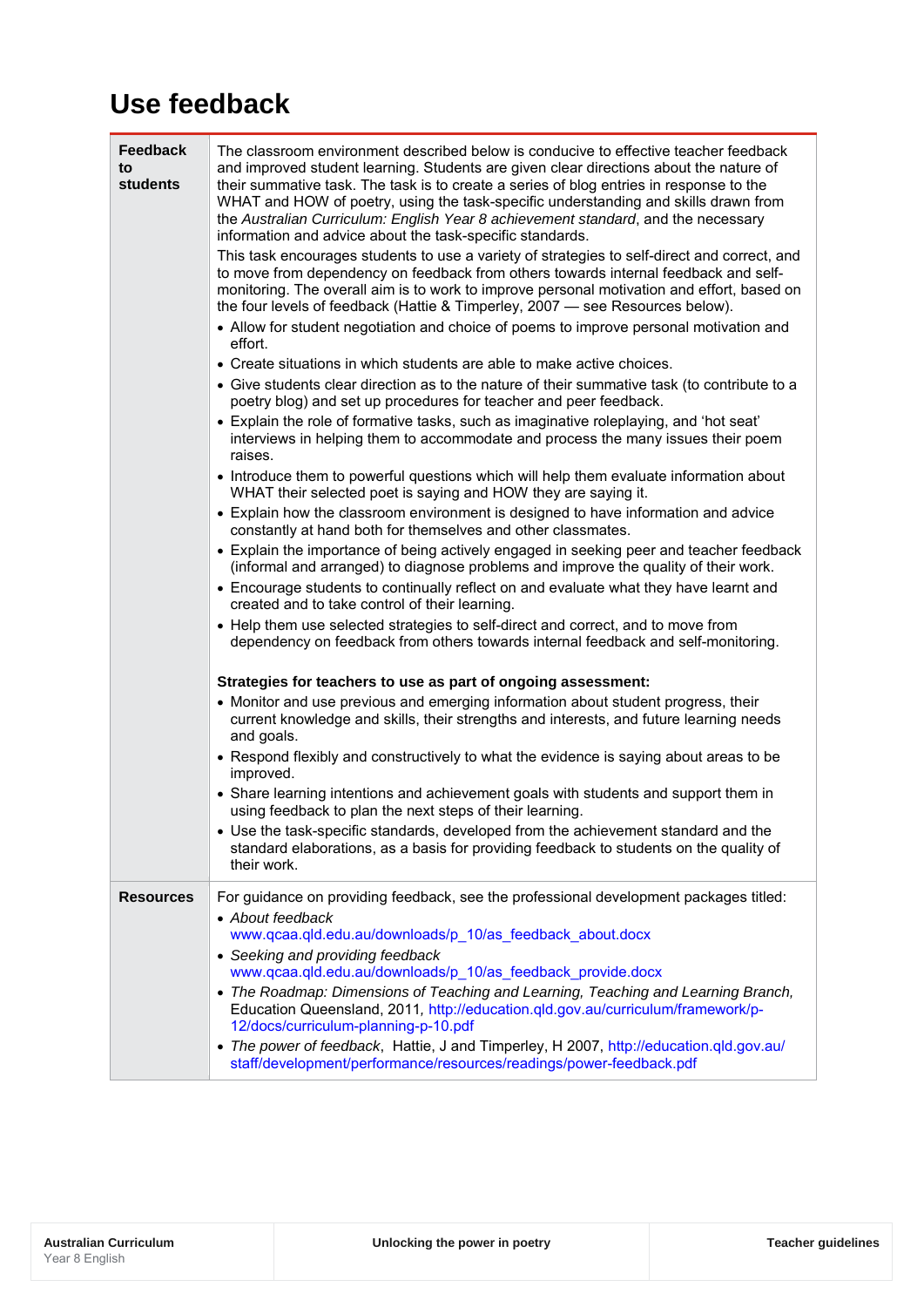# **Unlocking the power in poetry**

© The State of Queensland (Queensland Curriculum and Assessment Authority) and its licensors 2014. All web links correct at time of publication.



Image: *Poetry: This was once the Carlton meat locker but poetry lives there now*, V. H. Hammer, Creative Commons Attribution 2.0, [www.flickr.com/photos/vhhammer/8885641187.](http://www.flickr.com/photos/vhhammer/8885641187/)

Warning: Aboriginal and Torres Strait Islander peoples are advised that this resource contains an image of a person who has passed away.

**Create a series of entries that respond to and discuss poetry in a class blog. You will choose a poem written by an Aboriginal poet or Torres Strait Islander poet which is suitable for close study and that you think you will enjoy exploring. Your blog entries will include visual representations of the poem you have chosen and responses to questions relating to the HOW and the WHAT about your chosen poem, about the ways the poem's language and techniques influence readers' feelings and emotions and encourage them to accept particular viewpoints.**

**You will plan and create (write and design) a series of entries for a poetry blog** in which you**:** 

- **contribute to the class blog** by writing responses to questions relating to the HOW and the WHAT about your chosen poem
- **choose two of your entries** that best represent the depth of your learning (about poetry, Aboriginal cultures and/or Torres Strait Islander cultures, evaluative language, communicating with peers, the visual and written conventions of blogging) **to refine and proofread for assessment**
- ensure that, combined, these two entries, each one between 300–400 words in length, comprise:
	- − **responses to two questions** about the poem's meaning and messages **(the WHAT)**
	- − **a visual with a brief explanation** of its significance in terms of **capturing an aspect of what the poem means to you**
	- − **responses to two questions** about the ways the poem builds feeling and emotion **(the HOW)**
	- − **a visual with a brief explanation** of its significance in terms of **capturing the feelings and emotions of the poem.**



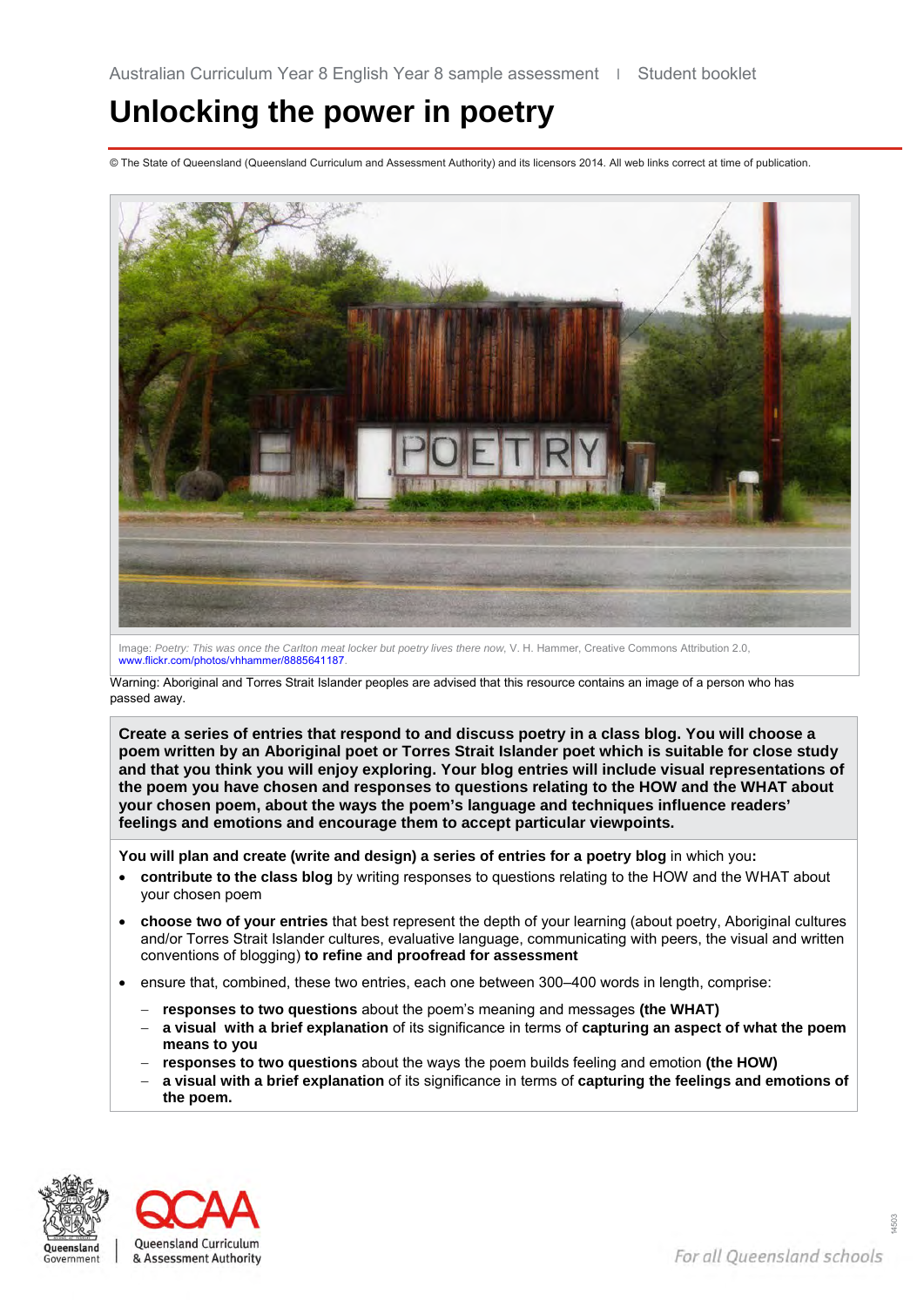## **Section 1. Preparing responses to a selected poem**

## **Choose a poem**

**Choose a poem which is suitable for close study and that you think you will enjoy exploring**

Your teacher will help you to choose a poem written by an Aboriginal or Torres Strait Islander poet for detailed study. Activities in this booklet will provide you with opportunities to develop understanding of Aboriginal peoples' and Torres Strait Islander peoples' histories, cultures and languages. This will mean gaining an understanding about their unique sense of identity which is entwined with their interconnectedness with country/place<sup>[1](#page-15-0)</sup>.

## **Part A: Initial activities to access meaning**

**1. Active reading — honing in, questioning, exclaiming, predicting** 

## **Annotating**

Complete an 'active reading' of your chosen poem, making notes and writing annotations on a copy of the poem.

| On your first reading of the poem, your annotations<br>might be about: | <b>Example annotation</b>                           |
|------------------------------------------------------------------------|-----------------------------------------------------|
| • personal questions, admissions of ignorance                          | What does this mean?                                |
| • statements                                                           | This means/reminds me of<br>I think $\ldots$        |
| $\bullet$ exclamations $\dots$                                         | Great line/strong image!                            |
| • quick explanations of known aspects                                  | Vocabulary and poetic techniques                    |
| • definitions of known difficult words and phrases                     | $Def'n: \dots$                                      |
| • marking (e.g. underlining, circling) unknown words or phrases        | ?                                                   |
| • confirmation or denials or predictions                               | Ah, that's what I thought. /I didn't<br>expect this |
| • brief comments about the poem's meaning                              | Could mean                                          |

### **Reading the poem aloud**

Speaking/reciting your chosen poem and picking up its sounds and rhythms is important in engaging with and understanding the poem. It is important at all stages of this unit and you may have the opportunity to do this in class.

<span id="page-15-0"></span> $1$  Aboriginal peoples refer to 'Country' while Torres Strait Islander peoples refer to 'Place' — the significant place they have a symbiotic connection to and relationship with, including the people, flora, fauna, sky, spirituality (ancestors) and weather cycles.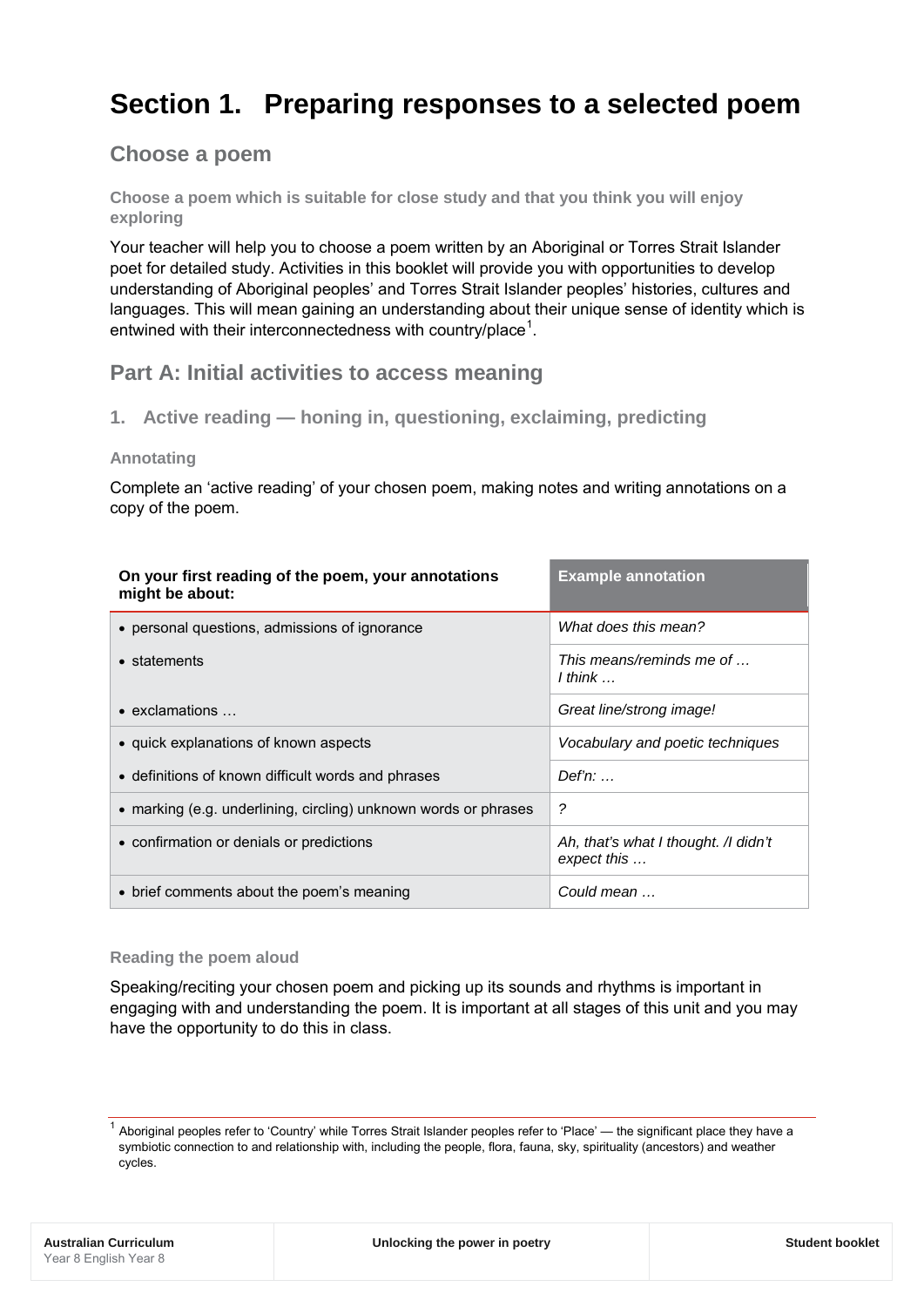## **2. Collage**

A collage (e.g. digital or manual) involves the selective use of images (pictures, sketches, and drawings), colour, spacing, balance, repetition and texture. It can be very effective in capturing meaning in poems that raise social issues.

## **Making a collage**



Gather materials you could use to construct a collage of your selected poem.

Look for materials that visually represents the poem's:

- meaning
- emotions (e.g. joy/sadness, in/security, dis/satisfaction). The collage is for eventual sharing with classmates.

Image: *birthday*, Sparklefish's photostream, Creative Commons Attribution 2.0[, www.flickr.com/photos/](http://www.flickr.com/photos/38795936@N00/4600499010/) [38795936@N00/4600499010/](http://www.flickr.com/photos/38795936@N00/4600499010/)

You can construct your collage and present it with your poem to classmates later when you have done more research about your chosen poem.

## **Part B: Ongoing reflective reading activities**

## **Researching, confirming, accepting/resisting, elaborating and refining**

**After you have finished recording your Part A responses, your next steps will be to reflect further on your selected poem and elaborate on the comments you have made about it.** 

You will need to find and process more information, make new connections, and come up with a more detailed reading. The activities that follow will enable you to respond to the poem in deeper and more informed ways.

## **3. Unlocking a poem's meanings and messages — the WHAT**

## **Responding to WHAT questions**

It is likely that Aboriginal poets and Torres Strait Islander poets will confront any social issues and challenges their communities face.

The questions below are designed to challenge and extend your thinking about different issues so you will need to join in classroom discussion with your teacher to make sure you understand them.

- a. Read, discuss, analyse and annotate the first three sample responses to Oodgeroo Noonuccal's poem, 'Son of Mine' — see 'Appendix 2'.
- b. Select two WHAT questions from the table below that you'd like to use in responding to your chosen poem.
- c. Refer back to your Part A notes and try drafting initial responses to these two WHAT questions.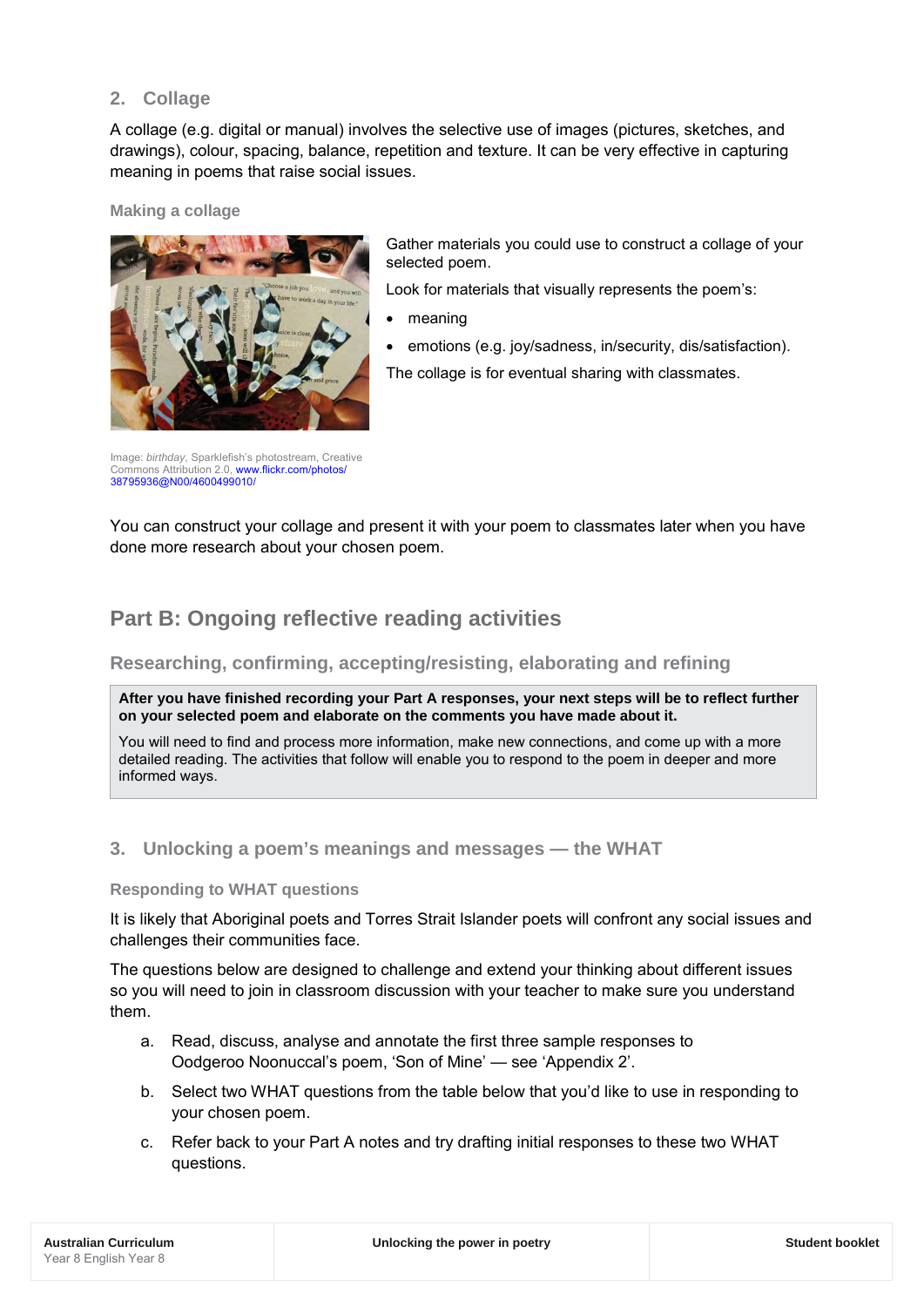### **The WHAT questions**

### **The WHAT of a poem — questions about a poem's meaning and messages**

- 1. Identify and evaluate the situation within which the people/characters move.
- 2. What cultural aspects such as age, gender, and race are depicted in the poem?
- 3. What people/characters are included/excluded? Why?
- 4. Whose interests does the poem serve?
- 5. What particular view of the world is foregrounded in the poem?
- 6. What beliefs and values are expressed in the poem?
- 7. What is the poem valuing, and what does it leave a reader thinking and believing?
- 8. Is there anything in particular that you took from your reading of the poem?
- 9. Do these messages make up powerful knowledge?
- 10. Do you think the poem is capable of changing readers' feelings, attitudes and values? Or might it just reinforce what is already there in people's minds?

## **4. Unlocking ways in which poets build feeling and emotion — the HOW**

**Responding to HOW questions**

See 'Appendix 1' at the end of this booklet for the sets of HOW questions.

### **Unlocking feeling and emotion in your poem will help you to understand how poets make use of 'evaluative' vocabulary. Evaluative vocabulary evaluates people, places and things.**

These words are used to appeal to a reader's feelings and emotions, judge the way different people behave in the world, express appreciation about the worth and value of things, and to intensify or make meaning stronger or weaker.

The following activities will help you to understand 'evaluative vocabulary' and to write about how it works in your poem. The activities can be done:

- individually
- in pairs
- in small groups
- as part of the whole class.

You can use colour coding, a dictionary and a thesaurus.

## **Activity: AFFECT — finding words of feeling and emotion**

It is likely that Aboriginal poets and Torres Strait Islander poets will write respectfully about their affinity with the land, and the profound knowledge of their Elders and ancestors. These, in themselves, are emotional matters.

Keep these things in mind as you read the table below and answer the questions.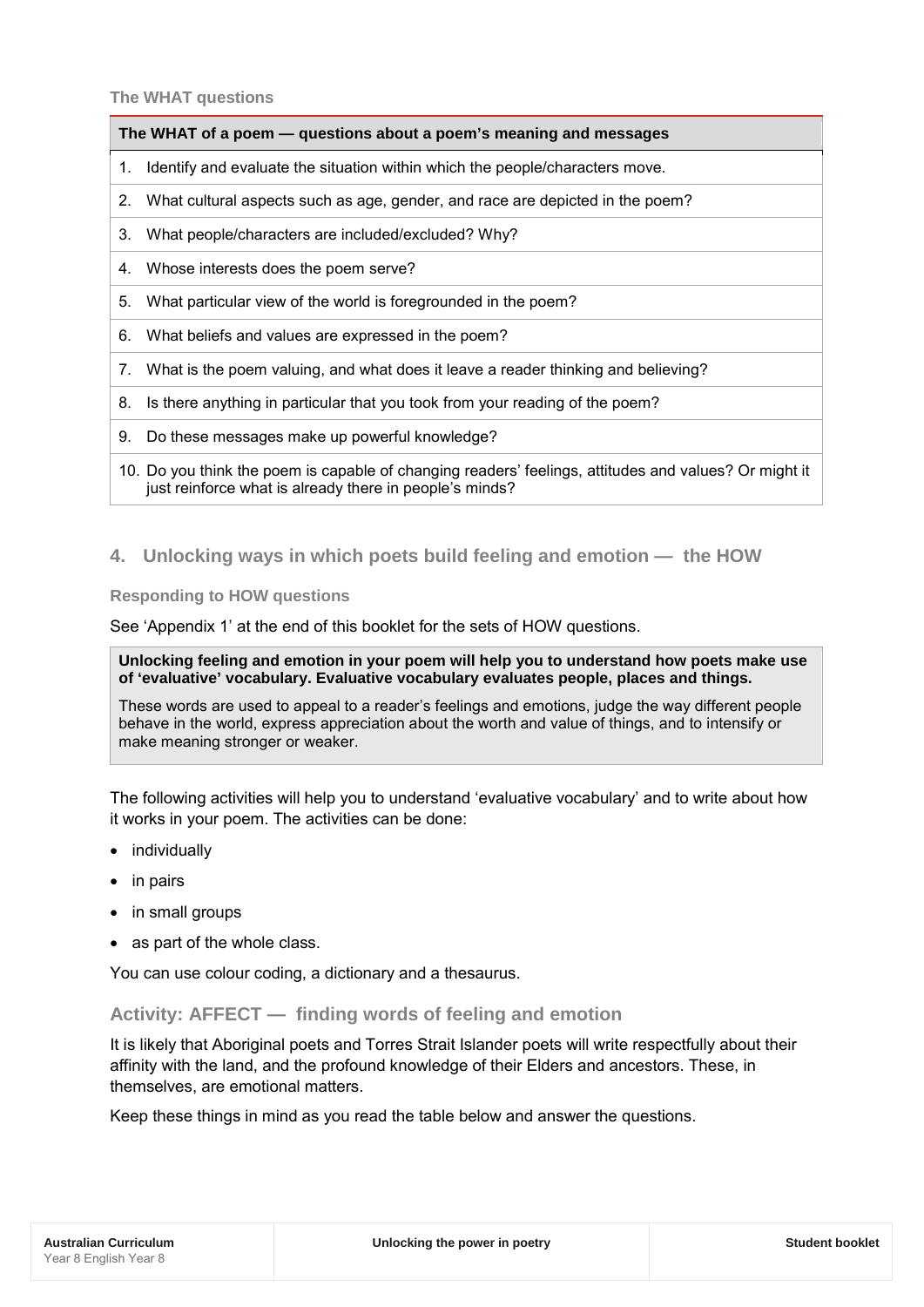**Table 1: Affect** 

| <b>Positive feelings</b>                                                                                                                                                                                                                                                    | <b>Negative feelings</b>                                                                                                                                                                                   |  |  |  |
|-----------------------------------------------------------------------------------------------------------------------------------------------------------------------------------------------------------------------------------------------------------------------------|------------------------------------------------------------------------------------------------------------------------------------------------------------------------------------------------------------|--|--|--|
| <b>HAPPINESS and JOY</b><br>cheerful, jubilant, contented, fulfilled, wellbeing,<br>exhilaration, pleasure, bliss, awe, ecstasy<br><b>LOVE and AFFECTION</b><br>kindness, understanding, empathy, compassion<br><b>ATTRACTION</b><br>desire, yearning, longing, infatuation | <b>UNHAPPINESS</b><br>sad, despondent, heavy-hearted, dejected,<br>cheerless, gloomy, downcast, depressed,<br>anguished, grief-stricken, distressed,<br>pessimistic, alienated, rejected, isolated, empty  |  |  |  |
| <b>SECURITY</b><br>together, confident, comfortable, trusting, assured                                                                                                                                                                                                      | <b>INSECURITY</b><br>uneasy, anxious, expectant, restless, nervous,<br>stressed, startled, fearful, terrified, horrified,<br>disquieted                                                                    |  |  |  |
| <b>SATISFACTION</b><br>satisfied, interested, involved, absorbed,<br>engrossed, pleased, impressed, thrilled                                                                                                                                                                | <b>DISSATISFACTION</b><br>flat, jaded, bored, frustrated, discontented,<br>disillusioned, annoyed, irritated, jealous, angry,<br>disgusted, envious, spiteful, furious, resentful,<br>embittered, vengeful |  |  |  |
| Source: Adapted from Martin and White, 2007, p. 51.<br>Underline/colour and discuss words in your chosen poem that evoke positive feelings.<br>a.<br>Add these words to those in the brackets below:<br>$\bullet$                                                           |                                                                                                                                                                                                            |  |  |  |
|                                                                                                                                                                                                                                                                             |                                                                                                                                                                                                            |  |  |  |

b. What effect did these words have on you as you read the poem? Explain.

...................................................................................................................................................... c. Underline/colour and discuss words in your chosen poem that evoke **negative feelings**. Add these words to those in the brackets below:

......................................................................................................................................................

- unhappiness (dejected, anguished, distressed …………………………………………)
- insecurity (anxious, fearful, horrified ……………………………………………………..)
- dissatisfaction (frustrated, envious, spiteful ……………………………………………..)
- d. What effect did these words have on you as you read the poem? Explain.

...................................................................................................................................................... ......................................................................................................................................................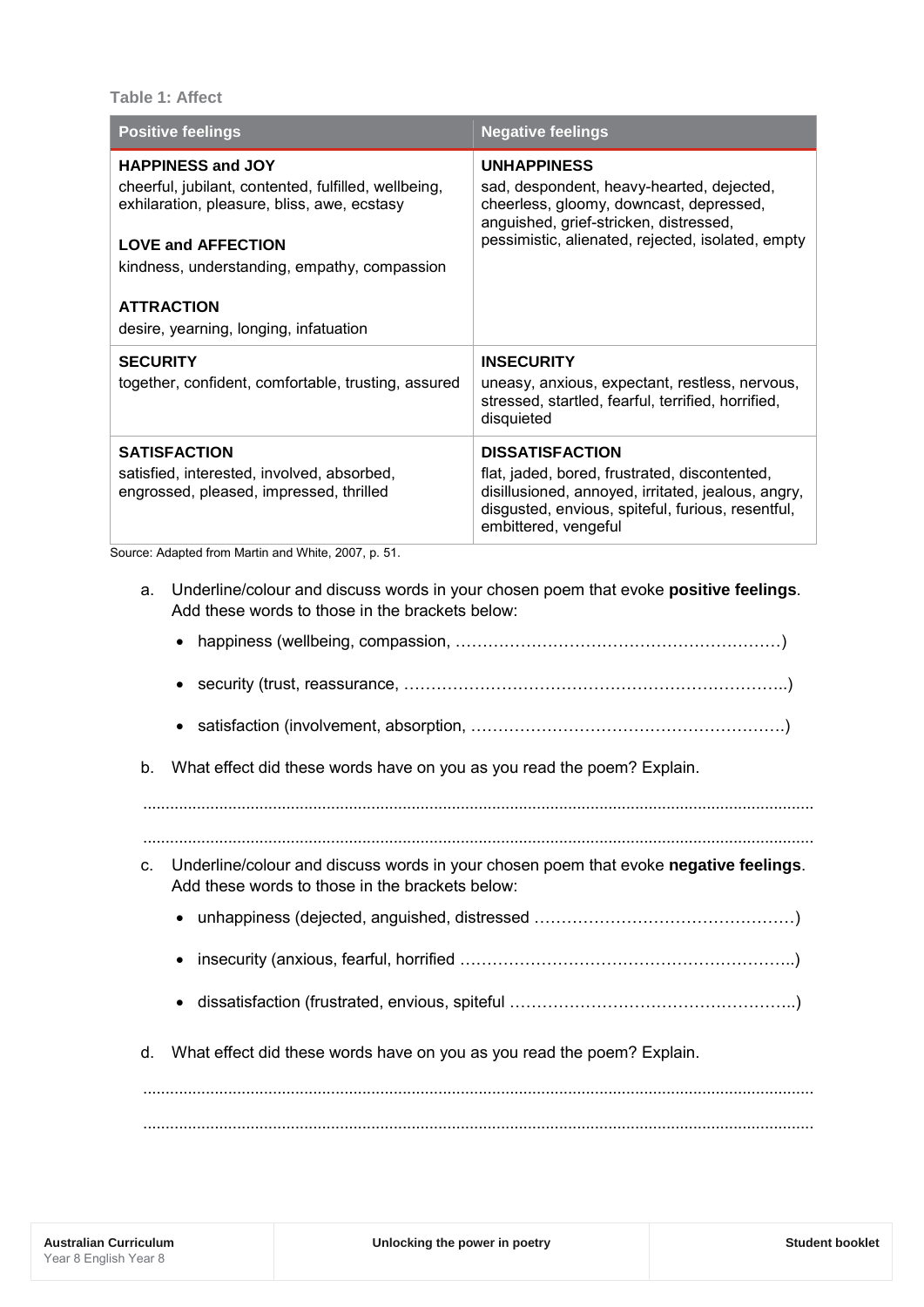e. What **overall feeling** or emotion is evident in the whole poem? How is this likely to **position** a reader's feelings and response to the poem?

...................................................................................................................................................... ......................................................................................................................................................

### **Joint response — to a poem chosen by your teacher**

f. Join with your teacher and classmates in discussing and writing a response to the following question:

**What elements of feeling and emotion used in the poem connect with your emotions as a reader?**

...................................................................................................................................................... ...................................................................................................................................................... ...................................................................................................................................................... ...................................................................................................................................................... ...................................................................................................................................................... ...................................................................................................................................................... ......................................................................................................................................................

## **Activity: JUDGMENT — finding words of judgment**

Readers judge people/characters through their behaviour — what they say and do, and what others say about them. Our personal attitudes and perceptions about cultures will also sway our judgments.

At one level, people's/characters' behaviour might be rated as highly socially acceptable and praiseworthy (e.g. normal, capable, dependable) or unacceptable (e.g. eccentric, incapable, unreliable).

At another level it may be assessed in terms of society's moral codes, rules, regulations or laws, that is, whether or not society would judge it as ethical, honest, proper (moral) or law abiding, as opposed to unethical, dishonest, improper or law breaking.

As is the case with all writers/creators, a poet will seek to position readers into admiring, respecting or disliking people/characters because of the ways they behave.

a. With your teacher and classmates, choose a person who is in the media frequently, and evaluate the way their character is represented (positively or negatively) using the Judgment table below.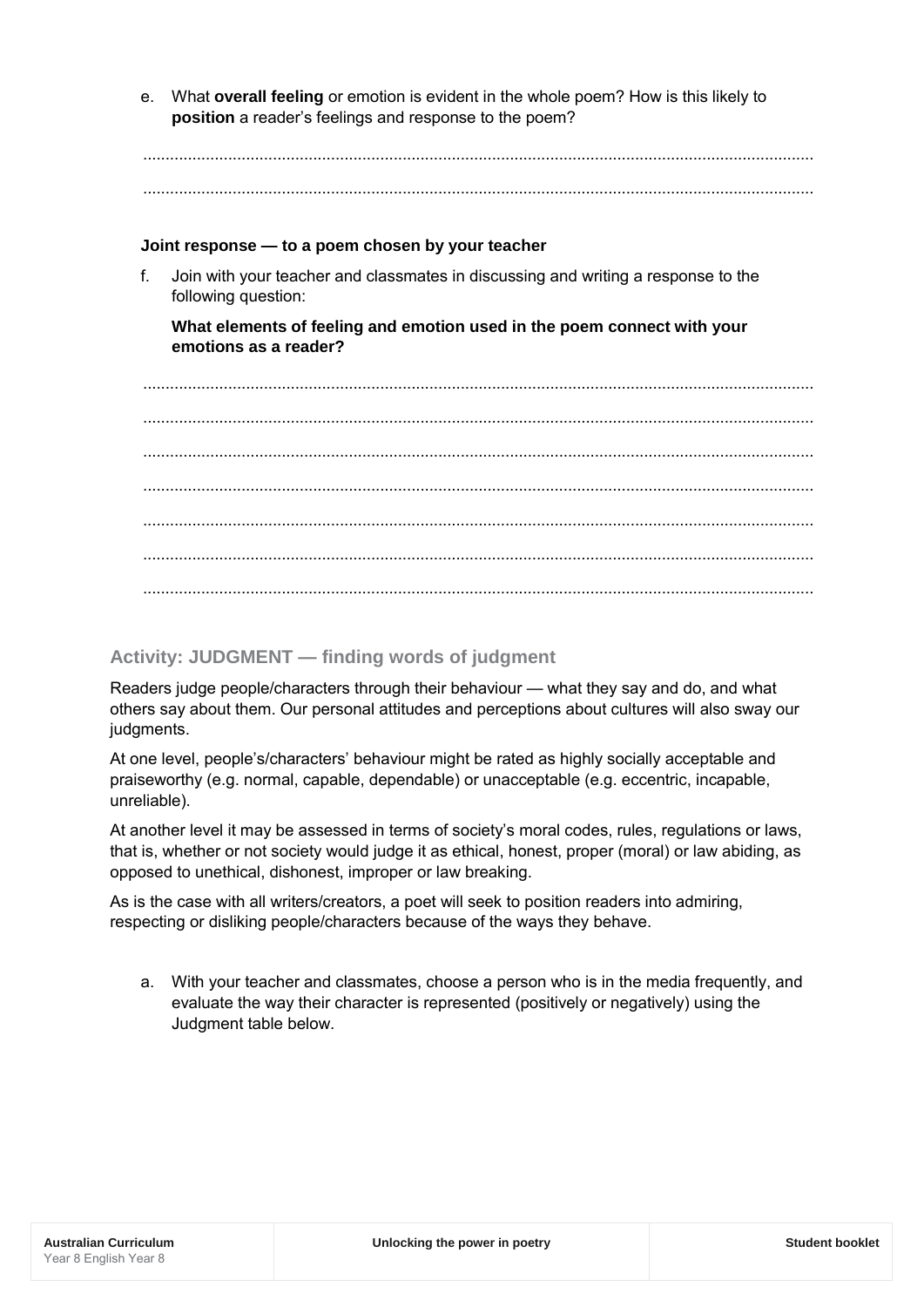**Table 2: Judgment (ethics)**

| <b>Attitudes towards behaviour</b>                                                                                                                       |                                                                                                      |                                                                               |  |  |  |  |
|----------------------------------------------------------------------------------------------------------------------------------------------------------|------------------------------------------------------------------------------------------------------|-------------------------------------------------------------------------------|--|--|--|--|
| <b>POSITIVE</b><br><b>NEGATIVE</b>                                                                                                                       |                                                                                                      |                                                                               |  |  |  |  |
| as being:                                                                                                                                                | In terms of social admiration, regard, or esteem, is the person's behaviour or character represented |                                                                               |  |  |  |  |
| • normal?*                                                                                                                                               | usual, average, everyday,<br>stable, predictable                                                     | odd, weird, erratic,<br>unpredictable                                         |  |  |  |  |
| • fortunate?                                                                                                                                             | lucky, privileged, charmed,<br>celebrated                                                            | unfortunate, unlucky, hapless,<br>tragic                                      |  |  |  |  |
| • capable?                                                                                                                                               | strong, sensible, experienced,<br>clever, accomplished,<br>competent, heroic                         | incapable, weak, stupid, naïve,<br>ignorant, inept                            |  |  |  |  |
| • tenacious?                                                                                                                                             | dependable, reliable, resolute,<br>focused, persevering, constant                                    | unreliable, rash, impetuous,<br>reckless, inconstant, distracted              |  |  |  |  |
| <b>POSITIVE</b><br><b>NEGATIVE</b>                                                                                                                       |                                                                                                      |                                                                               |  |  |  |  |
| In terms of social sanction (adherence to social moral codes, rules, regulations, laws), is the<br>person's behaviour or character represented as being: |                                                                                                      |                                                                               |  |  |  |  |
| • honest?                                                                                                                                                | honest, truthful, candid,<br>credible, genuine                                                       | dishonest, deceitful, deceptive,<br>devious, scheming,<br>manipulative        |  |  |  |  |
| • proper (above reproach)?                                                                                                                               | good, moral, just                                                                                    | bad, immoral, unjust, selfish,<br>unfair, insensitive, mean,<br>corrupt, evil |  |  |  |  |
| • lawful (within the law)?                                                                                                                               | law abiding                                                                                          | criminal, unlawful                                                            |  |  |  |  |

\* It is likely that different people will have different perceptions of what is 'normal'. Not being normal (e.g. eccentric) is not necessarily a negative quality. Positive and negative categories are probably better viewed as being on a continuum.

## b. To help your understanding, **read, analyse and annotate** this sample response to the poem, 'Son of Mine' — sample response Q17 from 'Appendix 2'.

#### **Q17a. Identify the positive or negative judgments the poem makes about the way people/characters behave.**

Oodgeroo is very strong on how dreadful racism is. Phrases such as 'brutal wrong' conveys how vicious some of the attacks on Aboriginal people must have been and therefore how atrocious the behaviour of the people who committed these. In this case she has added the adjective 'brutal' to the noun, which in itself is highly negative.

As well as cruel acts she describes acts which are illegal ('crimes that shame mankind', 'rape and murder') and which have devastating effects ('heartbreak'). The dreadful nature of racism and the unreasonable attitude of racist people is also expressed through the metaphor 'hatred blind', which suggests that the people who hate either can't or won't see how wrong their attitude is.

### **Q17b. How do these judgments measure up against what you, as a reader, think is right and wrong?**

I agree with Oodgeroo. I can't believe anyone would be so stupid and cruel as to judge someone based on their skin colour. Although it does make me think about other ways in which I've hurt people's feelings for no good reason. (Is there ever a good reason?)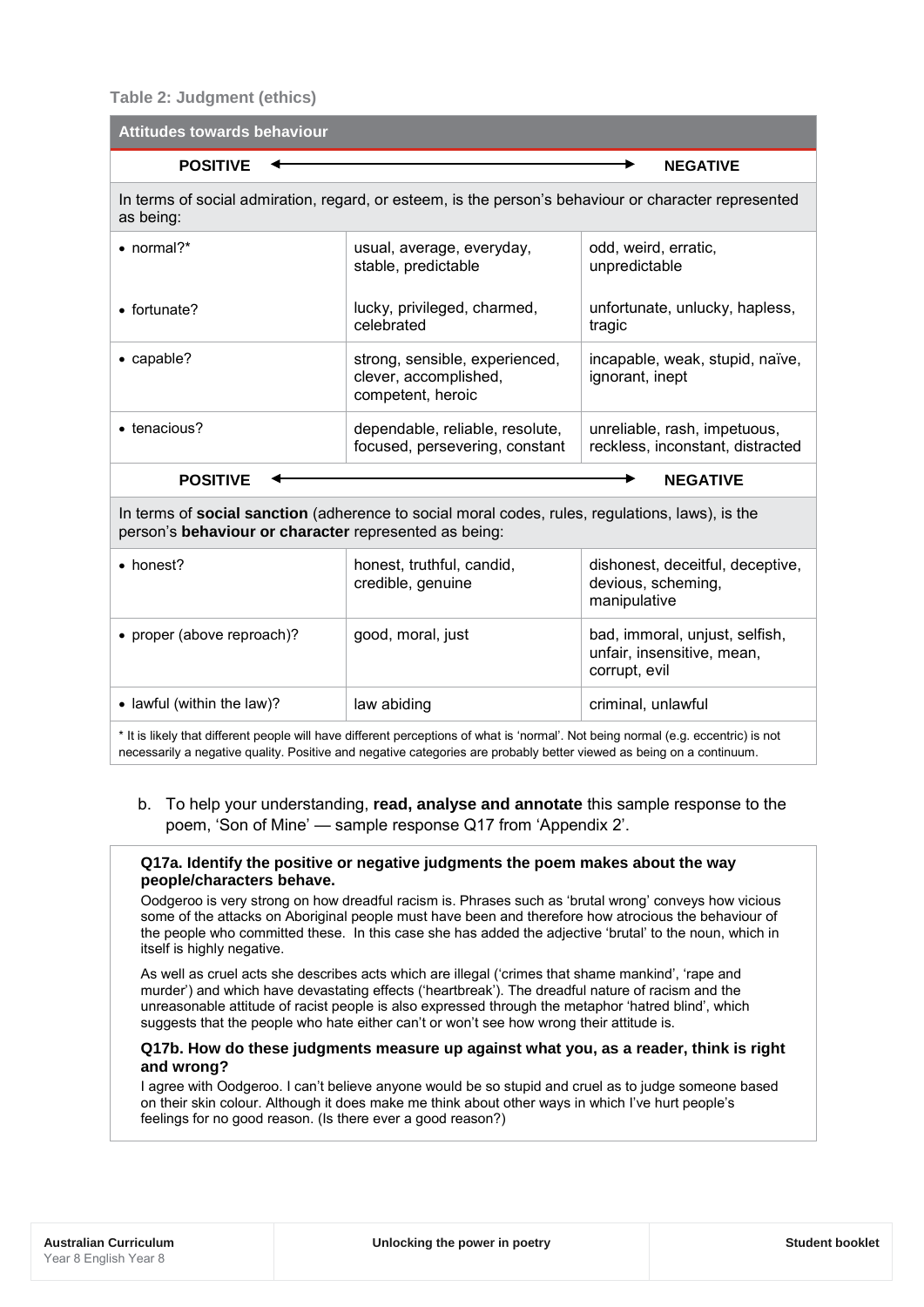- c. To show that you understand what is meant by 'judgment':
	- i. mark at least two sections in **your poem** that make positive or negative judgments about the behaviour of people in it
	- ii. complete the boxes below.

Note: You might find either only positive or only negative judgments in the poem. These might be obvious (explicit) or suggested (implied).

**Section one:** Identify words and phrases from this section that contain significant judgment (positive or negative) made about a person/character in your poem.

...................................................................................................................................................... ......................................................................................................................................................

**Explain the implications of this judgment for the poem's meaning.**

...................................................................................................................................................... ......................................................................................................................................................

**Section two:** Identify words and phrases from this section that also contain significant judgment (positive or negative) made about a person/character in your poem.

...................................................................................................................................................... ......................................................................................................................................................

**Explain the implications of this judgment for the poem's meaning.**

...................................................................................................................................................... ......................................................................................................................................................

d. Read the set of HOW questions in 'Appendix 1'. Choose a question which focuses on judgment — and use it to **draft a blog response**.

**Activity: APPRECIATION (aesthetics) — finding words that capture the worth of 'things'**

Poets directly or indirectly express positive or negative appreciation or valuation of the worth of certain aspects. The following questions will be useful as you discuss and write about your poem.

a. To help your understanding, **with a classmate, read, analyse and annotate** the sample response below to the poem, 'Son of Mine' — sample response Q23 from 'Appendix 2'.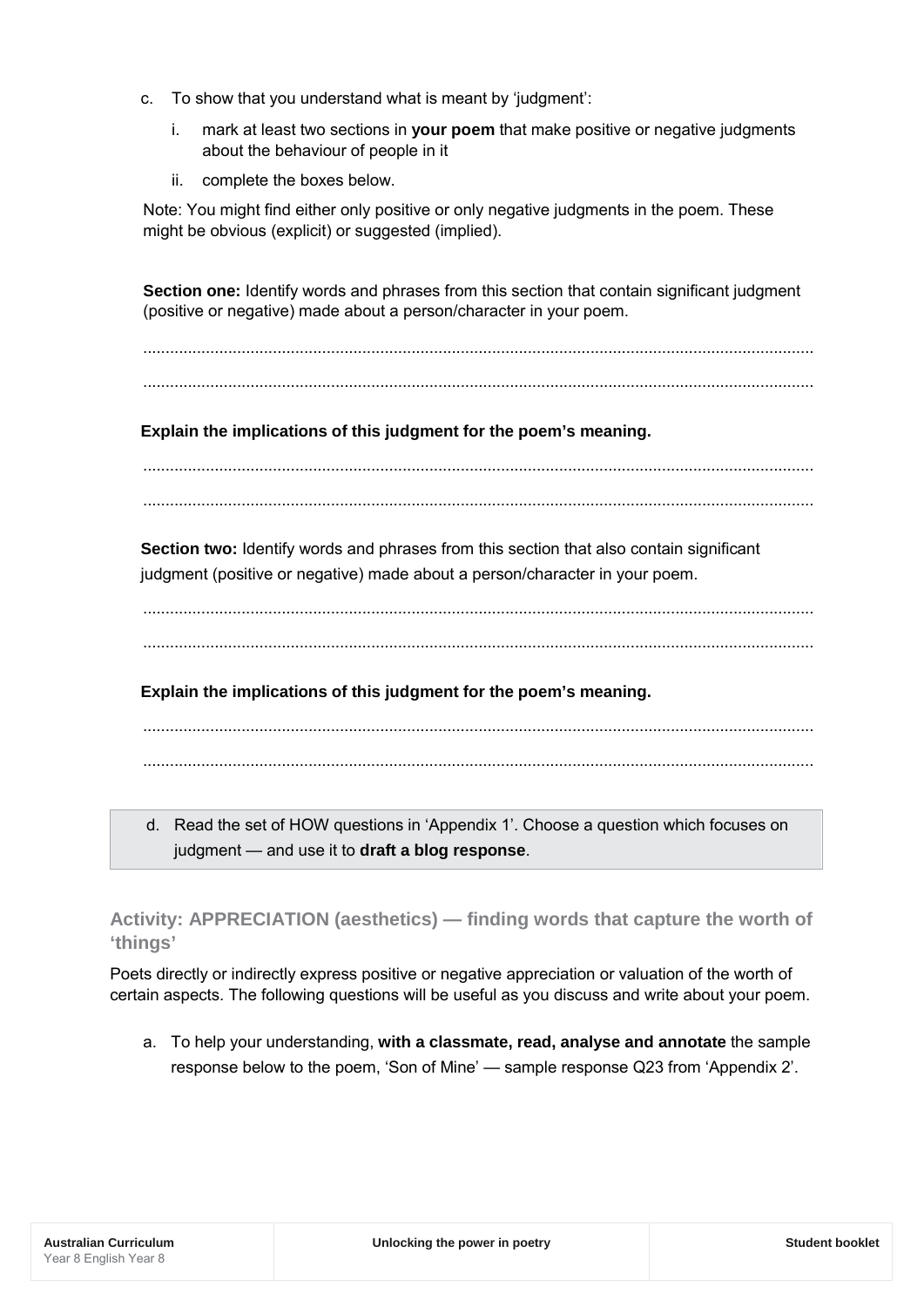**Q22a. Has the writer effectively used particular words or word groups that capture the positive or negative worth of: people's appearance, their abilities, their relationships; made objects; places, nature and natural objects? Identify these and explain.**

The word group 'colour line' refers to a point of separation between Aboriginal and non-Aboriginal peoples based on the colour of their skin. It is an example of a metaphor, as often this line is not as obvious as it was when Aboriginal people were not free to go to certain places (and even then it was not necessarily a 'line' you could see). Although Oodgeroo does not state up front (for example, by adding an adjective such as appalling or outrageous) that this is extremely negative, she nevertheless conveys this through the effect on her son who is 'puzzled and hurt' by someone who has discriminated against him.

This is made even more obvious by the description of texture and beauty of her child's skin in the simile 'Your black skin soft as velvet shine'.

#### **Q22b. How do these compare with your own ideas of worth/beauty?**

I absolutely agree with the poet and feel her pain at the way her son has been treated. The way she has captured the softness and gloss of her child's skin by comparing it to velvet gives me some insight into how precious he is to her and how carefully she must have thought about how she would respond to him.

- b. Poets may make **positive or negative appreciations about the worth or value** of the following. **Find and insert examples from your poem.** 
	- people's/characters' appearances …………………………………………………… • people's/characters' relationships ……………………………………………………… • made objects …………………………………………………………………………… • nature and natural objects ………………………………………………………………
- c. **Draft a blog response** explaining the overall effect these appreciations have on the poem's meaning.

## **Activity: GRADUATION — finding words that grade meaning upwards or downwards**

Poets have ways of scaling the force of meaning upwards or downwards, or sharpening or softening its focus to make a poem have more impact.

The table below summarises ways in which this can happen. Read through it carefully and discuss it with your teacher and classmates.

- a. Find words in **your poem** that are intended to **intensify meaning** and insert these, as appropriate, into the **second column** in the table below**.**
- b. **Explain their overall effect** in intensifying meaning in the poem.

Examples in the table below include some extracted from the work of Aboriginal poets and/or Torres Strait Islander poets.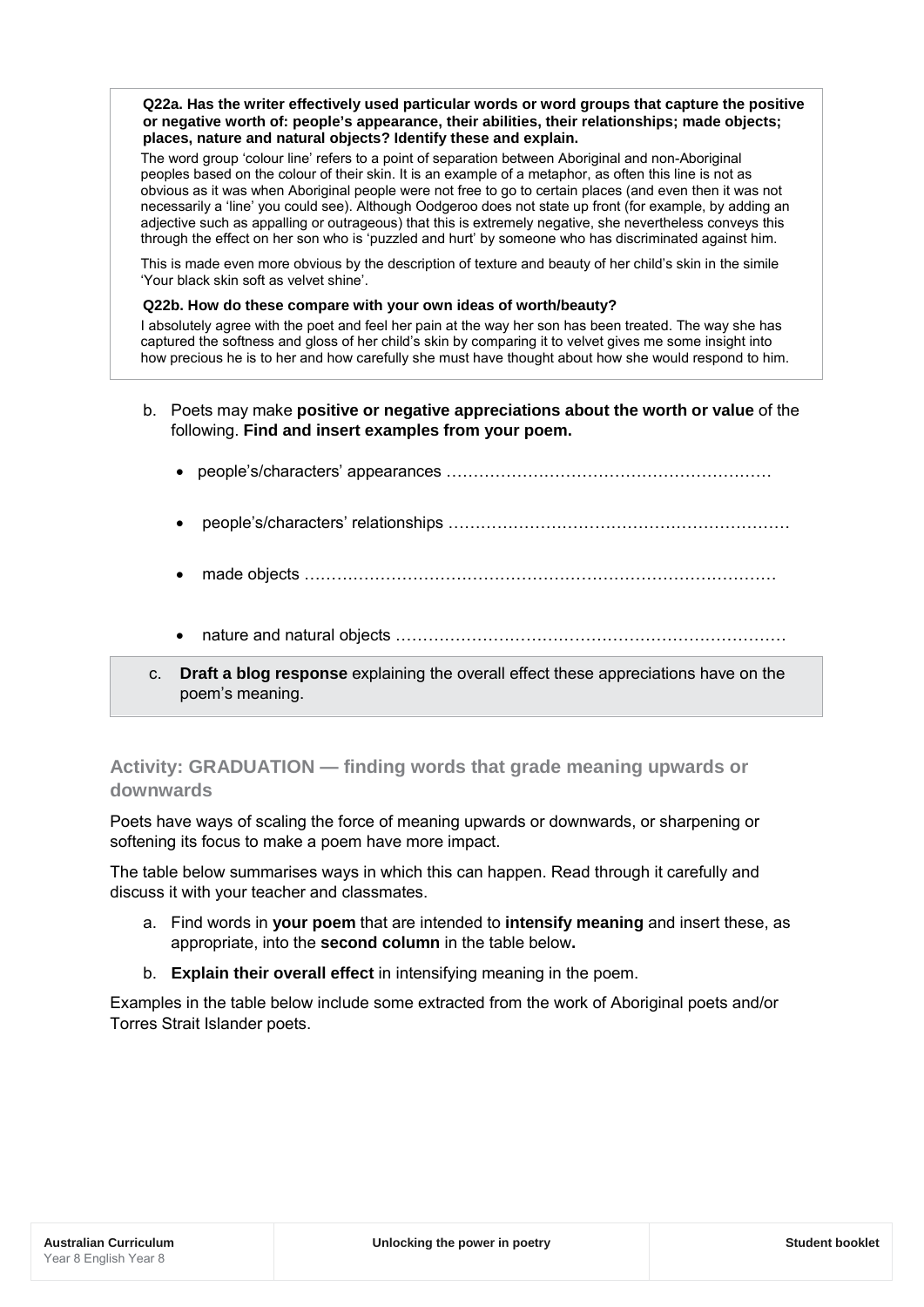## **Table 3: Graduation**

| The feeling, emotion and meaning of the text is graded:<br>• upwards or downwards (force)<br>• sharpened or softened (focus)                                                                                                                                                                                                                                                                                                                                                                                                                                                                                      | <b>Examples from</b><br>your poem |
|-------------------------------------------------------------------------------------------------------------------------------------------------------------------------------------------------------------------------------------------------------------------------------------------------------------------------------------------------------------------------------------------------------------------------------------------------------------------------------------------------------------------------------------------------------------------------------------------------------------------|-----------------------------------|
| Force: the degree of intensity of a word or expression<br>• Graders such as quite, very, really, extremely, intensify meaning, while others tone it<br>down, e.g. fairly, somewhat, slightly. These combine with other words.                                                                                                                                                                                                                                                                                                                                                                                     |                                   |
| Focus: membership of a class of things<br>• Sharper focus (strengthens membership of that class), e.g. true friend; pure evil; a<br>real man<br>• Softer/blurred focus (weakens membership of that class), e.g. kind of stupid; sort of<br>scary                                                                                                                                                                                                                                                                                                                                                                  |                                   |
| <b>Quantifiers express</b><br>• number: few, some, many; 'Let no-one say the past is dead'; 'Every place a killing<br>place'<br>• amount/size: miniscule, tiny, huge, gigantic<br>• extent: short, wide-spread, long-lasting                                                                                                                                                                                                                                                                                                                                                                                      |                                   |
| Maximisers express the highest possible intensity<br>e.g. utterly/totally/thoroughly/absolutely/completely miserable; perfectly happy                                                                                                                                                                                                                                                                                                                                                                                                                                                                             |                                   |
| . Words may be infused with varying degrees of intensity, e.g. like, love, adore;<br>happy, joyous, ecstatic; trickled, flowed, poured, flooded<br>These include words of modality indicating: probability (certainly, possibly);<br>obligation (must, could); frequency (always, seldom); inclination (willingly)<br>. Words may be infused with intense feeling or attitude: 'Brutal wrong'; 'deeds<br>malign'                                                                                                                                                                                                  |                                   |
| Poetic or figurative language: words used in a non-literal way evoke and strengthen<br>emotion, e.g.<br>• metaphor: 'colour line'; 'When lives of black and white entwine'<br>· simile: 'soft as velvet shine'; 'The white system of life, it cuts like a knife'<br>• personification: 'Ghost-gums dimly stand at the edge of light / Watching corroboree'                                                                                                                                                                                                                                                        |                                   |
| Repetition and synonymy scale intensity up, e.g.<br>• 'I could tell you of heartbreak, hatred blind, / I could tell of crimes that shame mankind'<br>• The floods were terrible, just awful.                                                                                                                                                                                                                                                                                                                                                                                                                      |                                   |
| Humour: rhetorical devices reveal the dark or serious side of a topic in ways that cause<br>laughter or amusement<br>$\bullet$ irony — making a statement but implying the opposite<br>• hyperbole — exaggerating or overstating something (cried a million tears)<br>• parody — imitating or sending up something ('You call it vandalism / I call it payback')                                                                                                                                                                                                                                                  |                                   |
| Allusion: brief, usually indirect reference to a person, place, or event — real or fictional.<br>Depending on their content, often:<br>• historical: 'My father was Noonuccal man and kept old tribal way'<br>• cultural: 'old Mr Uluru / a proud man'; 'You are my Mother, my Mother the Land /<br>Your bloodline aches today'; (including biblical) 'this son him name Moses'<br>• mythological: 'they're here now / the Guardians / sitting on a rock'<br>• political: 'Interventionists are coming interventionists are coming'<br>• literary: 'With words you'd never see in print, except in D.H. Lawrence' |                                   |

Source: Adapted from Martin and White, 2007, pp.135–147.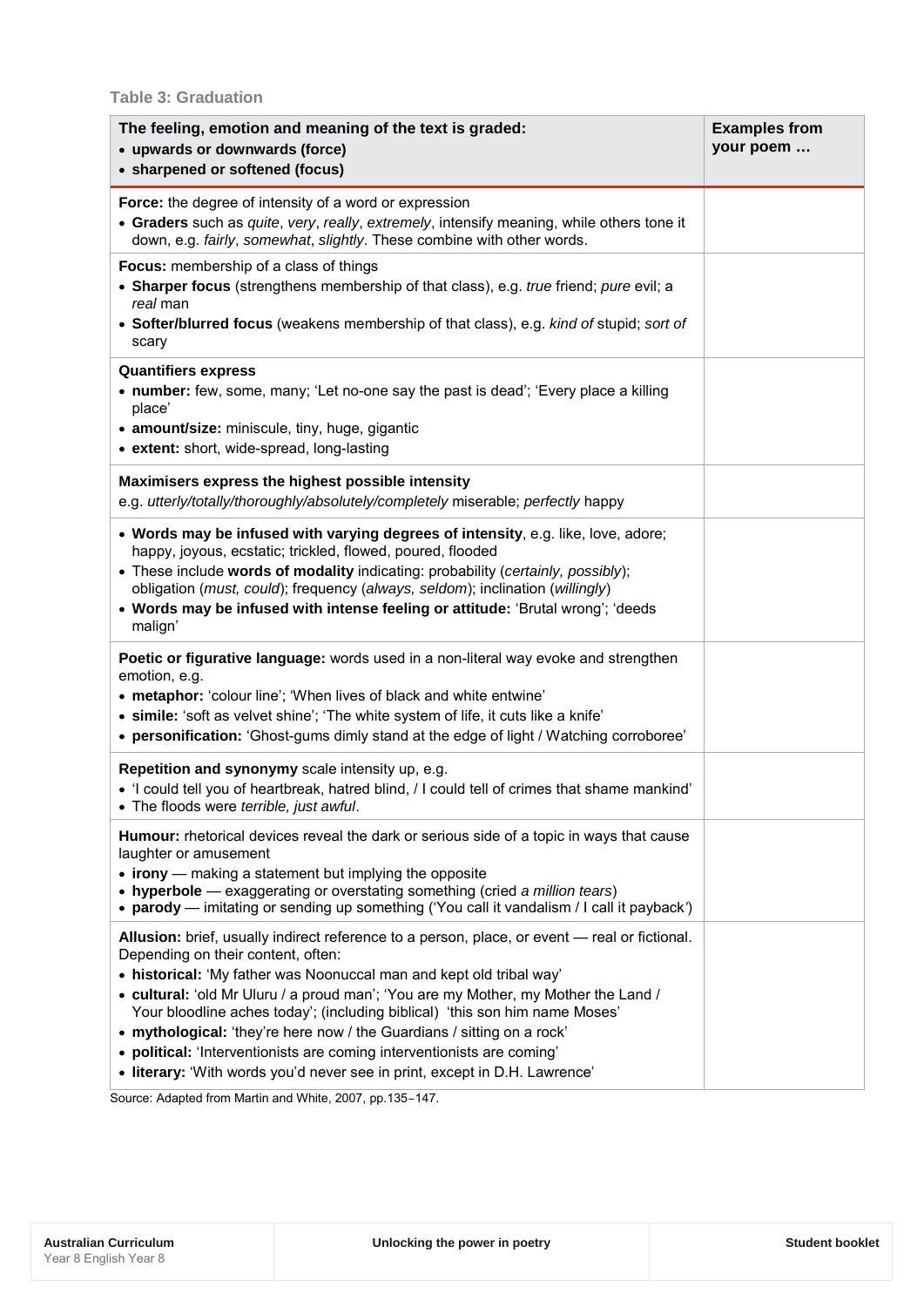A 'cloze' is an activity consisting of the whole or a portion of a text (in this case your poem) with selected words removed and the spaces left blank. If your poem is a long one, you might use part of it (3–4 stanzas, perhaps, depending on its size).

**A cloze requires the ability to understand how words make meaning both in the context of the poem and the context in which it was created.**

a. Select and take out about 7–10 single words that are especially important in your poem.

For example, you might choose from:

- words essential to meaning
- words that signal a change in message
- words that carry strong emotion
- words that show appreciation of worth or value
- words that increase intensity
- figurative language, e.g. part of a simile.

You might also have a go at identifying the different word classes to which your words belong, e.g. nouns, adjectives.

- b. Try your cloze out on a classmate who has not seen your poem. Ask your classmate to fill in the blank spaces.
- c. Discuss why your classmate chose particular words to insert.

Note: The idea is not necessarily to choose the 'right' words, but words that might fit, then to discuss why those choices were made.

## **Section 2. Creating blog entries**

- 1. Revisit your draft responses, shape these into blog entries in response to specific questions and follow your teacher's instructions to upload them.
- 2. Print out your blog entries and be prepared to discuss them in class. Your class blog will be the host for a community of like-minded writers learning about Aboriginal poets and Torres Strait Islander poets and sharing ideas, opinions and information. Discussion points might include:
	- ways to respectfully disagree
	- whether important ideas are being captured, e.g. whether poems can change people's opinions on issues through a wide range of poetic techniques, especially figurative language
	- the personal, less formal language of the blog, e.g. use of first person.
- 3. A blog at its best is interactive. As well as uploading your own work, respond to the work of one other student per session. Your feedback should be positive, helpful and specific.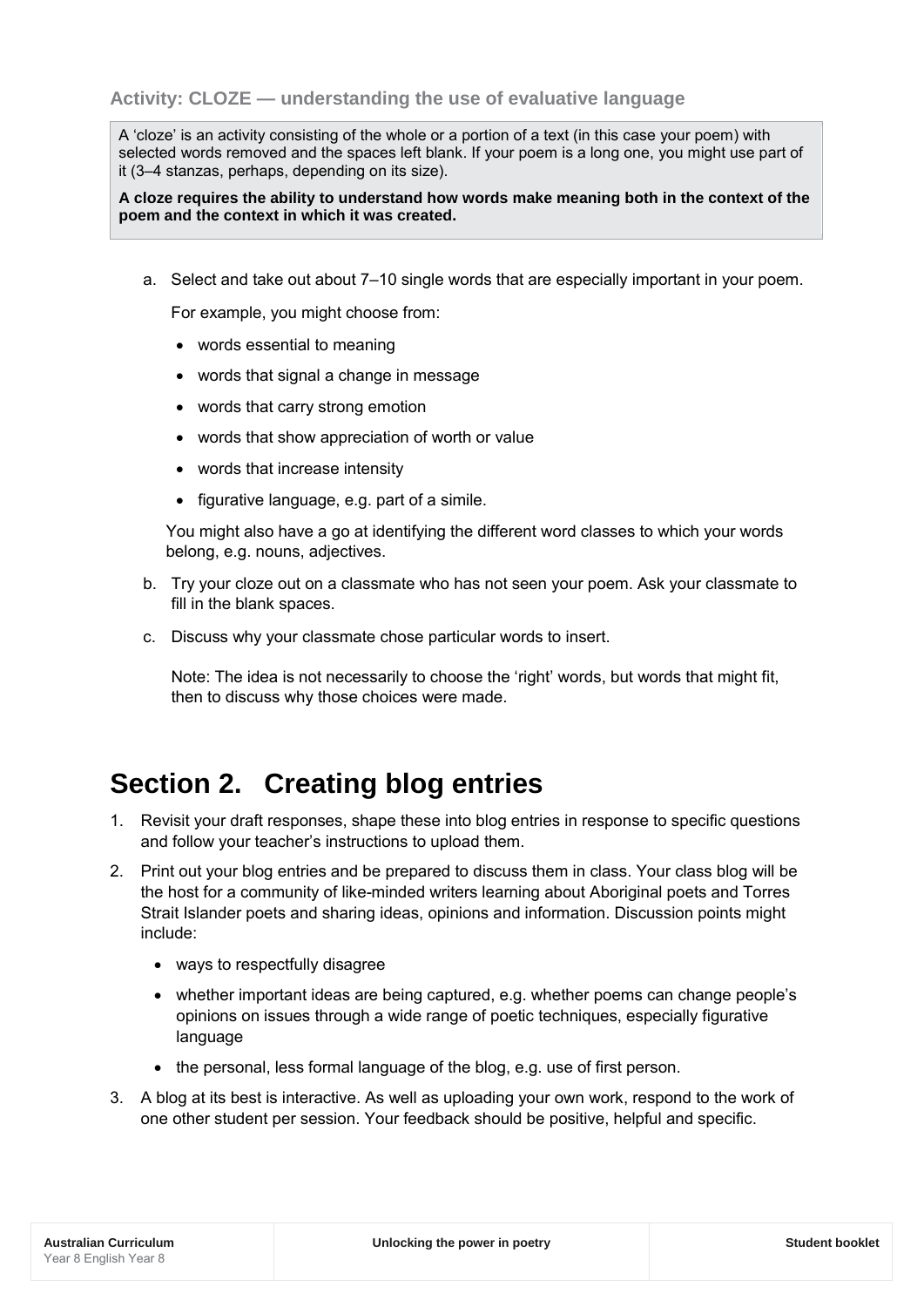## **Section 3. Editing and proofreading blog entries**

At this stage you will have completed many blog entries in which you responded to questions, chose visuals expressing your feelings about aspects of the poem, and commented on the work of other students.

1. Now you need to **choose two of your blog entries which you believe best represent the depth of your learning** (about poetry, Aboriginal culture and Torres Strait Islander culture, evaluative language, communicating with peers, the visual and written conventions of blogging) and which you wish to have considered for assessment.

The two entries you choose should each be between 300–400 words in length, and when combined, should comprise:

**The WHAT**

- **written responses to two questions** about the poem's meaning and messages (the WHAT)
- **a visual with a brief explanation** of its significance in terms of capturing an aspect of what the poem means to you, e.g. a drawing, a collage, a photograph, etc.

**The HOW**

- **written responses to two questions** about the ways the poem builds feeling and emotion (the HOW) — one question from *Judgment* and one question from *Appreciation*
- **a visual with a brief explanation** of its significance in terms of capturing the feelings and emotions of the poem, e.g. a drawing, a collage, a photograph, etc.

See 'Appendix 1' for sets of WHAT and HOW questions.

- 2. Re-read the sample responses to see what is expected ('Appendix 2: Sample blog entries'), and take time to edit, proofread and expand (where required) the entries you have chosen.
- 3. Complete the table below by outlining:
	- reasons for your choice of the responses you intend to submit for assessment
	- what you've decided to work on to improve these responses.

| Title of poem                                                                                                                                                           |  |
|-------------------------------------------------------------------------------------------------------------------------------------------------------------------------|--|
| Name of poet                                                                                                                                                            |  |
| Two reasons for choosing these<br>entries to work on                                                                                                                    |  |
| Two aspects I need to work on, e.g.<br>• answering the questions more<br>clearly<br>• language use<br>• more detailed explanations<br>• more examples to support points |  |

- 4. Exchange edited sections with a classmate for peer feedback.
- 5. Upload these responses as your final blog entry for assessment and submit print copies to your teacher.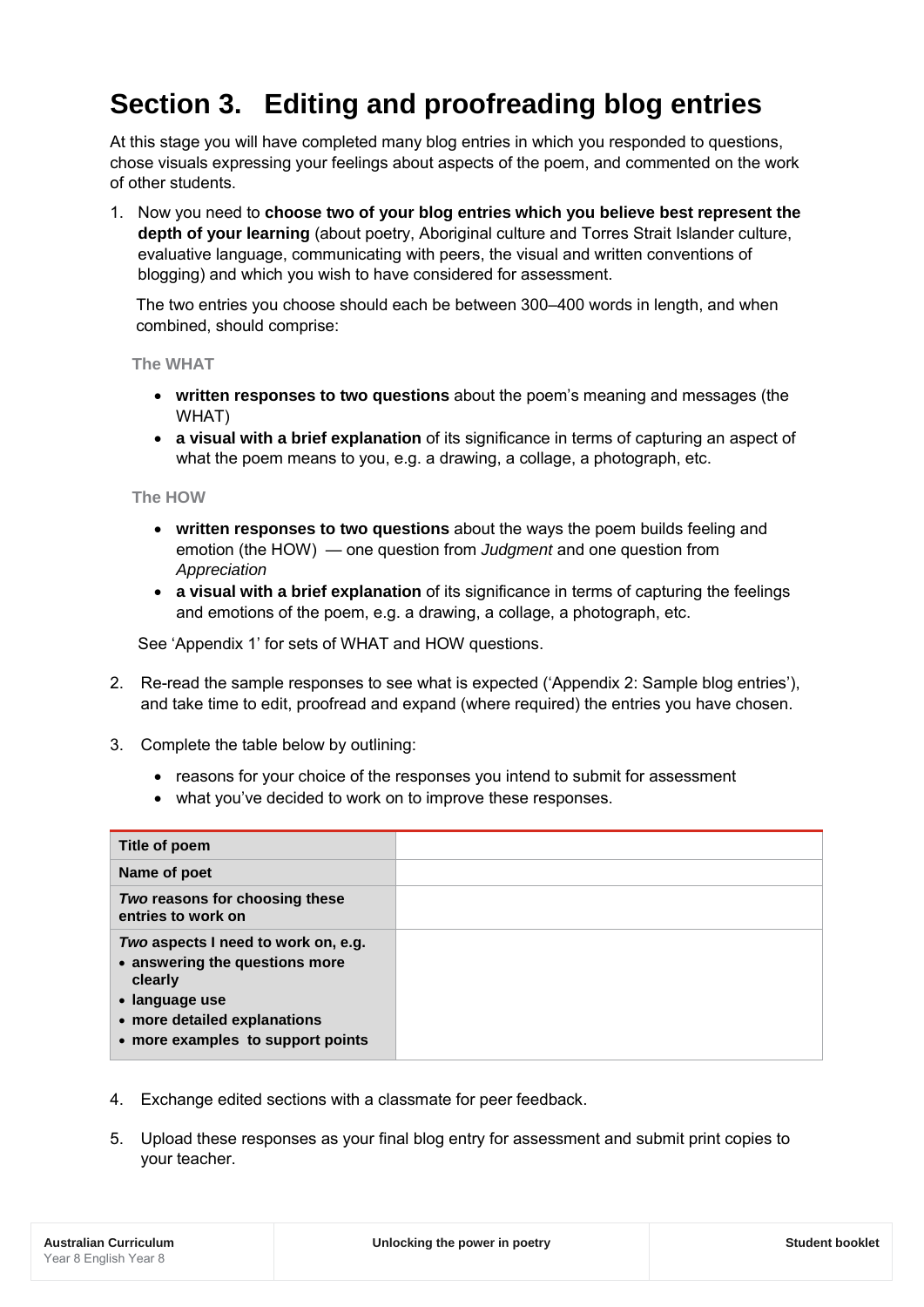## **Appendix 1: Powerful questions for unlocking the WHAT and the HOW of a poem**

The following questions have proven effective in analysing and responding to poems, helping to unlock:

- the WHAT (a poem's meaning)
- the HOW (the emotional and persuasive effects of the evaluative language the poet has used)

Select appropriate questions from the categories below to use in reading and writing about your chosen poem. Remember to use examples (including short quotations from the poem where appropriate) to support your opinions.

**The WHAT of a poem — questions about a poem's meaning and messages**

- 1. Identify and evaluate the situation within which people/characters move.
- 2. What cultural aspects such as age, gender, and race are depicted in the poem?
- 3. What people/characters are included/excluded? Why?
- 4. Whose interests does the poem serve?
- 5. What particular view of the world is foregrounded in the poem?
- 6. What beliefs and values are expressed in the poem?
- 7. What is the poem valuing, and what does it leave a reader thinking and believing?
- 8. Is there anything in particular that you took from your reading of the poem?
- 9. Do these messages make up powerful knowledge?
- 10. Do you think the poem is capable of changing readers' feelings, attitudes and values? Or might it just reinforce what is already there in people's minds?

**The HOW of a poem — questions about the ways a poem builds feeling and emotion These questions are designed to help you understand the use of evaluative language.**

## **AFFECT (feeling, emotion)**

- 11. What elements of feeling and emotion that have been selected and strategically used in the poem connect with your emotions as a reader? Consider the following:
	- What words in the poem evoke positive feelings of: happiness (e.g. surprise, excitement, wellbeing); security (e.g. trust, reassurance); satisfaction (e.g. pleasure, interest, absorption)? What effects are these likely to have on the way a reader feels?
	- What words in the poem evoke negative feelings? What effects are these likely to have on the way a reader feels?
- 12. How might the language of the poem make a reader feel amazed, confused, unsure, nervous, guilty, interested, angry, sad, happy, reassured …?
- 13. What emotions (e.g. intrigue, awe, sympathy, anger, happiness) in the poem might play a part in positioning a reader's feelings?
- 14. What shifts in emotions (e.g. happiness to sadness, security to insecurity, satisfaction to dissatisfaction) occur throughout the poem? Explain.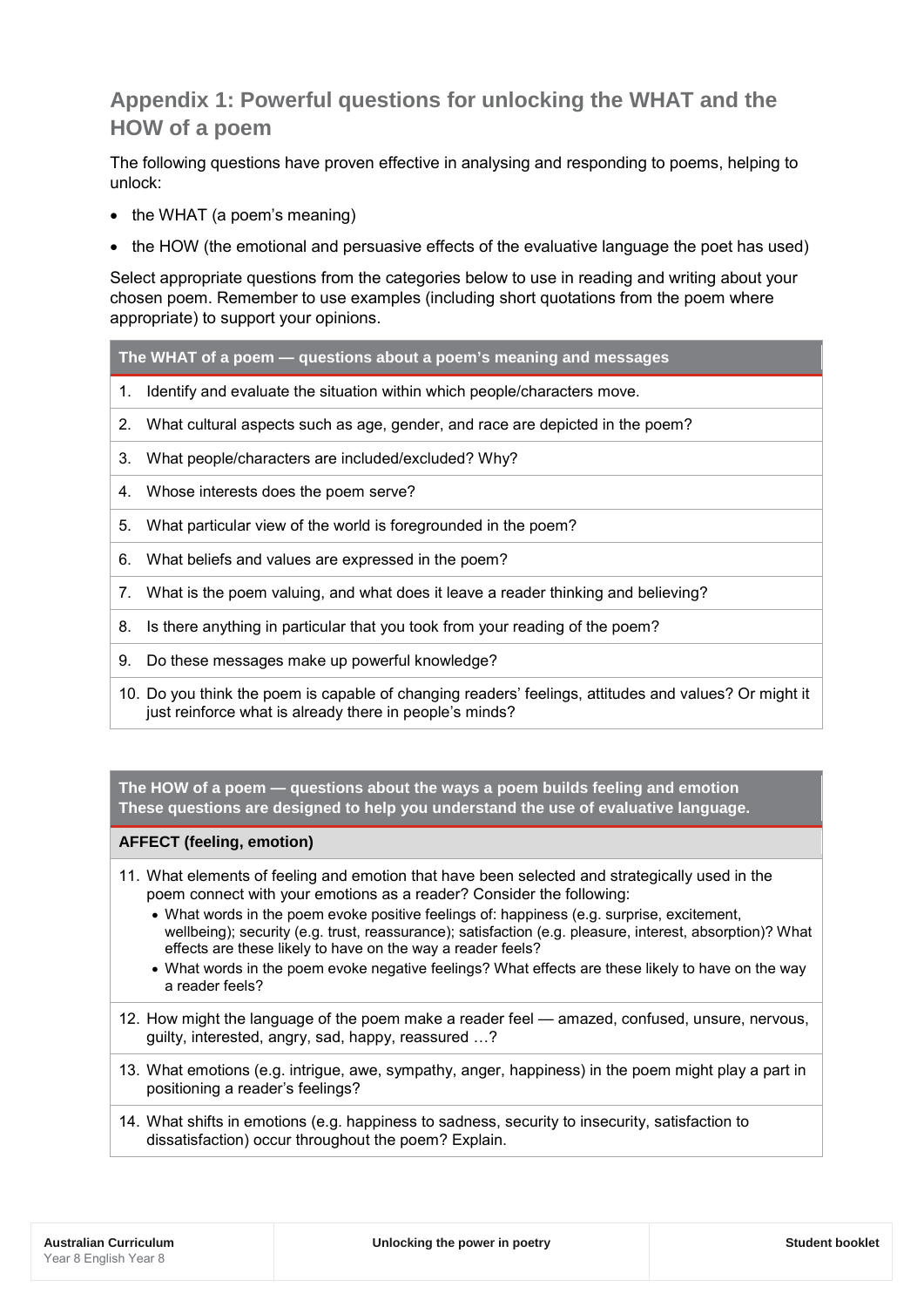15. Can you find words in some parts of the poem that have more intensity of feeling than in other parts? Explain.

### **Judgment of people's character (usually through their actions)**

- 16. Do you agree that the evaluative language used by writers can have either negative or positive connotations and that it can potentially help or hurt people?
- 17. a. Identify any positive or negative judgments the poem makes about the way people behave. b. How do these judgments measure up against what you, as a reader, think is right and wrong?
- 18. Do you think writers expect readers to evaluate whether people's/characters' actions are good or bad? Explain.
- 19. Judging by what people do and say in the poem, which of the following words might be used to describe them: talented, capable, confident, competent, honest, moral, law-abiding, genuine … ? What other words might be appropriate?
- 20. Ideally how might the writer want readers to judge people's behaviour in the poem?
- 21. As reader of a poem, you may be invited to a position of empathy of emotional solidarity with people/characters or, at least, an understanding of their motives. Were you easily able to accept the poem's invitation to adopt a position of empathy? Why?/Why not?

### **Appreciation of worth and beauty**

- 22. a. Has the writer effectively used particular words or word groups that capture the positive or negative worth of 'things', such as people's appearance, their abilities, their relationships; made objects, places, nature and natural objects? b. Underline these words or word groups and explain. How do they compare with your own ideas
- of worth/beauty? 23. Can you find really good examples of words/word groups (e.g. adjectives, similes, metaphors,
- personification) that create strong images in your mind?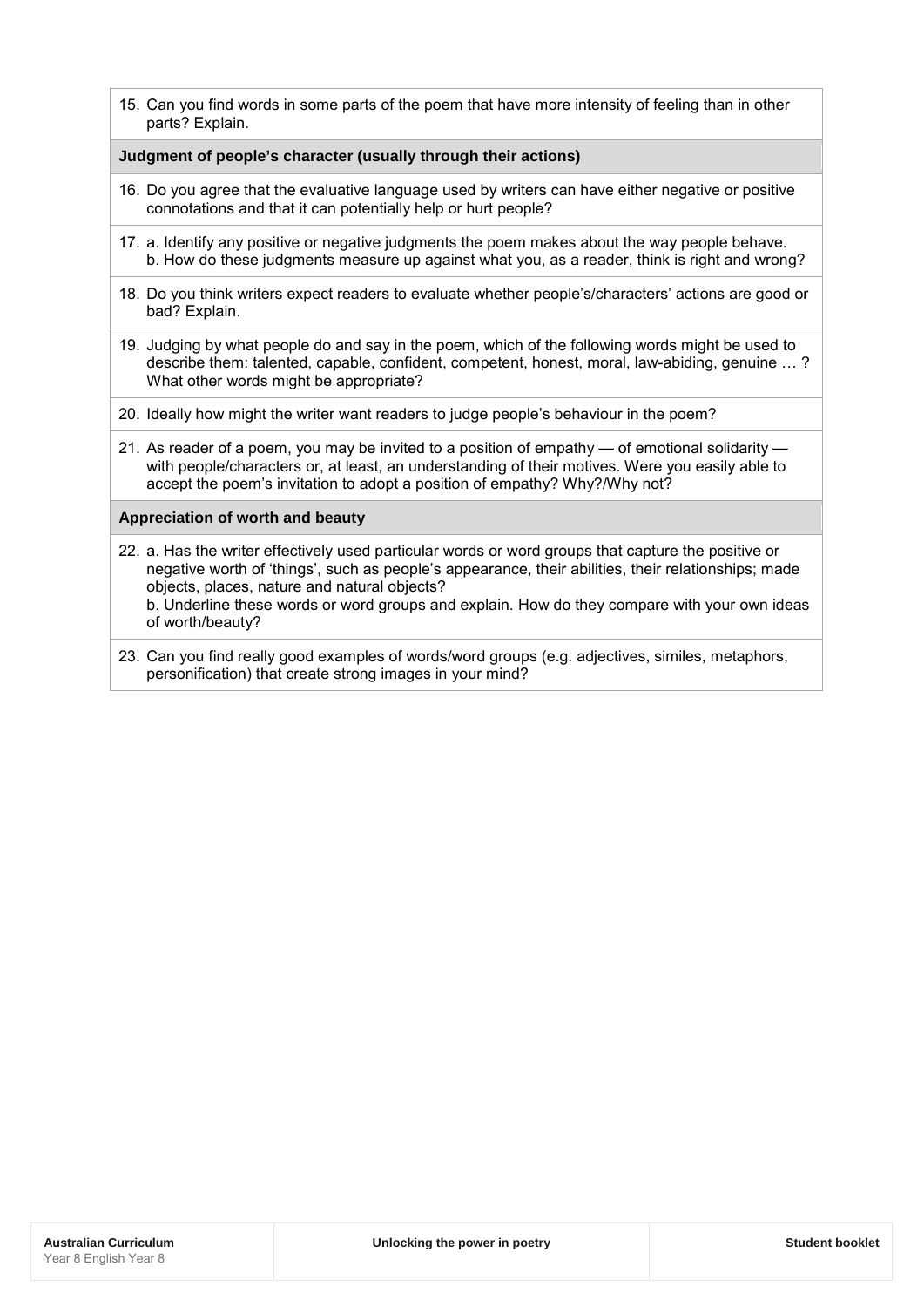## **Appendix 2: Sample blog entries**

Below are some sample blog entries to Oodgeroo Noonuccal's poem 'Son of Mine' where some of the key content of the task has been identified. This will give you a good idea of the kind of subject matter you will need to include, and the structures and language features that are appropriate for blog entries.

## **Blog entry 1 — 15 July**

#### **Response to WHAT questions**

- 1. Identify and evaluate the situation within which people/characters move.
- 2. What cultural aspects such as age, gender, and race are depicted in the poem?

'Son of Mine' is about an Aboriginal mother, the poet Oodgeroo Noonuccal, who is in a very challenging situation for a parent. Her son Denis has been upset by racial discrimination — it sounds as if someone has called him names because his skin is black as it says he is 'puzzled and hurt by colour line'. These feelings, combined with the fact that his eyes are searching his mother's for answers as if he has never confronted the situation before, make him sound like a young boy, although we are not told his age. His mother has to think about how she will respond to this and what she will tell him: 'What can I tell you, son of mine?'

#### **Response to HOW questions**

#### **Judgment of people's character**

17 a. Identify the positive or negative judgments the text makes about the way people behave.

Oodgeroo is very strong on how dreadful racism is. Phrases such as 'brutal wrong' conveys how vicious some of the attacks on Aboriginal people must have been and therefore how atrocious the behaviour of the people who committed were. In this case she has added the adjective 'brutal' to the noun, which in itself is highly negative.

As well as cruel acts she describes acts which are illegal ('crimes that shame mankind', 'rape and murder') and which have devastating effects ('heartbreak'). The dreadful nature of racism and the unreasonable attitude of racist people is also expressed through the metaphor 'hatred blind', which suggests that the people who hate either can't or won't see how wrong their attitude is.

b. How do these judgments measure up against what you, as reader, think is right and wrong?

I agree with Oodgeroo. I can't believe anyone would be so stupid and cruel as to judge someone based on their skin colour. Although it does make me think about other ways in which I've hurt people's feelings for no good reason. (Is there ever a good reason?)

#### **Image: Reaching hands**

I chose this image to represent the theme of the poem, the importance of harmony I think Oodgeroo wanted for her son and all people. I imagine the hands are reaching out together for a future 'When lives of black and white entwine / And men in brotherhood combine'.



Image: *Ugo and Sarah*, pinkmoose's photostream, Creative Commons Attribution 2.0, [www.flickr.com/photos/pinkmoose/205225521/](https://www.flickr.com/photos/pinkmoose/205225521/)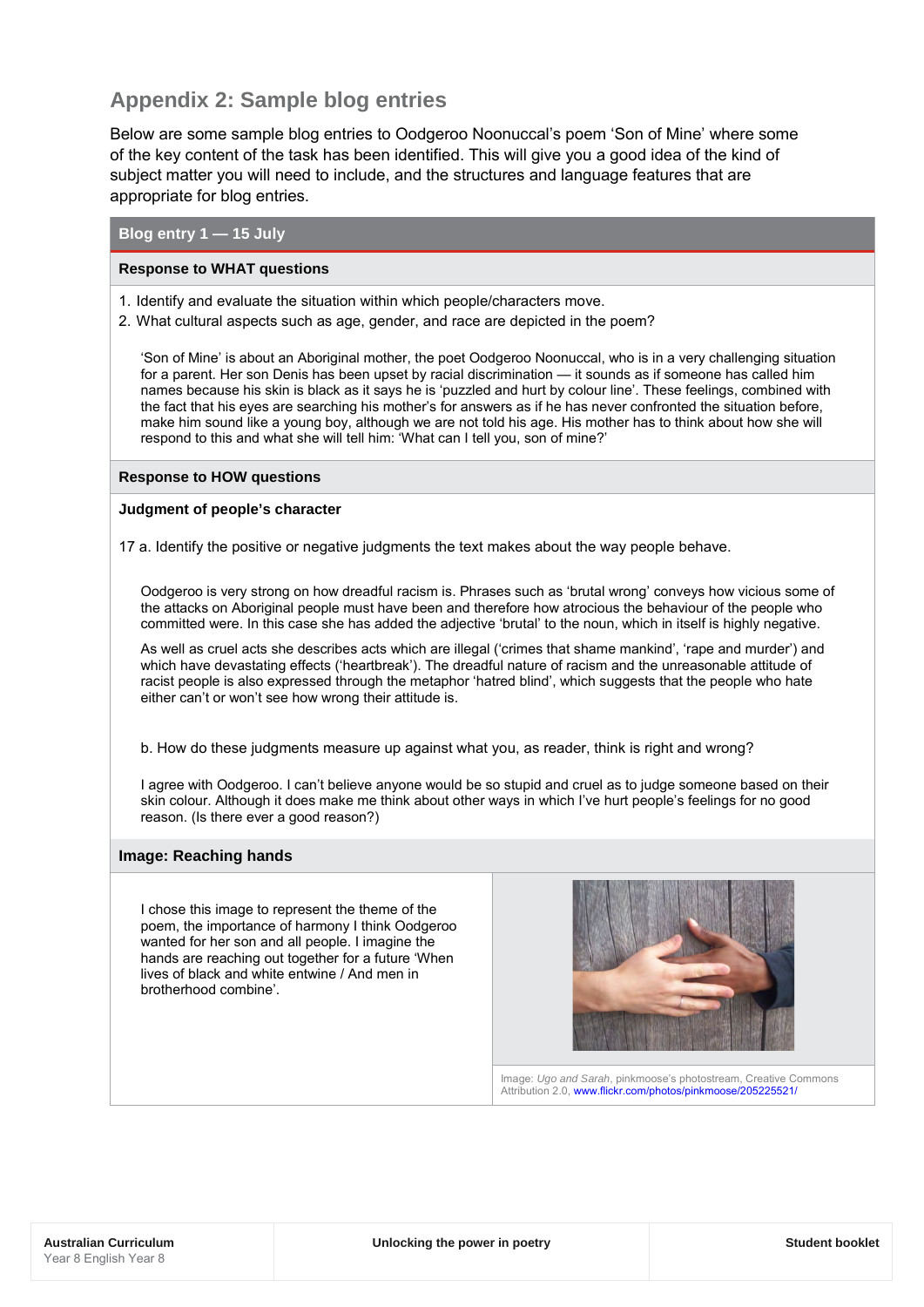**Blog entry 2 — 15 July**

#### **Response to WHAT questions**

#### 3. What people/characters are **included**/excluded? Why?

The only people in the poem whose names we know are Oodgeroo and Denis, but there are others who are outside the poem whose names we do not know but who are there. These are the people in the second and third stanzas who have acted towards people of another race, either badly or well. While Oodgeroo only talks about behaviour, of course it is people who behave, and others who are affected by this behaviour.

Oodgeroo first considers telling her son about deeds (and consequently those who performed them) which are based on 'hatred', and the 'heartbreak' it has caused Aboriginal people. These people are in fact criminals, as she says acts such as 'rape and murder' have been committed which go beyond cruelty and are actual crimes.

In the third stanza she decides to tell him instead about people whose behaviour has been admirable ('brave and fine'). These people have contributed to a state of harmony between the different groups to the point where they can live together, where 'lives of black and white entwine / And men in brotherhood combine'.

#### **Response to HOW questions**

#### **Appreciation of worth and beauty**

22. a. Has the writer effectively used particular words or word groups that capture the positive or negative worth: people's appearance, their abilities, their relationships; human objects, places, nature and natural objects? Identify these and explain.

The word group 'colour line' refers to a point of separation between Aboriginal and non-Aboriginal peoples based on the colour of their skin. It is an example of a metaphor, as often this line is not as obvious as it was when Aboriginal people were not free to go to certain places (and even then it was not necessarily a 'line' you could see). Although Oodgeroo does not state up front (for example, by adding an adjective such as appalling or outrageous) that this is extremely negative, she nevertheless conveys this through the effect on her son who is 'puzzled and hurt' by someone who has discriminated against him.

This is made even more obvious by the description of texture and beauty of her child's skin in the simile 'Your black skin soft as velvet shine'.

22. b. How do these compare with your own ideas of worth/beauty?

I absolutely agree with the poet and feel her pain at the way her son has been treated. The way she has captured the softness and gloss of her child's skin by comparing it to velvet gives me some insight into how precious he is to her and how carefully she must have thought about how she would respond to him.

#### **Image: Still passionate**

Oodgeroo would have been much older in this photo than she would have been when she wrote this poem, but she still looks strong. She looks as if she's trying to convince her listener of her point of view, as she does very well in 'Son of Mine'. In this photograph, as well as words, she is using her whole body to communicate with the person sitting opposite her.



Oodgeroo, 1982 National Land Rights Action Brisbane portrait by Juno Gemes © Juno Gemes/Licensed by Viscopy, 2014.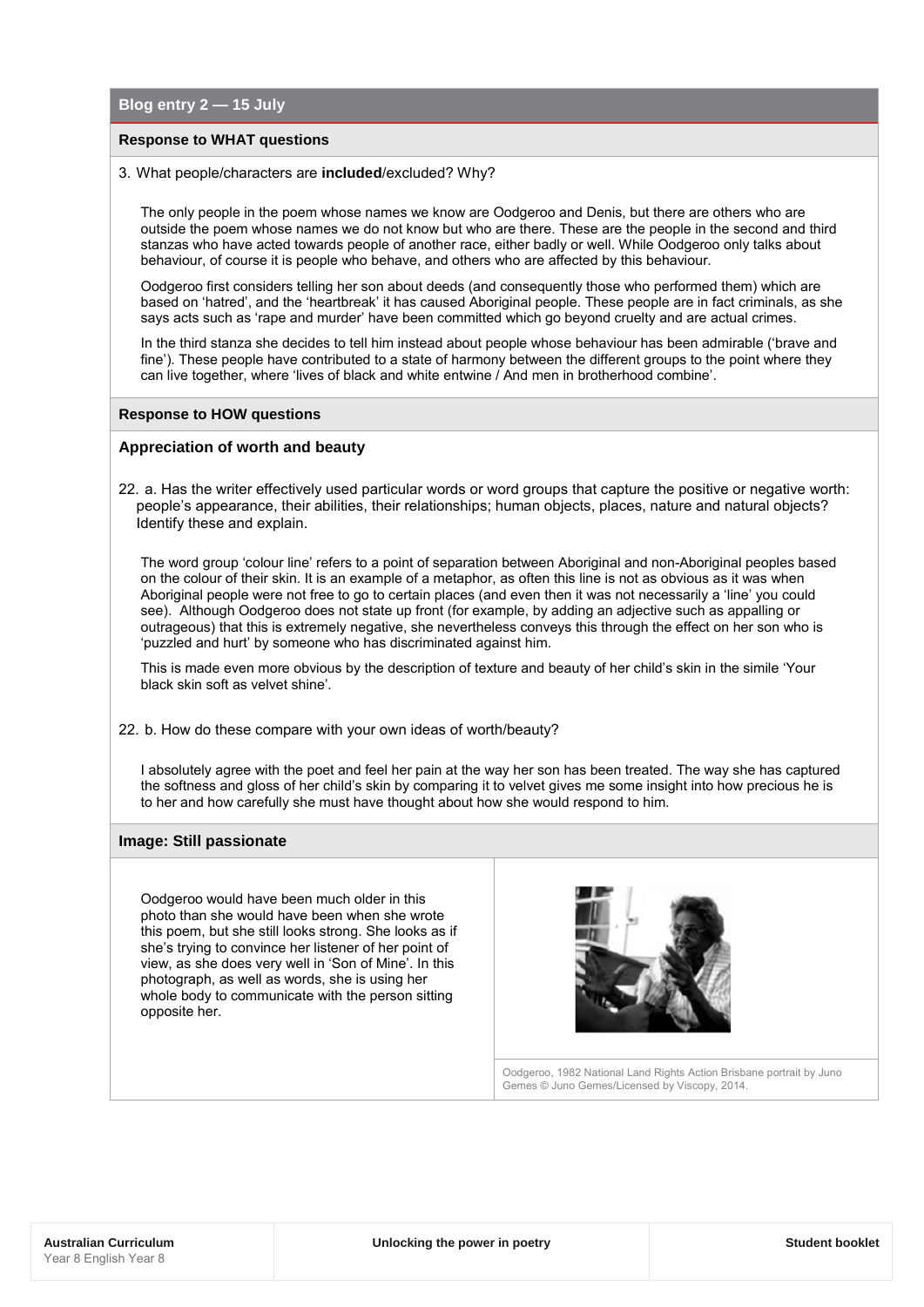# Unlocking the power in poetry **Name 2016** Name ..................................

© The State of Queensland (Queensland Curriculum and Assessment Authority) and its licensors 2014. All web links correct at time of publication.

**Purpose of assessment:** To create a series of entries that respond to and discuss poetry in a class blog, writing responses to questions about the ways a selected poem's language and techniques influence readers' feelings and emotions and encourage them to accept particular viewpoints.

| <b>Understanding and Skills</b>                                                                                                                                                                                                             |                                                                                                                                                                                                                                                                                                                                                                                                                                                                                                |             |  |  |
|---------------------------------------------------------------------------------------------------------------------------------------------------------------------------------------------------------------------------------------------|------------------------------------------------------------------------------------------------------------------------------------------------------------------------------------------------------------------------------------------------------------------------------------------------------------------------------------------------------------------------------------------------------------------------------------------------------------------------------------------------|-------------|--|--|
| <b>Receptive modes</b>                                                                                                                                                                                                                      | <b>Productive modes</b>                                                                                                                                                                                                                                                                                                                                                                                                                                                                        |             |  |  |
| Explanation supported by evidence of the ways poems represent different viewpoints on<br>events, people and situations, and evaluative language and poetic techniques in poems<br>influence readers' feelings and emotions                  | Selection and combination of ideas, images and language features from texts and use of<br>an analytical text structure to create a poetry blog to raise issues, report events and<br>advance opinions and use of a range of language features such as grammatical<br>structures, vocabulary, layout, print and visuals, including digital elements, and accurate<br>spelling and punctuation, to create specific effects and influence audience response<br>(feelings, emotions and attitudes) |             |  |  |
| ◀ Discerning explanation supported by evidence of the ways poems<br>represent different viewpoints on events, people and situations, and<br>evaluative language and poetic techniques in poems influence readers'<br>feelings and emotions  | Discerning selection and organisation of ideas, images and language<br>features from texts and use of an analytical text structure to create a poetry<br>blog to raise issues, report events and advance opinions and use of a<br>range of language features such as grammatical structures, vocabulary,                                                                                                                                                                                       | A           |  |  |
|                                                                                                                                                                                                                                             | layout, print and visuals, including digital elements, and accurate spelling<br>and punctuation, to create specific effects and influence audience response<br>(feelings, emotions and attitudes)                                                                                                                                                                                                                                                                                              | B           |  |  |
| Explanation supported by evidence of the ways poems represent different<br>viewpoints on events, people and situations, and the ways that evaluative<br>language and poetic techniques in poems influence readers' feelings and<br>emotions | Selection and combination of ideas, images and language features from<br>texts and use of an analytical text structure to create a poetry blog to raise<br>issues, report events and advance opinions and use of a range of language<br>features such as grammatical structures, vocabulary, layout, print and<br>visuals, including digital elements, and accurate spelling and punctuation,                                                                                                  | $\mathbf c$ |  |  |
| Identification of events, people and situations in poems, and of language,                                                                                                                                                                  | to create specific effects and influence audience response (feelings,<br>emotions and attitudes)<br>Use of ideas and images, use of aspects of text structures to identify                                                                                                                                                                                                                                                                                                                     | D           |  |  |
| poetic techniques, feelings and emotions                                                                                                                                                                                                    | issues, events and opinions, and use of language features that impede<br>meaning, for example, grammatical structures, vocabulary, layout, print<br>and visuals, spelling and punctuation                                                                                                                                                                                                                                                                                                      | E           |  |  |

14505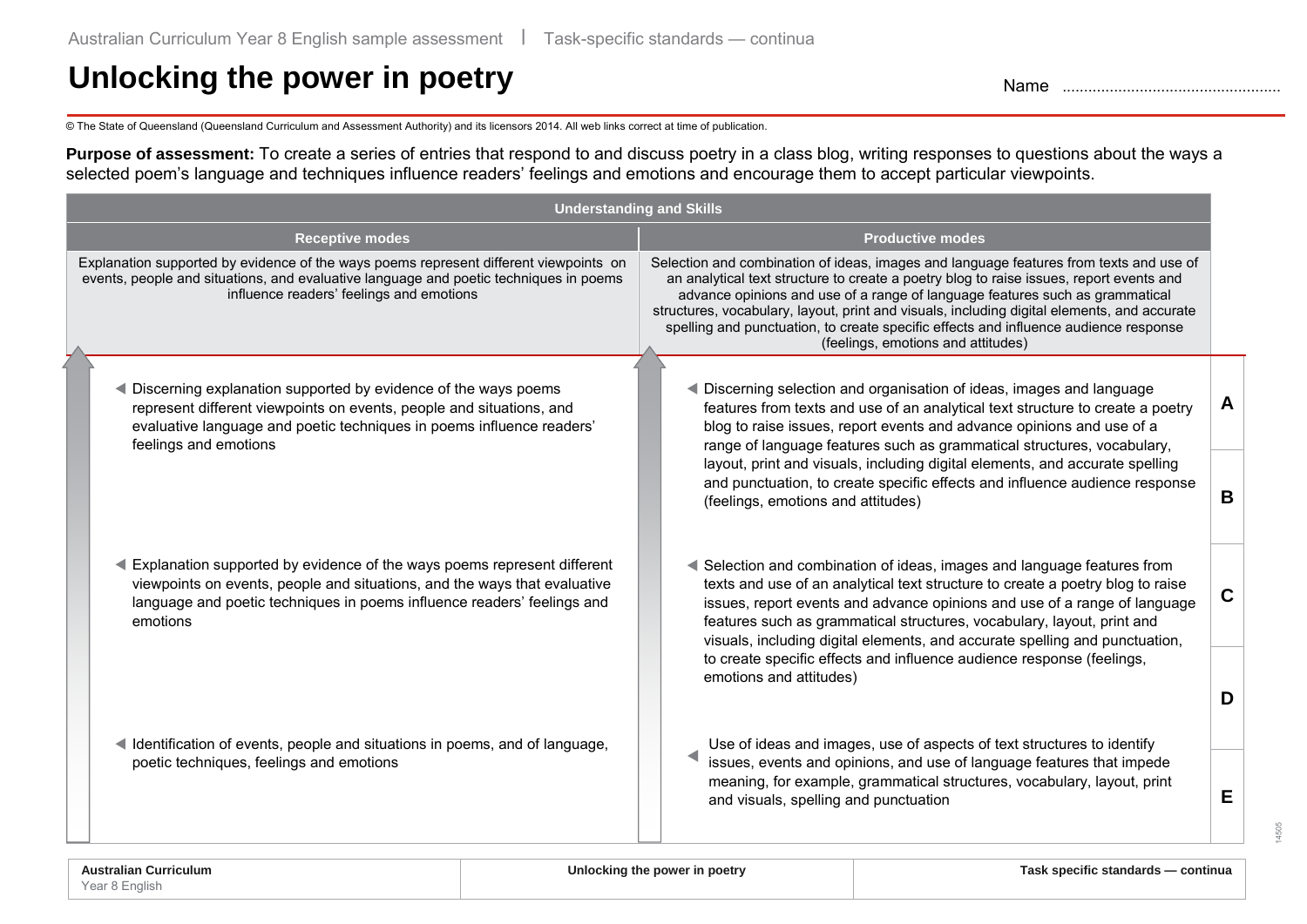# Unlocking the power in poetry **Name 2016** Name ..................................

© The State of Queensland (Queensland Curriculum and Assessment Authority) and its licensors 2014. All web links correct at time of publication.

**Purpose of assessment:** To create a series of entries that respond to and discuss poetry in a class blog, writing responses to questions about the ways a selected poem's language and techniques influence readers' feelings and emotions and encourage them to accept particular viewpoints.

|                                    |                                                            |                                                |                                                                                                                                                                 | A                                                                                                                                                                          | В                                                                                                                                                                         | C                                                                                                                                                               | D                                                                                                                                      | Е                                                                                   |
|------------------------------------|------------------------------------------------------------|------------------------------------------------|-----------------------------------------------------------------------------------------------------------------------------------------------------------------|----------------------------------------------------------------------------------------------------------------------------------------------------------------------------|---------------------------------------------------------------------------------------------------------------------------------------------------------------------------|-----------------------------------------------------------------------------------------------------------------------------------------------------------------|----------------------------------------------------------------------------------------------------------------------------------------|-------------------------------------------------------------------------------------|
| <b>Skills</b><br>Understanding and | $\overline{a}$<br>reading                                  | information<br>Ideas and<br>in texts           | <b>Explanation supported</b><br>by evidence of the<br>ways poems represent<br>different viewpoints<br>on events, people and<br>situations                       | Discerning explanation<br>supported by evidence<br>of the ways poems<br>represent different<br>viewpoints on events,<br>people and situations                              | Effective explanation<br>supported by evidence<br>of the ways poems<br>represent different<br>viewpoints on events,<br>people and situations                              | <b>Explanation supported</b><br>by evidence of the<br>ways poems represent<br>different viewpoints on<br>events, people and<br>situations                       | Explanation of<br>viewpoints on events,<br>people and situations in<br>poems                                                           | Identification of events,<br>people and situations in<br>poems                      |
|                                    | Receptive modes<br>of listening, I<br>viewing)<br>evidence | Language features                              | Explanation of the<br>ways that evaluative<br>language and poetic<br>techniques in poems<br>influence readers'<br>feelings and emotions                         | Discerning explanation<br>of the ways that<br>evaluative language<br>and poetic techniques<br>in poems influence<br>readers' feelings and<br>emotions                      | Effective explanation of<br>the ways that<br>evaluative language<br>and poetic techniques<br>in poems influence<br>readers' feelings and<br>emotions                      | Explanation of the ways<br>that evaluative<br>language and poetic<br>techniques in poems<br>influence readers'<br>feelings and emotions                         | Description of<br>evaluative language<br>and poetic techniques<br>used to influence<br>readers' feelings and<br>emotions               | Identification of<br>language, poetic<br>techniques, feelings<br>and emotions       |
|                                    | and<br>writing<br>creating)                                | information<br>and<br>in texts<br><b>Ideas</b> | Selection and<br>combination of ideas.<br>images and language<br>features from texts to<br>create a poetry blog                                                 | Discerning selection<br>and organisation of<br>ideas, images and<br>language features from<br>texts to create a poetry<br>blog                                             | Effective selection and<br>organisation of ideas,<br>images and language<br>features from texts to<br>create a poetry blog                                                | Selection and<br>combination of ideas.<br>images and language<br>features from texts to<br>create a poetry blog                                                 | Selection and use of<br>ideas, images and<br>language features from<br>texts to create a poetry<br>blog                                | Use of ideas, images<br>and language features                                       |
|                                    | of speaking<br>Productiv<br>evidence                       | structures<br>ext                              | Use of an analytical<br>text structure to raise<br>issues, report events<br>and advance opinions<br>to suit the needs and<br>interests of an online<br>audience | Discerning use of an<br>analytical text structure<br>to raise issues, report<br>events and advance<br>opinions to suit the<br>needs and interests of<br>an online audience | Effective use of an<br>analytical text structure<br>to raise issues, report<br>events and advance<br>opinions to suit the<br>needs and interests of<br>an online audience | Use of an analytical<br>text structure to raise<br>issues, report events<br>and advance opinions<br>to suit the needs and<br>interests of an online<br>audience | Use of aspects of an<br>analytical text structure<br>to raise issues, report<br>events and state<br>opinions for an online<br>audience | Use of aspects of a text<br>structure to identify<br>issues, events and<br>opinions |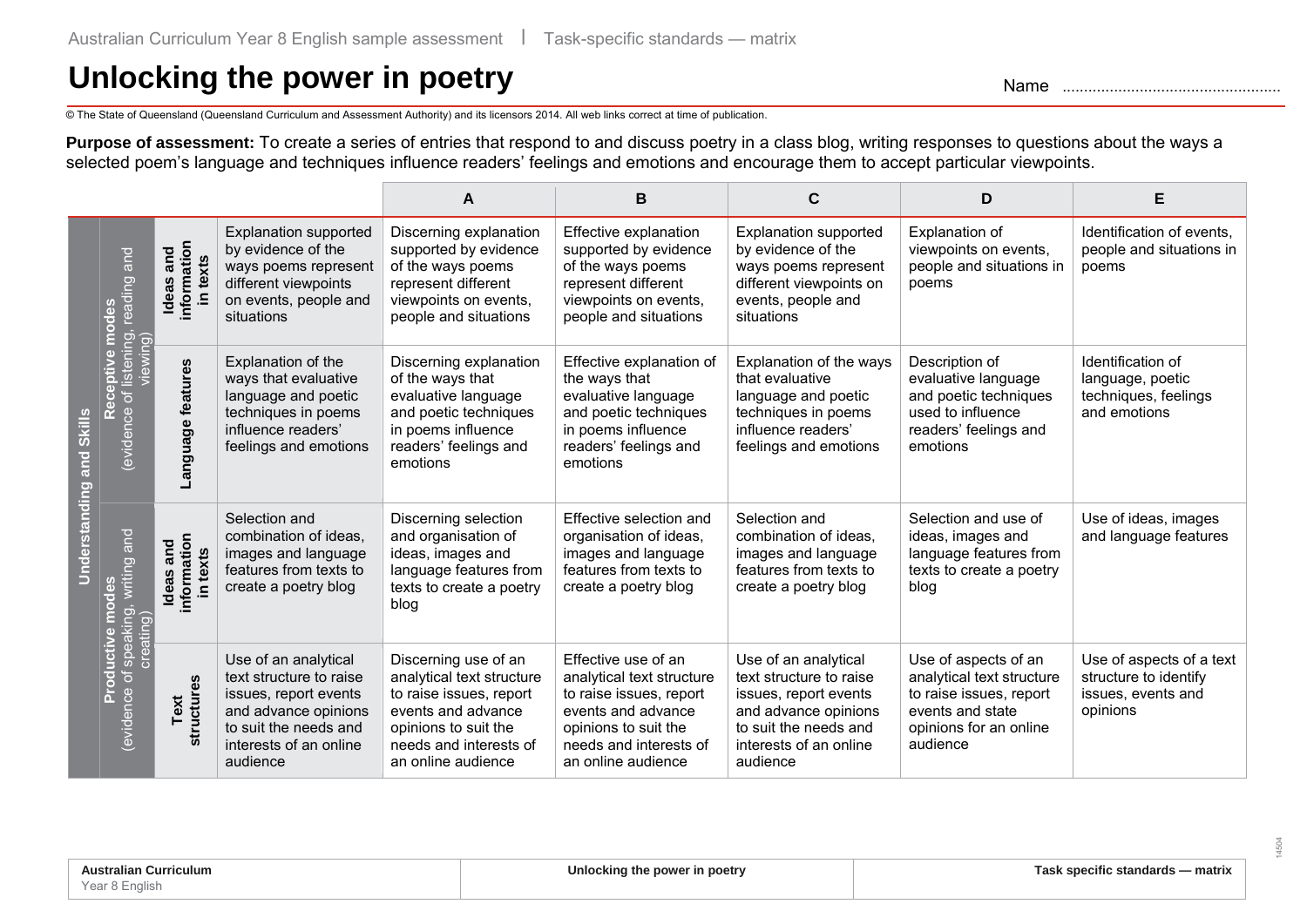|                                                                                                                                                                                                                                                                                                      | A                                                                                                                                                                                                                                                                                      | B                                                                                                                                                                                                                                                                                          | C                                                                                                                                                                                                                                                                                | D                                                                                                                                                                                                 | Е                                                                                                                                                                                            |
|------------------------------------------------------------------------------------------------------------------------------------------------------------------------------------------------------------------------------------------------------------------------------------------------------|----------------------------------------------------------------------------------------------------------------------------------------------------------------------------------------------------------------------------------------------------------------------------------------|--------------------------------------------------------------------------------------------------------------------------------------------------------------------------------------------------------------------------------------------------------------------------------------------|----------------------------------------------------------------------------------------------------------------------------------------------------------------------------------------------------------------------------------------------------------------------------------|---------------------------------------------------------------------------------------------------------------------------------------------------------------------------------------------------|----------------------------------------------------------------------------------------------------------------------------------------------------------------------------------------------|
| Use of a range of<br>language features<br>such as grammatical<br>structures, vocabulary,<br>layout, print and<br>visuals, including<br>digital elements, to<br>create specific effects<br>and influence<br>audience response<br>features<br>(feelings, emotions<br>and attitudes)<br><b>Panguage</b> | Discerning use of a<br>range of language<br>features to create<br>specific effects and<br>influence audience<br>response (feelings,<br>emotions and<br>attitudes):<br>• grammatical<br>structures<br>• vocabulary<br>• layout<br>• print and visuals,<br>including digital<br>elements | Effective use of a range<br>of language features to<br>create specific effects<br>and influence audience<br>response (feelings,<br>emotions and<br>attitudes):<br>• grammatical<br>structures<br>• vocabulary<br>$\bullet$ layout<br>• print and visuals,<br>including digital<br>elements | Use of a range of<br>language features to<br>create specific effects<br>and influence audience<br>response (feelings,<br>emotions and<br>attitudes):<br>• grammatical<br>structures<br>• vocabulary<br>$\bullet$ layout<br>• print and visuals,<br>including digital<br>elements | Use of language<br>features that vary in<br>suitability, for example:<br>• grammatical<br>structures<br>• vocabulary<br>$\bullet$ layout<br>• print and visuals,<br>including digital<br>elements | Use of language<br>features that impede<br>meaning, for example:<br>• grammatical<br>structures<br>• vocabulary<br>$\bullet$ layout<br>• print and visuals,<br>including digital<br>elements |
| Use of editing<br>strategies that take<br>into account audience.<br>purpose and specific<br>effects, and includes<br>accurate spelling,<br>punctuation and<br>selection of language<br>features                                                                                                      | Discerning use of<br>editing strategies that<br>take into account<br>audience, purpose and<br>specific effects,<br>including:<br>• accurate spelling<br>• punctuation<br>• selection of language<br>features                                                                           | Effective use of editing<br>strategies that take into<br>account audience.<br>purpose and specific<br>effects, including:<br>• accurate spelling<br>• punctuation<br>• selection of language<br>features                                                                                   | Use of editing<br>strategies that take into<br>account audience,<br>purpose and specific<br>effects, including:<br>• accurate spelling<br>• punctuation<br>• selection of language<br>features                                                                                   | Use of editing<br>strategies that vary in<br>suitability, for example:<br>$\bullet$ spelling<br>• punctuation<br>• selection of language<br>features                                              | Use of textual features<br>that impede meaning,<br>for example:<br>$\bullet$ spelling<br>• punctuation<br>• selection of language<br>features                                                |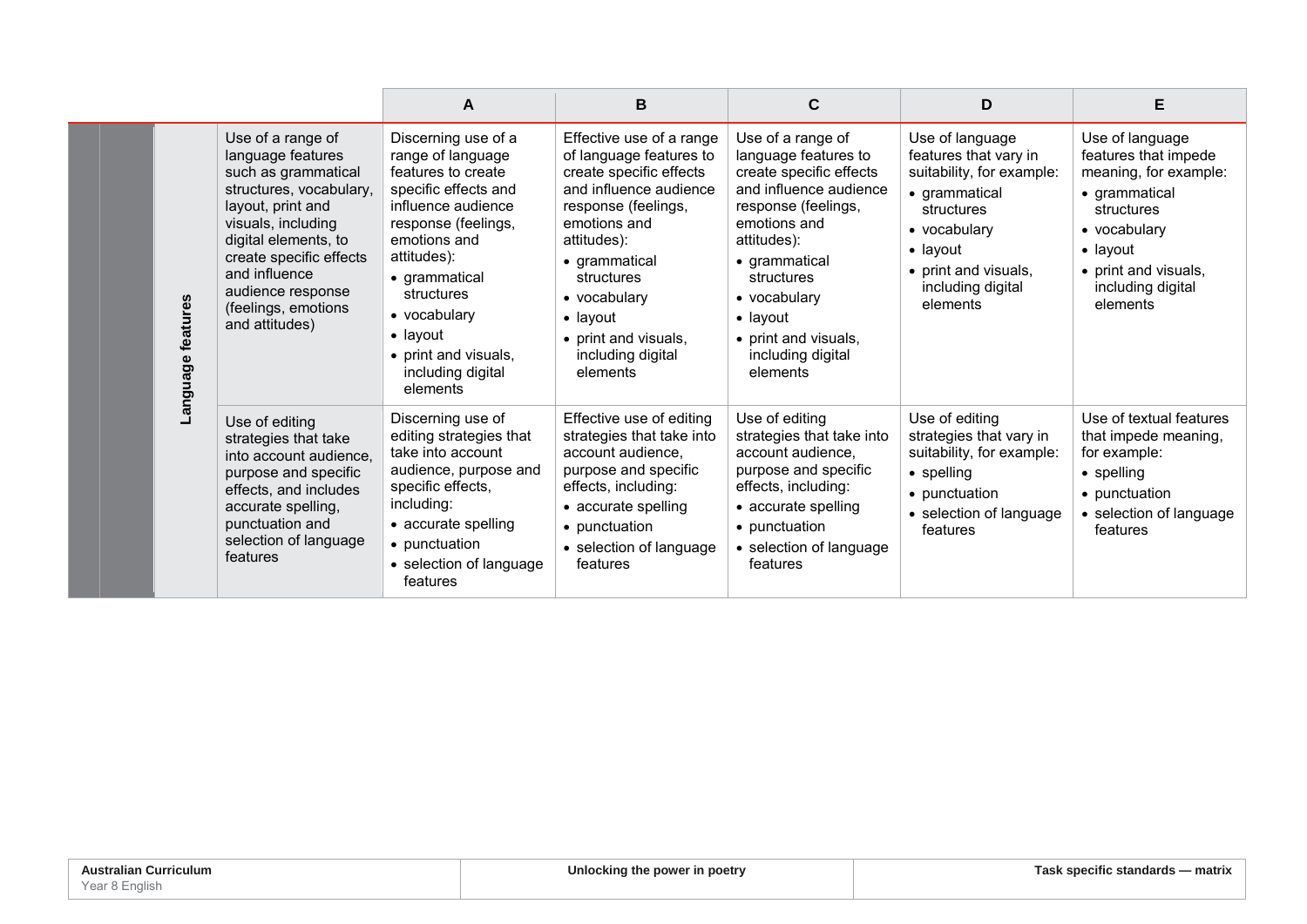# **Unlocking the power in poetry**

© The State of Queensland (Queensland Curriculum and Assessment Authority) and its licensors 2014. All web links correct at time of publication.

# **Evaluative language**

Australian Curriculum: English requires students to learn about the ways 'evaluative language' is used. For example, the Year 7 and Year 9 content descriptions from the *Language* strand and *Language for interaction* sub-strand. The Year 7 content description states:

Understand how language is used to evaluate [texts](http://www.australiancurriculum.edu.au/Glossary?a=E&t=text) and how evaluations about a [text](http://www.australiancurriculum.edu.au/Glossary?a=E&t=text) can be substantiated by reference to the [text](http://www.australiancurriculum.edu.au/Glossary?a=E&t=text) and other sources [\(ACELA1782\)](http://www.australiancurriculum.edu.au/curriculum/ContentDescription/ACELA1782)

*Content elaboration: building a knowledge base about words of evaluation, including words to express emotional responses to texts, judgment of characters and their actions, and appreciation of the aesthetic qualities of text.* 

The Year 9 content description states:

Investigate how evaluation can be expressed directly and indirectly using devices, for example allusion, evocative vocabulary and metaphor [\(ACELA1552\)](http://www.australiancurriculum.edu.au/curriculum/ContentDescription/ACELA1552)

*Content elaboration: comparing texts that use evaluative language in different ways — print advertisements, editorials, talkback radio and poetry — and identifying wordings that appraise things indirectly, through evocative language, similes and metaphors that direct the views of the readers in particular ways.*

This resource is designed for teachers to help students develop the capability to evaluate (appraise or assess) the ways speakers/writers/creators use language, directly or indirectly, to evaluate the 'goings-on' in the world. It also can be used to develop students' own use of evaluative language. This resource draws on a range of approaches to analysis of evaluative language, in particular appraisal.

While evaluative language is present in varying degrees in a wide range of texts, this resource has a particular focus on poetry.

# **Appraisal in English — evaluative language analysis**

Appraisal embraces the kinds of evaluations present in a text and the attitudinal positioning that results. Writers/speakers/creators will potentially position the attitudes of readers/listeners/viewers either positively or negatively, directly or indirectly, as they use feelings or **emotions** (**affect**), make **judgments** about people's character, **appreciate** the worth/beauty of things (people's appearance, people's abilities, people's relationships, made objects, places, nature and natural objects) and **graduate** or scale meaning. All four aspects deal with emotion in some way. For example:

- The poem fascinated me. (affect)
- She has proven to be a fascinating poet. (judgment)
- It was a fascinating poem. (appreciation)
- It was a really fascinating poem. (graduation)



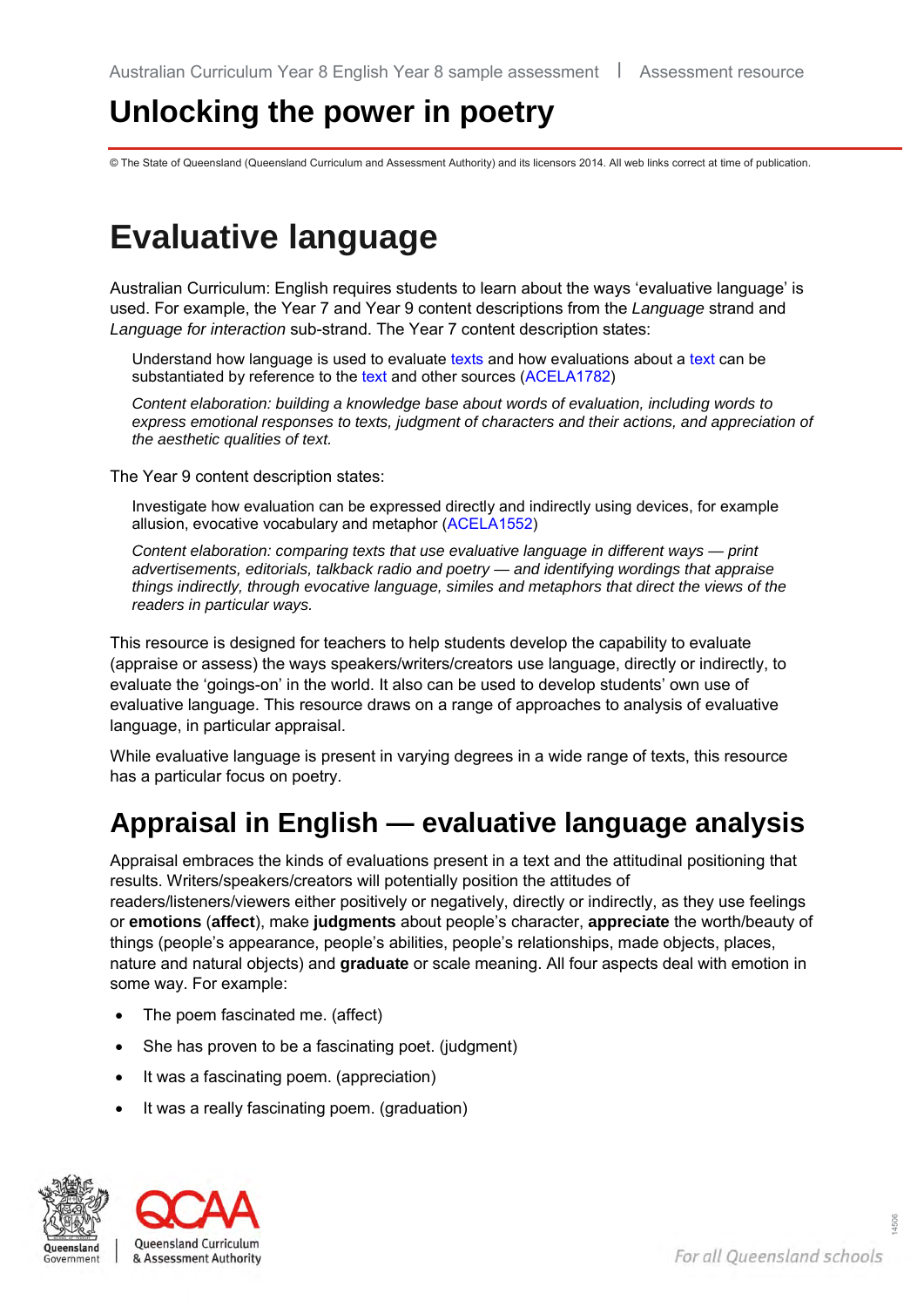Appraisal theory appears in the work of a number of systemic linguists. The following references are examples of where more information can be found:

- Droga, L and Humphrey, S 2003, *Grammar and Meaning: An Introduction for Primary Teachers*, Target Texts, NSW (contains a useful introduction pp. 64–76)
- Droga L, Humphrey S & Love K 2011, *Working Grammar: An Introduction for Secondary English Teachers*, Pearson, Australia (Chapter 6, 'Resources for expressing and grading attitudes: Evaluative language' is a highly effective reference)
- Martin, JR & White, PRR 2007, *The Language of Evaluation: Appraisal in English,* Palgrave Macmillan, London & New York (includes descriptions and tables useful in introducing students to the use of evaluative vocabulary; these descriptions and tables have been drawn on in developing this resource).

Appendix 1 *Powerful questions* contains examples of questions that have proven to be effective in unlocking:

- the WHAT (a poem's meaning)
- the HOW (the emotional and persuasive effects of the evaluative language the writer has used).

Teachers could select appropriate questions from each of the categories and help students use them to analyse and respond to particular poems.

## *Affect***[1](#page-34-0)**

Writers/speakers/creators use language that evokes explicit (direct) or implicit (indirect), positive or negative feelings. Table 1 shows how 'affect' may relate to feelings of (un)happiness, (in)security and (dis)satisfaction. Table 1 could be used to stimulate classroom discussion about the use of **affect** or emotion in a particular poem.

## **Table 1: Affect**

| <b>Positive feelings</b>                                                                                                                                                                                                                                                     | <b>Negative feelings</b>                                                                                                                                                                                   |  |  |  |
|------------------------------------------------------------------------------------------------------------------------------------------------------------------------------------------------------------------------------------------------------------------------------|------------------------------------------------------------------------------------------------------------------------------------------------------------------------------------------------------------|--|--|--|
| <b>HAPPINESS and JOY</b><br>cheerful, jubilant, contented, fulfilled, well-being,<br>exhilaration, pleasure, bliss, awe, ecstasy<br><b>LOVE and AFFECTION</b><br>kindness, understanding, empathy, compassion<br><b>ATTRACTION</b><br>desire, yearning, longing, infatuation | <b>UNHAPPINESS</b><br>sad, despondent, heavy-hearted, dejected,<br>cheerless, gloomy, downcast, depressed,<br>anguished, grief-stricken, distressed,<br>pessimistic, alienated, rejected, isolated, empty  |  |  |  |
| <b>SECURITY</b><br>together, confident, comfortable, trusting, assured                                                                                                                                                                                                       | <b>INSECURITY</b><br>uneasy, anxious, expectant, restless, nervous,<br>stressed, startled, fearful, terrified, horrified,<br>disquieted                                                                    |  |  |  |
| <b>SATISFACTION</b><br>satisfied, interested, involved, absorbed,<br>engrossed, pleased, impressed, thrilled                                                                                                                                                                 | <b>DISSATISFACTION</b><br>flat, jaded, bored, frustrated, discontented,<br>disillusioned, annoyed, irritated, jealous, angry,<br>disgusted, envious, spiteful, furious, resentful,<br>embittered, vengeful |  |  |  |
| Source: Adapted from Martin and White, 2007, p. 51.                                                                                                                                                                                                                          |                                                                                                                                                                                                            |  |  |  |

<span id="page-34-0"></span> $<sup>1</sup>$  Adapted from Martin and White, 2007, p. 51.</sup>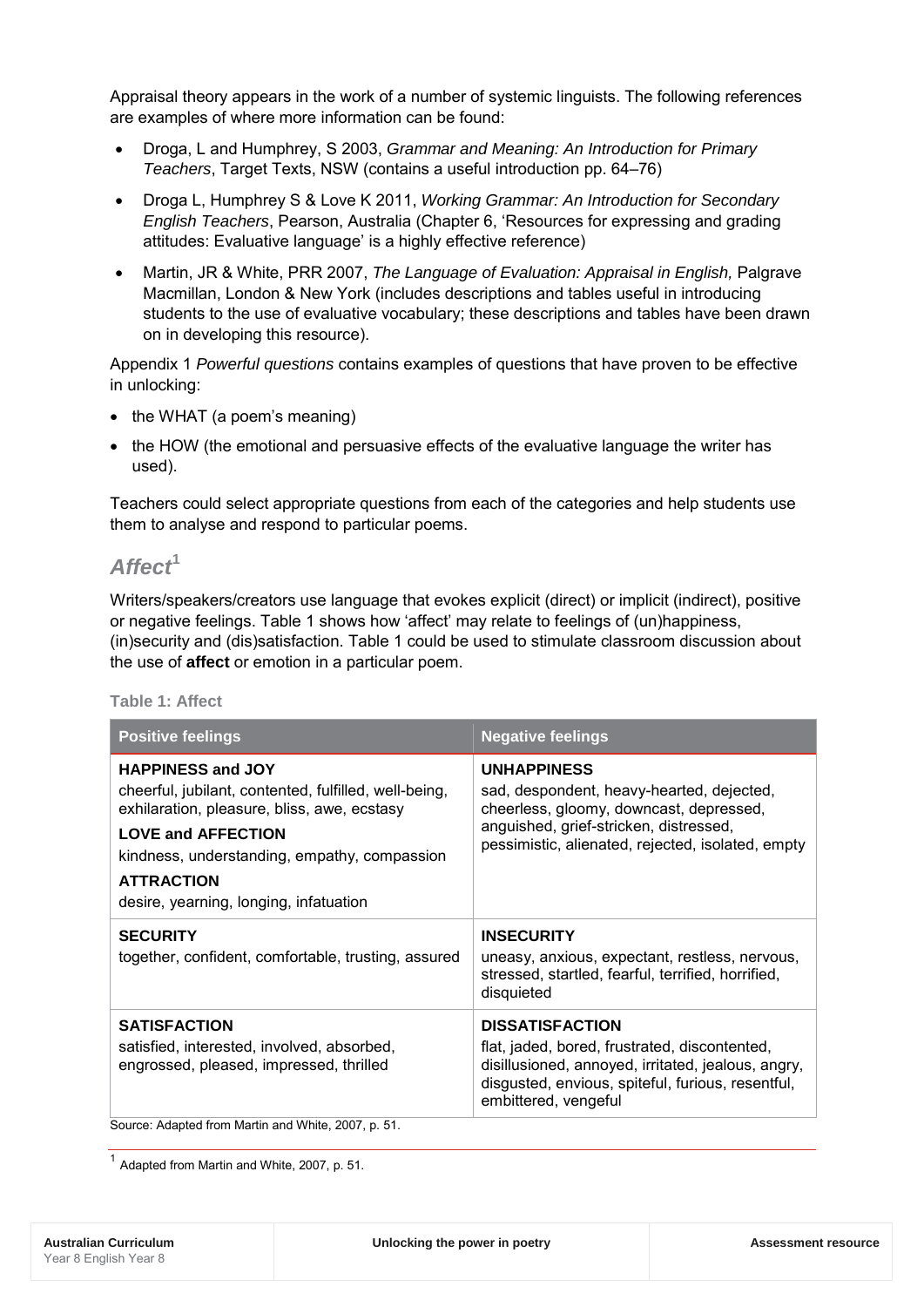Questions such as the following (from Appendix 1) could be used to involve students in analysing how a poem is able to appeal to their emotions and to direct their views:

- What elements of feeling and emotion that have been selected and strategically used in the poem connect with your emotions as a reader?
- What words in the poem, directly or indirectly, evoke negative or positive feelings of un/happiness?

## *Judgment (ethics)***[2](#page-35-0)**

Since an important aim of a writer is to position readers into admiring, respecting or disliking people/characters, we might expect explicit or implicit, positive or negative **judgments** to be made about them based on their behaviour, what they say and do, and what is said about them (and perhaps done to them) by others.

At one level, the behaviour of people/characters might rate highly in terms of social admiration, regard or esteem, and be assessed as socially acceptable and praiseworthy (e.g. *normal, capable, dependable*) or socially unacceptable (e.g. *eccentric*, *incapable, unreliable*).

At another level, people's/characters' behaviour might be assessed as being against society's moral codes, rules, regulations or laws as being *honest, proper* (*moral*) or *law abiding,* or *dishonest, improper or law breaking*.

Table 2 could be used to raise questions related to ethical behaviour represented in a poem.

| Attitudes towards behaviour                                                                                                                              |                                                                                                      |                                                                            |  |  |  |
|----------------------------------------------------------------------------------------------------------------------------------------------------------|------------------------------------------------------------------------------------------------------|----------------------------------------------------------------------------|--|--|--|
| <b>POSITIVE</b><br><b>NEGATIVE</b>                                                                                                                       |                                                                                                      |                                                                            |  |  |  |
| as being:                                                                                                                                                | In terms of social admiration, regard, or esteem, is the person's behaviour or character represented |                                                                            |  |  |  |
| $\bullet$ normal?*                                                                                                                                       | usual, average, everyday, stable,<br>predictable,                                                    | odd, weird, erratic, unpredictable                                         |  |  |  |
| • fortunate?                                                                                                                                             | lucky, privileged, charmed,<br>celebrated                                                            | unfortunate, unlucky, hapless, tragic                                      |  |  |  |
| • capable?                                                                                                                                               | strong, sensible, experienced, clever,<br>accomplished, competent, heroic                            | incapable, weak, stupid, naïve,<br>ignorant, inept                         |  |  |  |
| • tenacious?                                                                                                                                             | dependable, reliable, resolute,<br>focused, persevering, constant                                    | unreliable, rash, impetuous, reckless,<br>inconstant, distracted           |  |  |  |
| <b>POSITIVE</b>                                                                                                                                          |                                                                                                      | <b>NEGATIVE</b>                                                            |  |  |  |
| In terms of social sanction (adherence to social moral codes, rules, regulations, laws), is the<br>person's behaviour or character represented as being: |                                                                                                      |                                                                            |  |  |  |
| • honest?                                                                                                                                                | honest, truthful, candid, credible,<br>genuine                                                       | dishonest, deceitful, deceptive,<br>devious, scheming, manipulative        |  |  |  |
| • proper (above<br>reproach)?                                                                                                                            | good, moral, just                                                                                    | bad, immoral, unjust, selfish, unfair,<br>insensitive, mean, corrupt, evil |  |  |  |
| • lawful (within the<br>$law$ ?                                                                                                                          | law abiding                                                                                          | criminal, unlawful                                                         |  |  |  |
|                                                                                                                                                          |                                                                                                      |                                                                            |  |  |  |

## **Table 2: Judgment (ethics)**

<span id="page-35-0"></span> $2$  Adapted from Martin and White, 2007, p. 53.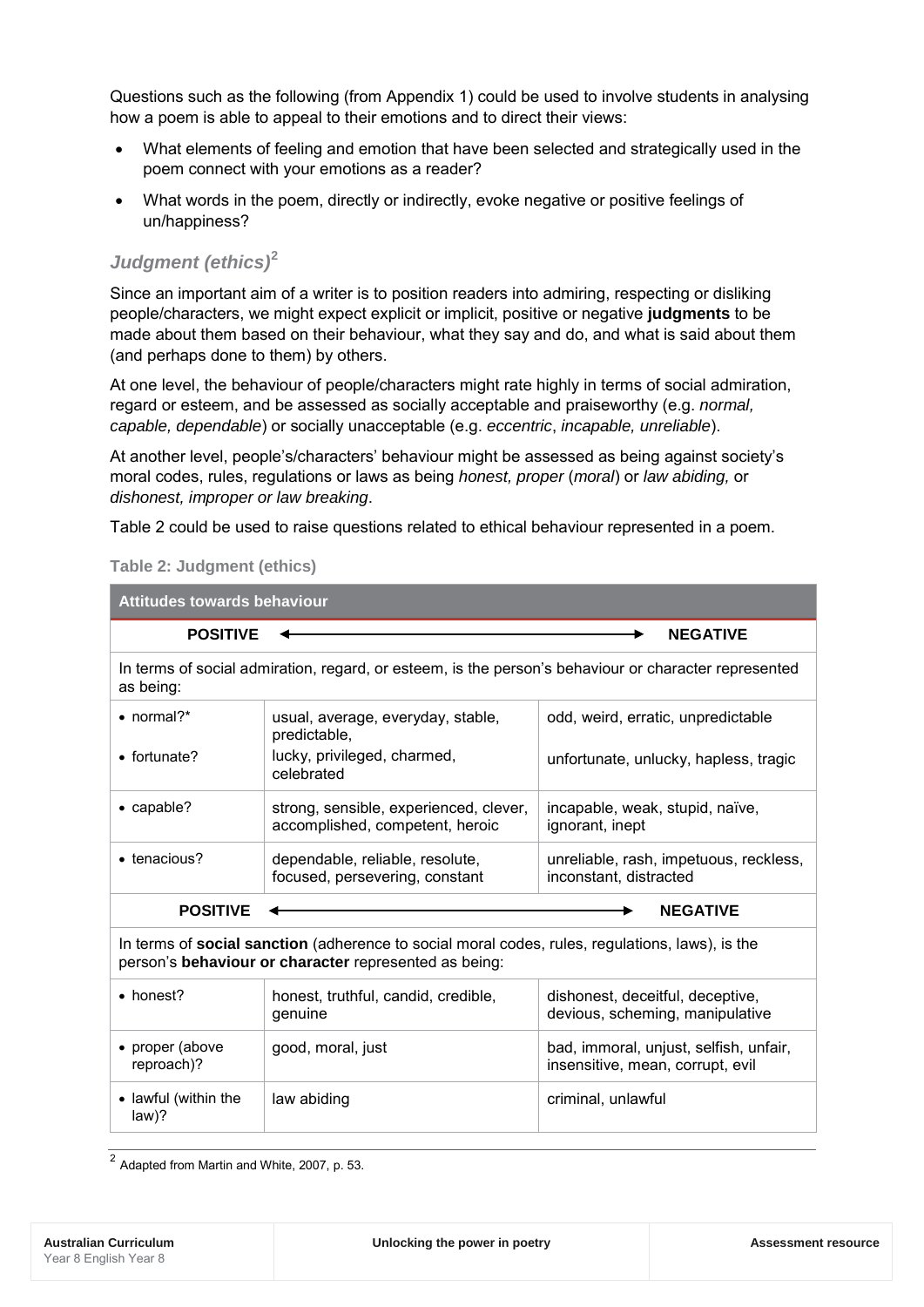\*It is likely that different people will have different perceptions of what is 'normal'. Not being normal (e.g. eccentric) is not necessarily a negative quality. Positive and negative categories are probably better viewed as being on a continuum.

Questions such as the following (from Appendix 1) could be used to involve students in discussions about how ethical behaviour is represented in a poem:

- Identify the positive or negative judgments the poem makes about the way people/characters behave.
- How do these judgments measure up against what you, as reader, think is right and wrong?

## *Appreciation (aesthetics)*

Writers/speakers/creators directly or indirectly express positive or negative **appreciation or valuation** of the worth of certain aspects such as: people's/characters' attributes (their abilities or appearance, as opposed to how they behave); relationships; made objects; nature and natural objects.

Questions such as the following (from Appendix 1) could be used to involve students in discussions about a poem:

- Has the writer effectively used particular words and/or word groups that capture the positive or negative worth of: people's/character's appearance, their abilities, their relationships; made objects; places, nature and natural objects?
- Identify these and explain.

Appreciations may be divided into:

- our emotional **reactions** to things (Did it grab my attention? Did I like it?)
- the **composition** of things (Does it hang together? Was it easy to follow?)
- the **worth** of things (Was it worthwhile?).

Table 3 provides a summary.

## **Table 3: Appreciation (aesthetics)**

| <b>Attitudes towards behaviour</b> |                              | <b>Positive</b>                                                     | <b>Negative</b>                       |  |  |
|------------------------------------|------------------------------|---------------------------------------------------------------------|---------------------------------------|--|--|
| <b>Reaction</b>                    |                              |                                                                     |                                       |  |  |
| Impact                             | Did it grab my<br>attention? | arresting, captivating,<br>fascinating, engaging                    | dull, boring, tedious,<br>predictable |  |  |
| Quality                            | Did I like it?               | appealing, beautiful                                                | plain, revolting                      |  |  |
| <b>Composition</b>                 |                              |                                                                     |                                       |  |  |
| <b>Balance</b>                     | Did it hang together?        | balanced, unified                                                   | uneven, flawed                        |  |  |
| Complexity                         | Was it hard to follow?       | lucid, precise, rich                                                | ornate, extravagant                   |  |  |
| <b>Valuation</b>                   |                              |                                                                     |                                       |  |  |
|                                    | Was it worthwhile?           | penetrating, profound,<br>deep, valuable, illuminating,<br>original | dated, ineffective, fake              |  |  |

Source: Adapted from Martin and White, 2007, p. 56.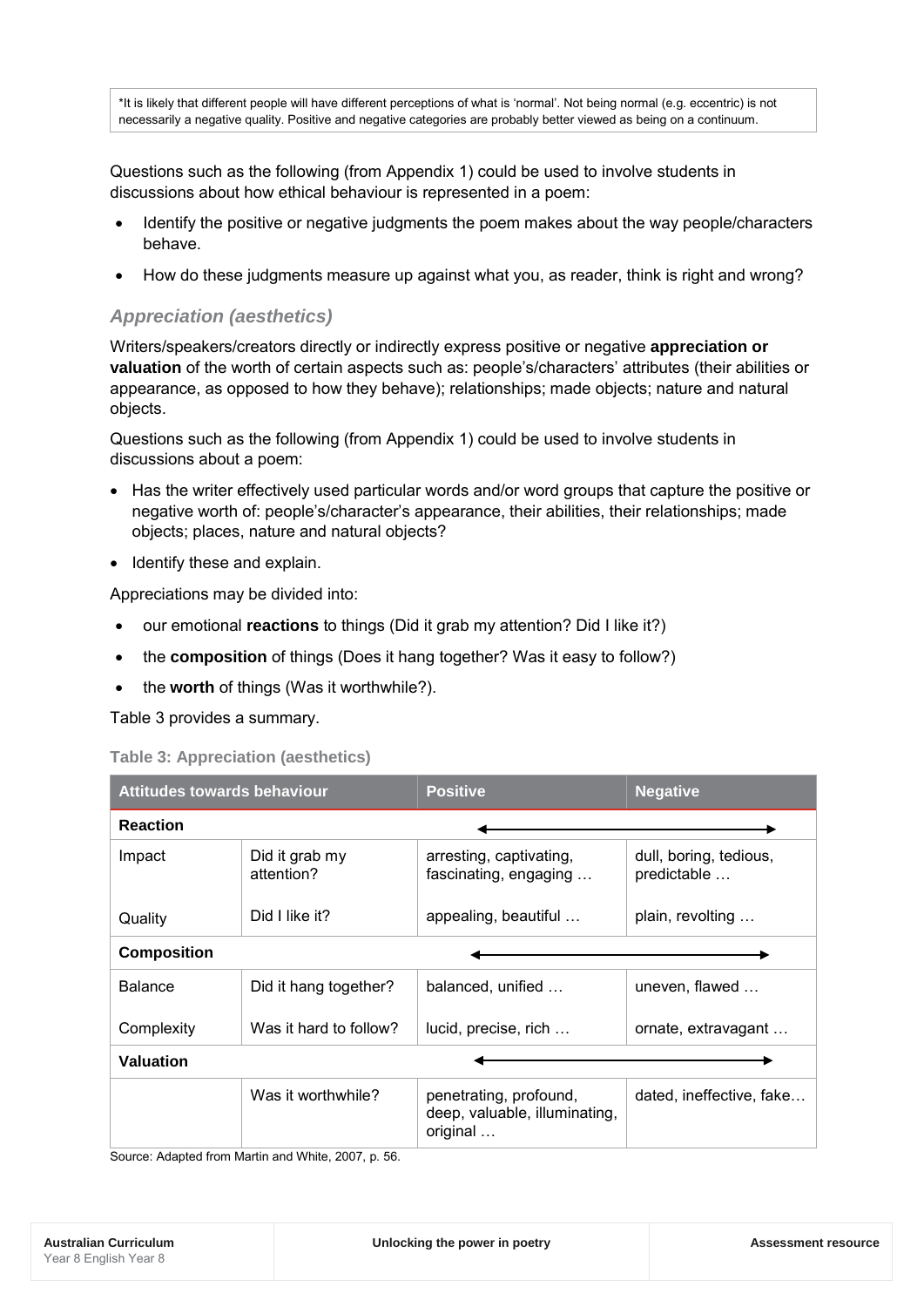## *Graduation*

Graduation is concerned with **gradability**, that is, the scaling of the **force** of meaning upwards or downwards or sharpening or softening its **focus**. Table 4 summarises ways this can occur.

> *fairly/rather/very/extremely/utterly* miserable • adverbs: *somewhat/quite/rather/very* abruptly

capable; *only* rarely; *fairly, quite, very* often.

## **Table 4: Graduation**

**The feeling, emotion and meaning of the text is graded:**

• **upwards or downwards (force)** • **sharpened or softened (focus)**

#### **Force:**

the degree of intensity of a word or expression.

#### **Force:**

- carries the idea of more-or-less (more positive, less intense, more definite, more emphatic)
- usually, though not always, associated with gradable words (words that can be intensified) and words with positive or

negative alternatives.

- **Quantifiers express**
	- number: *few, some, several, many*

• verbs: *slightly/greatly* hindered

- amount/size: *miniscule, tiny, huge, gigantic*
- extent*: short, widespread, long lasting*.

**Maximisers express the highest possible intensity:** *utterly/totally/ thoroughly/absolutely/completely* miserable; *perfectly* happy

• nouns*: happier/happiest* person (comparatives and superlatives) • modals*: just/somewhat/quite/very* possible; *highly* probable; *extremely*

**Words may be infused with varying degrees of intensity:** *like/ love/adore; happy/joyous/ ecstatic*; *trickled, flowed, poured, flooded*; *possible, probable, certain*

**Graders** such as *quite, very, really, extremely, utterly* intensify meaning, while others, e.g. *fairly, somewhat*, tone down the feeling, emotion or meaning. These words need to be combined with other word classes, such as: • adjectives: *slightly/extremely* foolish*; somewhat/utterly* appalling;

**Words may be infused with intense attitude:** She is an *angel*; her brother is a *rascal*. I *loathe* him.

They can be intensified further by adding graders (see above).

### **Poetic or figurative language**

Words used in a non-literal way evoke and strengthen emotion:

- metaphor *(Juliet is the sun)*
- simile *(soft as velvet)*
- personification *(sighing trees)*.

### Repetition and synonymy scale intensity up<sub>7</sub>.

- *He tried and tried.*
- *The floods were terrible; just awful.* **Focus:** membership of a class of things **Sharper focus** (strengthen membership of that class): • *true* friend; *pure* evil; a *real* man **Softer/blurred focus** (weaken membership of that class): • kind of stupid; sort of scary **Humour Depending on the context:** • irony — making a statement, but implying the opposite • hyperbole — exaggerating or overstating something (*hopping mad*; *died laughing*) • parody — imitating or sending up something understatement: making something appear less serious than it really is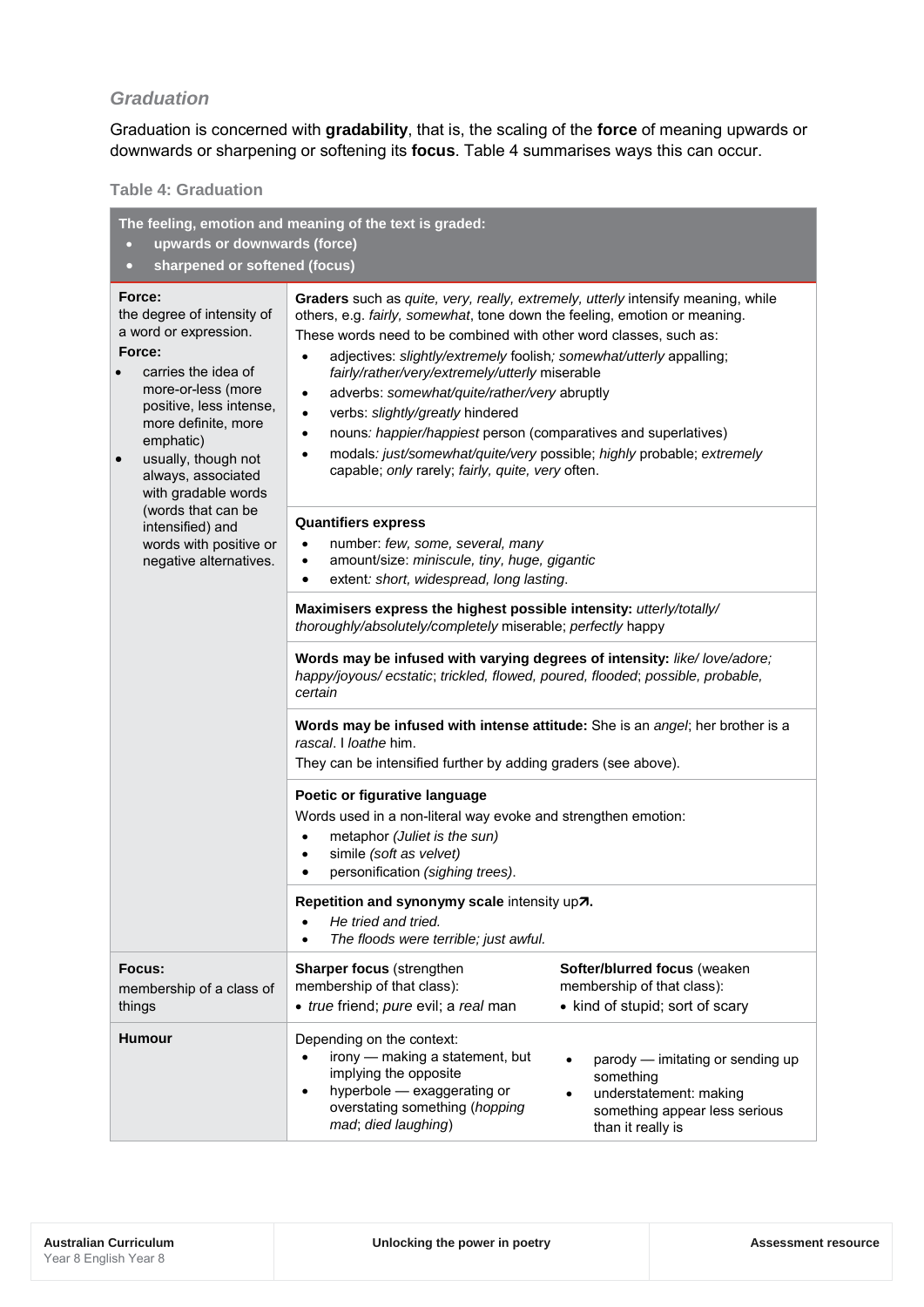| <b>Allusion:</b>          | Depending on their content, often: |              |
|---------------------------|------------------------------------|--------------|
| brief, usually indirect   | historical                         | mythological |
| reference to a person,    | cultural                           | literary     |
| place, or event - real or |                                    | political    |
| fictional                 |                                    |              |

Source: adapted from Martin and White, 2007, pp.135–147.

## **References**

Droga, L & Humphrey, S 2003*, Grammar and Meaning: An Introduction for Primary Teachers*, Target Texts, NSW.

Droga, L, Humphrey, S & Love, K 2011, *Working Grammar: An Introduction for Secondary English Teachers*, Pearson, Australia.

Martin, JR & White, PRR 2007, *The Language of Evaluation: Appraisal in English*, Palgrave Macmillan, London & New York.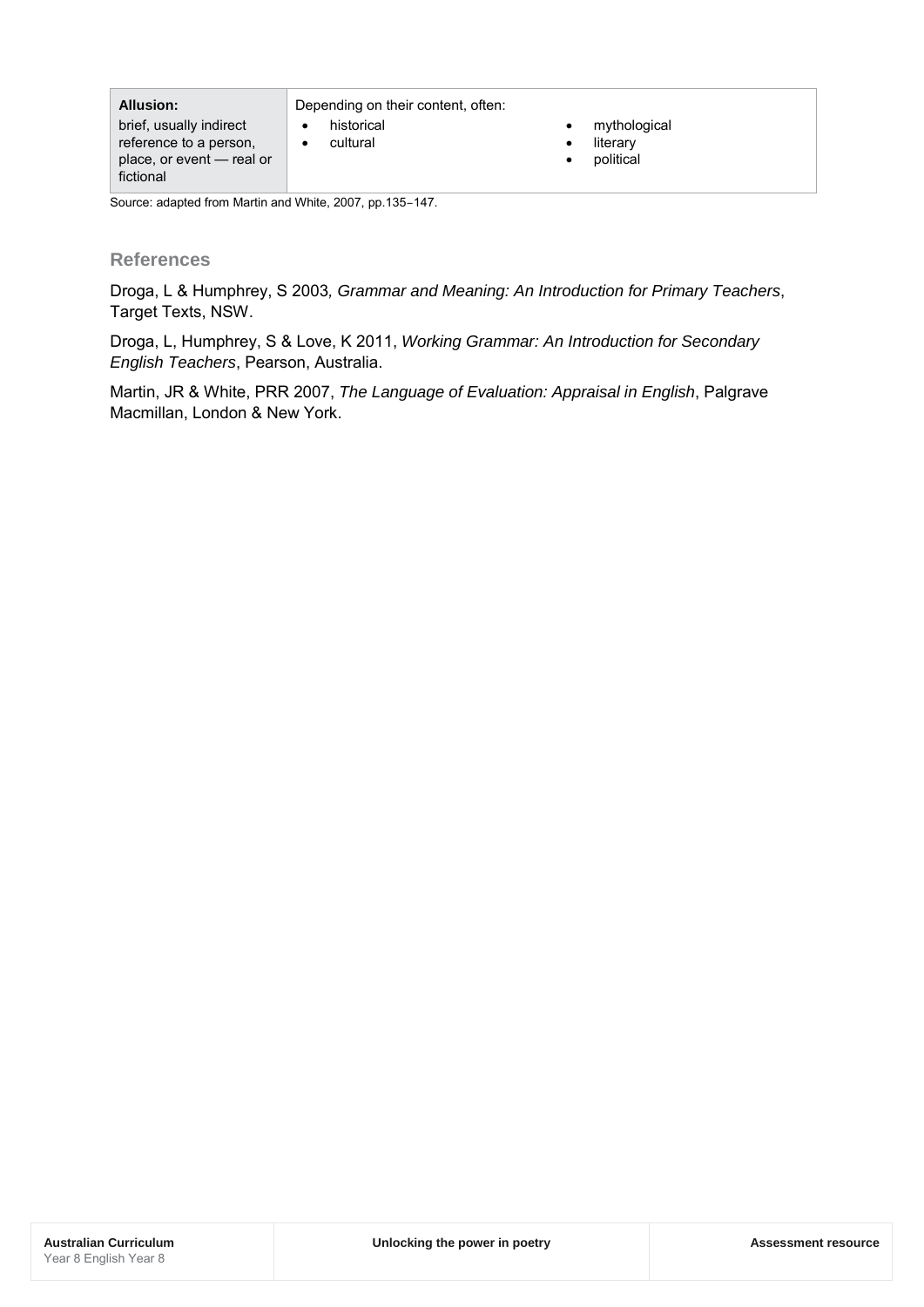## **Appendix 1: Powerful questions for unlocking the WHAT and the HOW of a poem**

The following questions, which can be adapted to suit most texts, have proven to be effective in unlocking the WHAT (a poem's meaning) and the HOW (the emotional and persuasive effects of the evaluative language the writer has used). Teachers could select appropriate questions from each of the categories and help students use them to analyse and respond to particular poems.

**The WHAT of a poem — questions about a poem's meaning and messages**

- 1. Identify and evaluate the situation within which people/characters move.
- 2. What cultural aspects such as age, gender, and race are depicted in the poem?
- 3. What people/characters are included/excluded? Why?
- 4. Whose interests does the poem serve?
- 5. What particular view of the world is foregrounded in the poem?
- 6. What beliefs and values are expressed in the poem?
- 7. What is the poem valuing, and what does it leave a reader thinking and believing?
- 8. Is there anything in particular that you took from your reading of the poem?
- 9. Do these messages make up powerful knowledge?
- 10. Do you think the poem is capable of changing readers' feelings, attitudes and values? Or might it just reinforce what is already there in people's minds?

**The HOW of a poem — questions about the ways a poem builds feeling and emotion The sets of questions below make readers aware of the ways writers tap into human feelings and needs and explicitly or implicitly use language to evoke strong positive or negative feelings. In analysing evaluative language, students will often be required to make inferences.**

### **AFFECT (feeling, emotion)**

- 11. What elements of feeling and emotion that have been selected and strategically used in the poem connect with your emotions as a reader? Consider the following:
	- What words in the poem evoke positive feelings of: happiness (e.g. surprise, excitement, wellbeing); security (e.g. trust, reassurance); satisfaction (e.g. pleasure, interest, absorption)? What effects are these likely to have on the way a reader feels?
	- What words in the poem evoke negative feelings? What effects are these likely to have on the way a reader feels?
- 12. How might the language of the poem make readers feel amazed, confused, unsure, nervous, guilty, interested, angry, sad, happy, reassured …?
- 13. What emotions (e.g. intrigue, awe, sympathy, anger, happiness) in the poem might play a part in positioning readers' feelings?
- 14. What shifts in emotions (e.g. happiness to sadness, security to insecurity, satisfaction to dissatisfaction) occur throughout the poem? Explain.
- 15. Can you find words in some parts of the poem that have more intensity of feeling than in other parts? Explain.